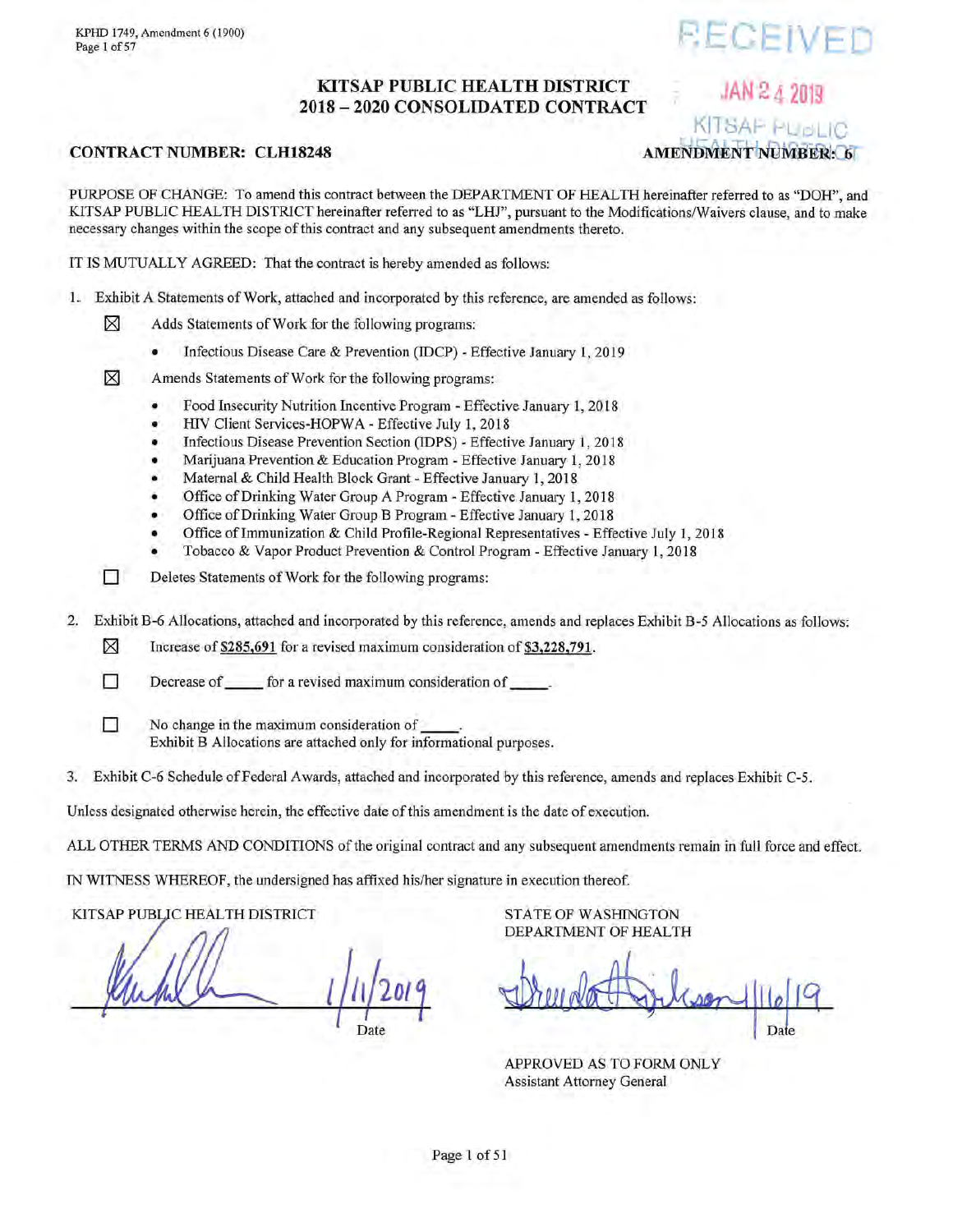## **2018-2020 CONSOLIDATED CONTRACT EXHIBIT A STATEMENTS OF WORK TABLE OF CONTENTS**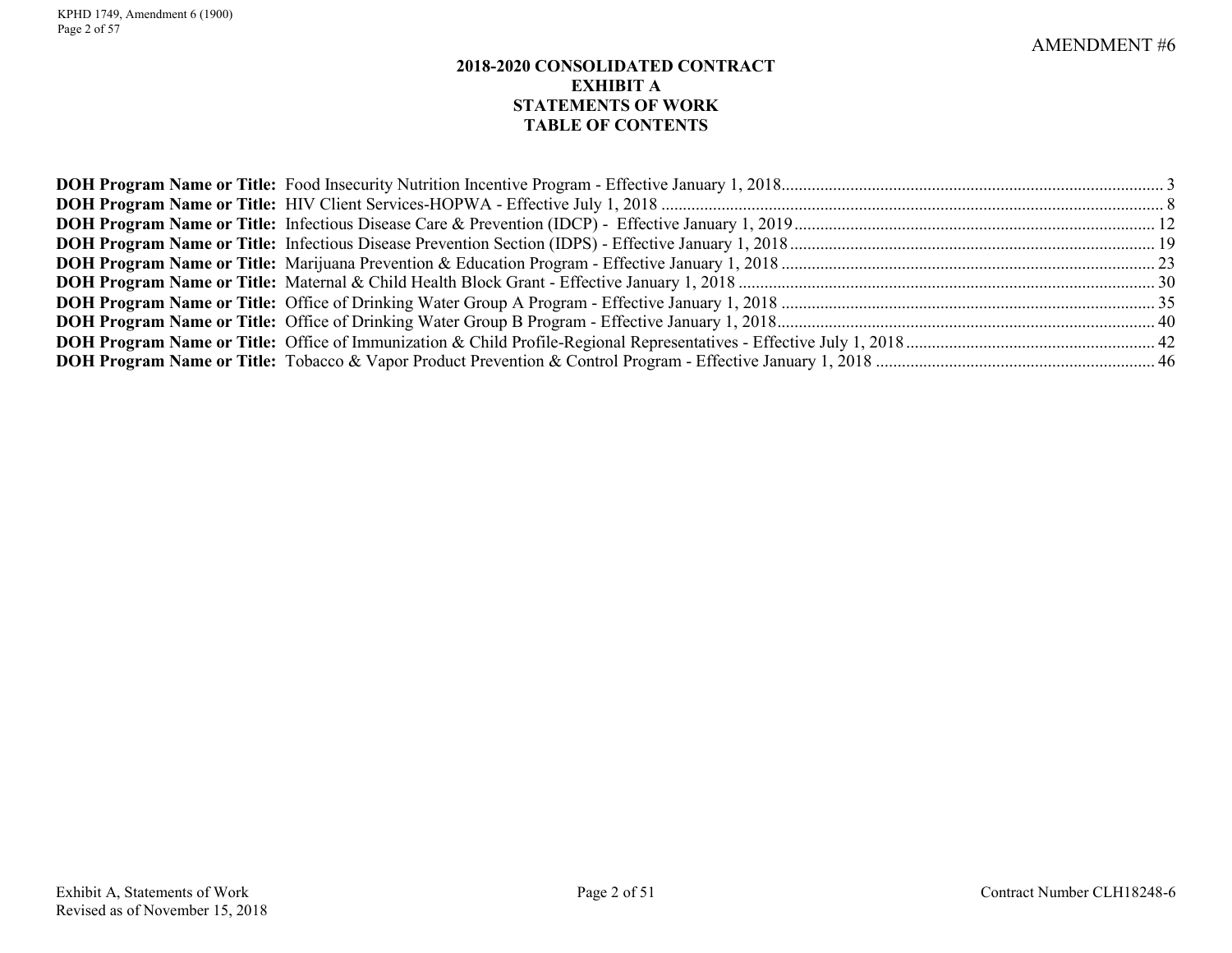**Type of Payment**  $\overline{\boxtimes}$  Reimbursement

## **Exhibit A Statement of Work Contract Term: 2018-2020**

#### <span id="page-2-0"></span>**DOH Program Name or Title:** Food Insecurity Nutrition Incentive Program - Effective January 1, 2018

**Local Health Jurisdiction Name:** Kitsap Public Health District

**Federal Compliance (check if applicable)**

 $\boxtimes$  FFATA (Transparency Act) Research & Development

**Contract Number:** CLH18248

**SOW Type**: Revision **Revision # (for this SOW) 2 Funding Source** 

**Period of Performance:** January 1, 2018 through March 31, 2020

**Statement of Work Purpose:** The purpose of this statement of work is to provide Food Insecurity Nutrition Incentive program (FINI) funding to increase the purchase of fruits and vegetables by low-income consumers participating in Supplemental Nutrition Assistance Program (SNAP) by providing incentives at the point of purchase. This program will test strategies that could contribute to our understanding of how to best increase the purchase of fruits and vegetables by SNAP participants and develop effective and efficient benefit redemption technologies.

 $\boxtimes$  Federal Subrecipient

 $\overline{\Box}$  State **Other** 

**Revision Purpose:** The purpose of this revision is to remove \$95,842 unspent funding from FFY18 and to add funding for FFY20 in the CSS USDA FINI Program Management category.

| <b>Chart of Accounts Program Name or Title</b> | CFDA#  | <b>BARS</b><br>Revenue | <b>Master</b><br><b>Index</b> | <b>Funding Period</b><br>(LHJ Use Only)<br><b>Start Date End Date</b> |                       | Current<br><b>Consideration</b> | <b>Change</b><br>Decrease $(-)$ | Total<br>Consideration |
|------------------------------------------------|--------|------------------------|-------------------------------|-----------------------------------------------------------------------|-----------------------|---------------------------------|---------------------------------|------------------------|
|                                                |        | Code                   | Code                          |                                                                       |                       |                                 |                                 |                        |
| FFY18 CSS USDA FINI PROG MGNT                  | 10.331 | 333.10.33              | 76211285                      |                                                                       | $01/01/18$ 09/30/18   | 145,842                         | $-95,842$                       | 50,000                 |
| FFY19 CSS USDA FINI PROG MGNT                  | 10.331 | 333.10.33              | 76211295                      | 10/01/18                                                              | 09/30/19              | 89,063                          |                                 | 89,063                 |
| FFY20 CSS USDA FINI PROG MGNT                  | 10.331 | 333.10.33              | <b>TBD</b>                    |                                                                       | $10/01/19$   03/31/20 |                                 | 38,410                          | 38,410                 |
|                                                |        |                        |                               |                                                                       |                       |                                 |                                 |                        |
|                                                |        |                        |                               |                                                                       |                       |                                 |                                 |                        |
|                                                |        |                        |                               |                                                                       |                       |                                 |                                 |                        |
| <b>TOTALS</b>                                  |        |                        |                               |                                                                       |                       | 234,905                         | $-57,432$                       | 177,473                |

| Task<br><b>Number</b> | <b>Task/Activity/Description</b>                                                                                                                                                                                                                                           | <i><b>*May Support PHAB</b></i><br><b>Standards/Measures</b> | Deliverables/Outcomes                                                                                                                                              | Due Date/Time Frame                                                                              | Payment<br>Information and/or<br>Amount                                                                                                                            |
|-----------------------|----------------------------------------------------------------------------------------------------------------------------------------------------------------------------------------------------------------------------------------------------------------------------|--------------------------------------------------------------|--------------------------------------------------------------------------------------------------------------------------------------------------------------------|--------------------------------------------------------------------------------------------------|--------------------------------------------------------------------------------------------------------------------------------------------------------------------|
| 1.0                   | For Food Insecurity Nutrition Incentive<br>(FINI), the LHJ will perform work as<br>described in the DOH-approved Project<br>Narrative and budget.<br>Any changes to the Project Narrative and<br>budget must be submitted to DOH in<br>writing and pre-approved by DOH and |                                                              | <b>Supplemental Nutrition</b><br>Assistance Program (SNAP)<br>target audience reached<br>Project activities completed<br>Data and evaluation<br>measures completed | For the Period:<br>January 1, 2018-March 31, 2020<br>Due: Based on approved Project<br>Narrative | Reimbursement upon<br>receipt and approval<br>of deliverables for the<br>funding period will<br>not exceed \$234,905<br>\$177,473<br>LHJ will be<br>reimbursed for |
|                       | Exhibit A, Statements of Work                                                                                                                                                                                                                                              |                                                              | Page 3 of 51                                                                                                                                                       |                                                                                                  | Contract Number CLH18248-6                                                                                                                                         |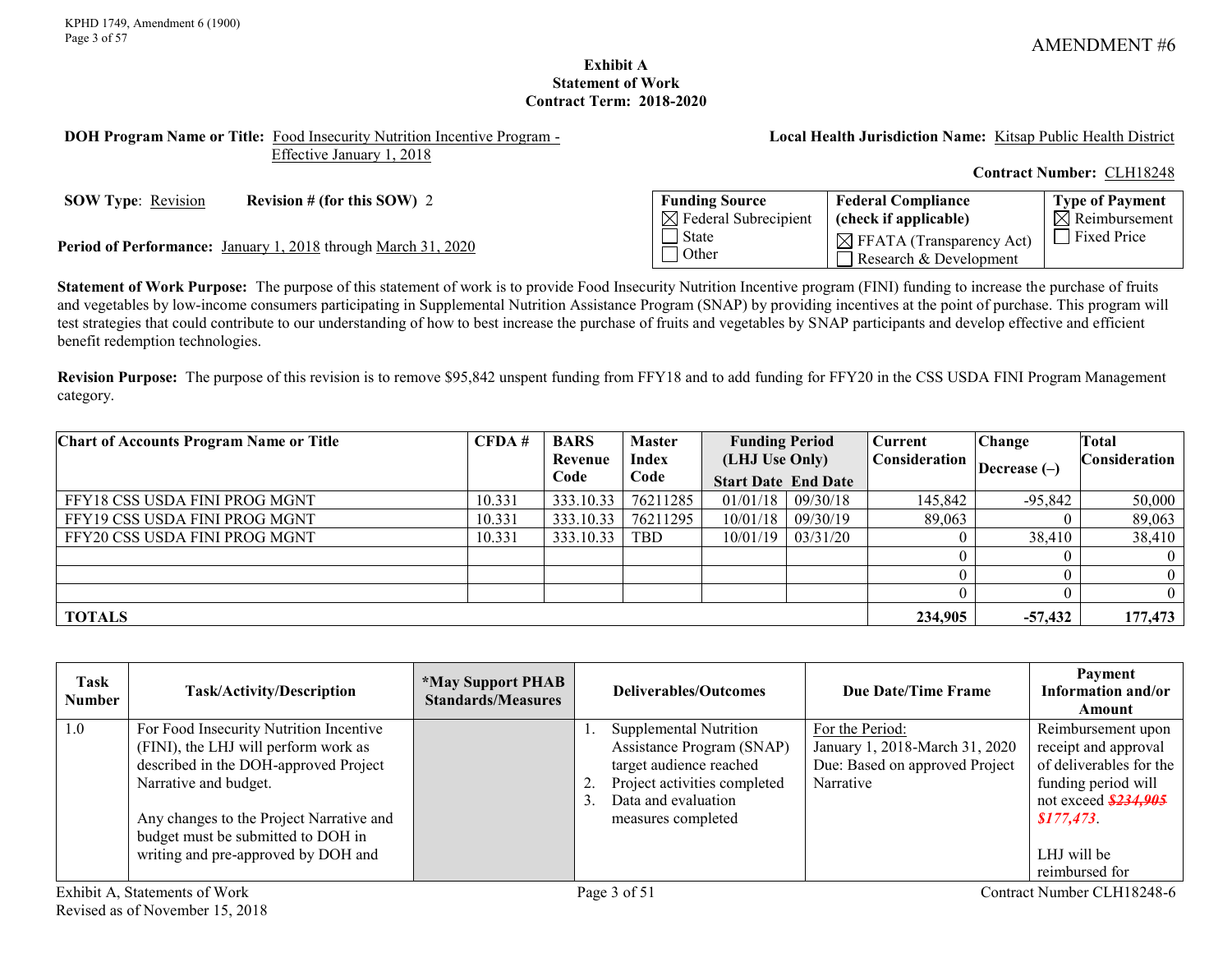| <b>Task</b><br><b>Number</b> | <b>Task/Activity/Description</b>                                                                                                                                                                                                                                                                                  | <i><b>*May Support PHAB</b></i><br><b>Standards/Measures</b> | <b>Deliverables/Outcomes</b>                                                                                                                                    | <b>Due Date/Time Frame</b>                                                                                                                                                                                                                                                                                                                                                                                                                                                                                                                                                                                    | Payment<br>Information and/or<br>Amount                                                                                                                                                                             |
|------------------------------|-------------------------------------------------------------------------------------------------------------------------------------------------------------------------------------------------------------------------------------------------------------------------------------------------------------------|--------------------------------------------------------------|-----------------------------------------------------------------------------------------------------------------------------------------------------------------|---------------------------------------------------------------------------------------------------------------------------------------------------------------------------------------------------------------------------------------------------------------------------------------------------------------------------------------------------------------------------------------------------------------------------------------------------------------------------------------------------------------------------------------------------------------------------------------------------------------|---------------------------------------------------------------------------------------------------------------------------------------------------------------------------------------------------------------------|
|                              | U.S. Department of Agriculture (USDA)<br>before they can be implemented.                                                                                                                                                                                                                                          |                                                              |                                                                                                                                                                 |                                                                                                                                                                                                                                                                                                                                                                                                                                                                                                                                                                                                               | allowable costs<br>incurred based on<br>approved federal<br>budget and match<br>documented. LHJ<br>must provide match<br>up front to pull down<br>federal funding.<br>*See special billing<br>requirements section. |
| 1.1                          | Report data to be collected:<br>1. Required data elements established by<br>DOH, University of Washington's<br>Center for Public Health Nutrition<br>(CPHN) and Westat, the national FINI<br>evaluator.<br>Status update on project deliverables.<br>2.<br>If available, any success stories when<br>appropriate. |                                                              | Use forms provided by DOH and<br>CPHN to summarize the work<br>aforementioned in the FINI<br>Project Narrative for monthly,<br>quarterly, and annual reporting. | Reports due for the period<br>January 1, 2018–March 31,<br>2020:<br><b>Quarterly Data due</b><br>Q1 (January $1 - March 31$ )<br>May 1, 2018<br>May 1, 2019<br>March 31, 2020<br><b>Annual Data Due</b><br>$(April 1 - March 31)$<br>May 1, 2018<br>May 1, 2019<br>March 31, 2020<br><b>Quarterly Data Due</b><br>$Q2$ (April 1- June 30)<br>August 1, 2018<br>August 1, 2019<br><b>Quarterly Data Due</b><br>$Q3$ (July 1 – September 30)<br>November 1, 2018<br>November 1, 2019<br><b>Quarterly Data Due</b><br>Q4 (October $1 -$ December 31)<br>February 1, 2018<br>February 1, 2019<br>February 1, 2020 | See payment<br>information as<br>referenced in task<br>number 1.0                                                                                                                                                   |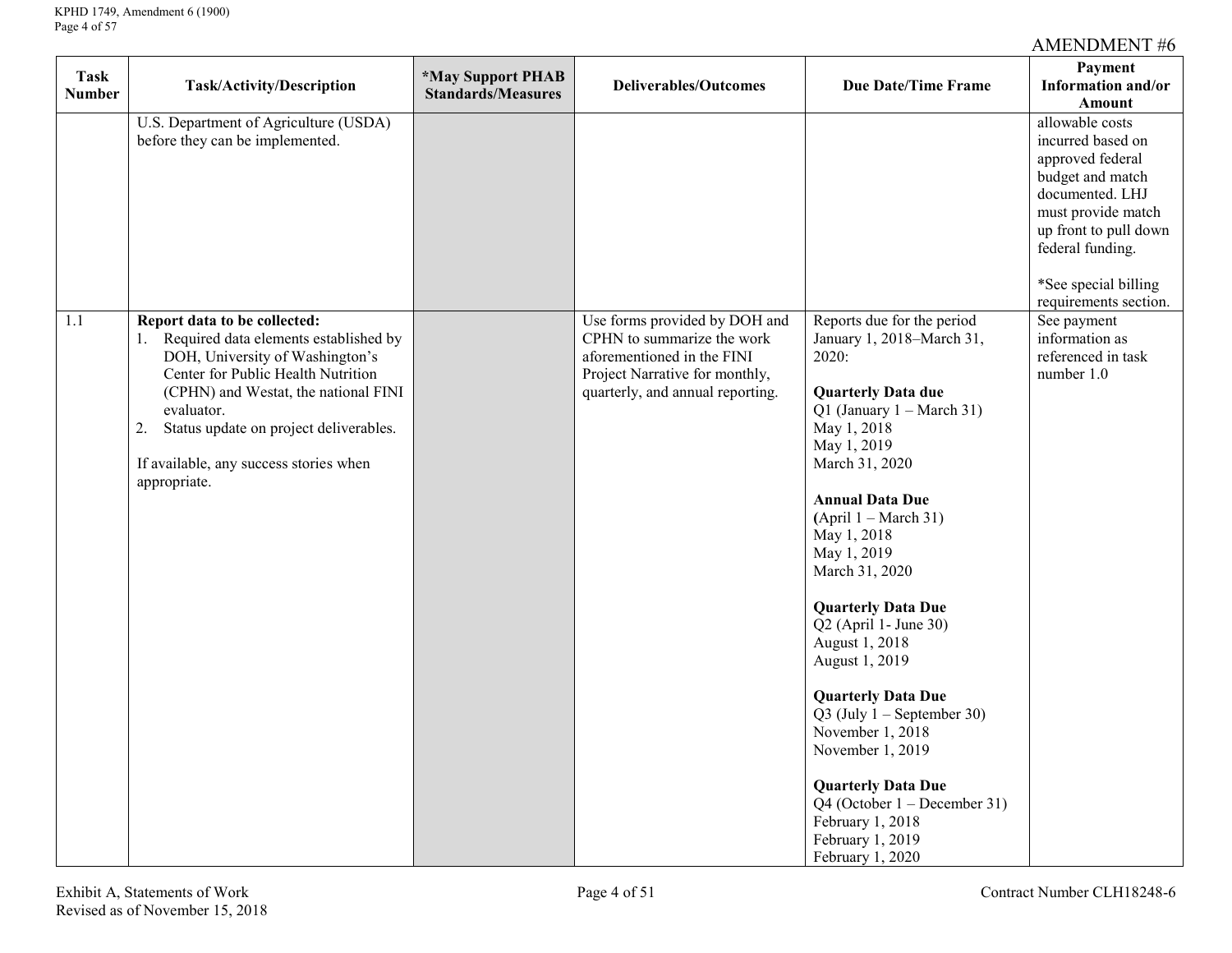| Task<br><b>Number</b> | <b>Task/Activity/Description</b>     | <i><b>*May Support PHAB</b></i><br><b>Standards/Measures</b> | Deliverables/Outcomes             | Due Date/Time Frame               | Payment<br>Information and/or<br>Amount |
|-----------------------|--------------------------------------|--------------------------------------------------------------|-----------------------------------|-----------------------------------|-----------------------------------------|
| 1.2                   | <b>Submit Timely Monthly Invoice</b> |                                                              | Prepare and submit invoicing      | Monthly: Invoices due no later    | See payment                             |
|                       | <b>Vouchers</b>                      |                                                              | which includes:                   | than 30 days after the end of the | information as                          |
|                       |                                      |                                                              | FINI A19-1A Invoice<br>$\bullet$  | preceding month. For example,     | referenced in task                      |
|                       |                                      |                                                              | Voucher                           | October A19 invoice submitted     | number 1.0                              |
|                       |                                      |                                                              | An agency fiscal ledger           | no later than November 30 and     |                                         |
|                       |                                      |                                                              | Backup documentation              | so on.                            |                                         |
|                       |                                      |                                                              | supporting all reimbursable       |                                   |                                         |
|                       |                                      |                                                              | costs and local match             | Quarterly invoicing is allowable  |                                         |
|                       |                                      |                                                              |                                   | if approved by DOH contract       |                                         |
|                       |                                      |                                                              | Invoicing must be sent to the     | manager.                          |                                         |
|                       |                                      |                                                              | DOH fiscal lead for review before |                                   |                                         |
|                       |                                      |                                                              | payment is made.                  |                                   |                                         |

#### **\*For Information Only:**

Funding is not tied to the revised Standards/Measures listed here. This information may be helpful in discussions of how program activities might contribute to meeting a Standard/Measure. More detail on these and/or other Public Health Accreditation Board (PHAB) Standards/Measures that may apply can be found at: <http://www.phaboard.org/wp-content/uploads/PHAB-Standards-and-Measures-Version-1.0.pdf>

#### **Program Specific Requirements/Narrative**

#### **Special Requirements**

### **Federal Funding Accountability and Transparency Act (FFATA)**

This statement of work is supported by federal funds that require compliance with the Federal Funding Accountability and Transparency Act (FFATA or the Transparency Act). The purpose of the Transparency Act is to make information available online so the public can see how the federal funds are spent.

To comply with this act and be eligible to perform the activities in this statement of work, the LHJ must have a Data Universal Numbering System (DUNS®) number.

Information about the LHJ and this statement of work will be made available on [USASpending.gov](https://www.usaspending.gov/Pages/default.aspx) by DOH as required by P.L. 109-282.

#### **Travel**

The LHJ is expected to comply with the Office of Financial Management's Travel Management Requirement and Restrictions as found in policy 10.10. <http://www.ofm.wa.gov/policy/10.htm>

#### **Program Manual, Handbook, Policy References:**

#### **Records**

(Record Retention and Management-State Agency and All Sub-grantees 7CFR 272.2)

All records are to be retained for six years from fiscal closure. This requirement applies to fiscal records, reports and client information. Supporting documentation may be kept at the sub-grantee level, but shall be available for review for six years from the date of quarterly claim submittal. Any costs that cannot be substantiated by source documents will be disallowed.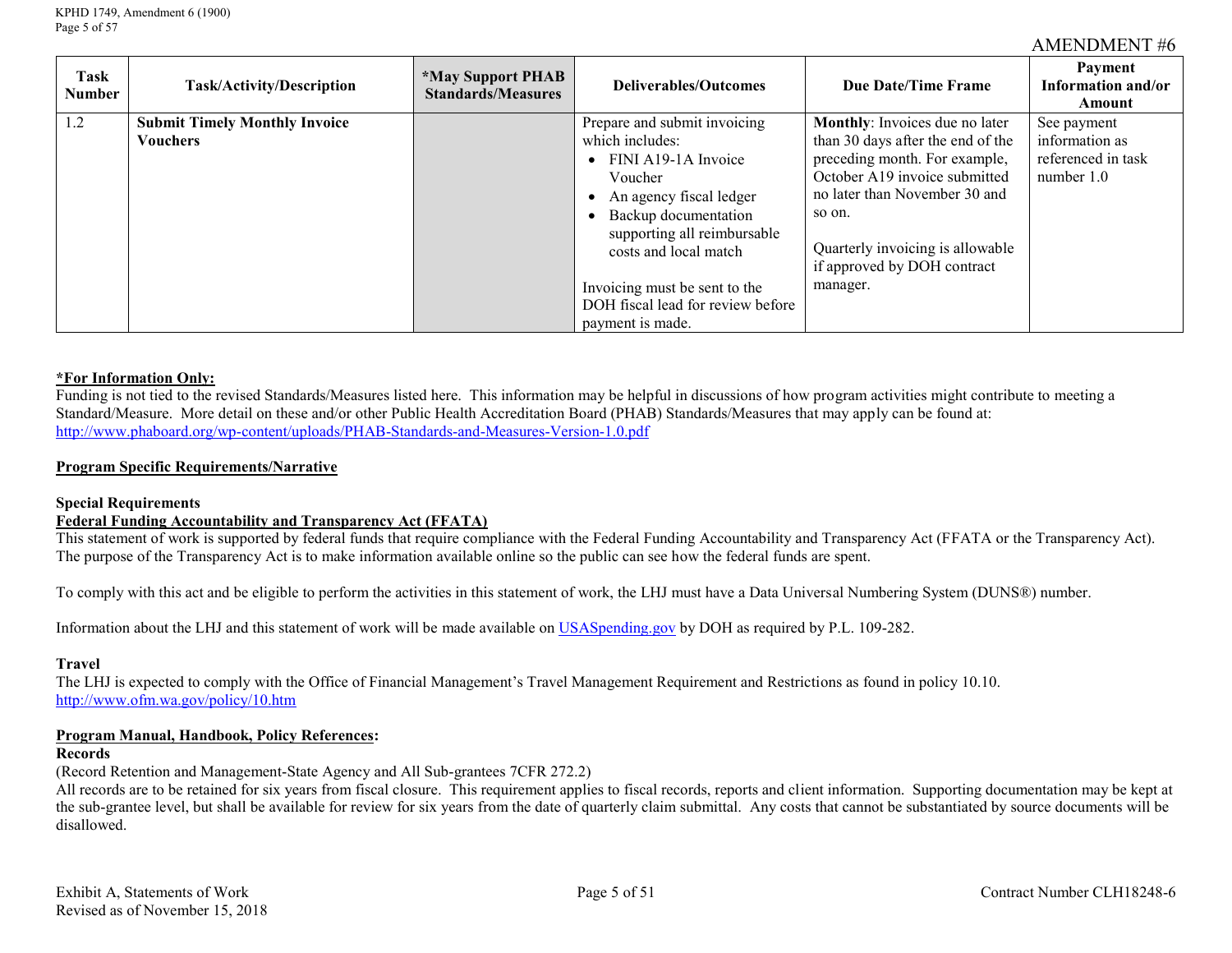KPHD 1749, Amendment 6 (1900) Page 6 of 57

#### **Staffing Requirements:**

#### **Annual Civil Rights Training Requirement** (see FNS Instruction Number 113-1 Chapter XI ) - <http://www.fns.usda.gov/sites/default/files/113-1.pdf>

"Training is required so that people involved in all levels of administration of programs that receive Federal financial assistance understand civil rights related laws, regulations, procedures, and directives. The local governmental agency, Indian Tribal Organization or non-Governmental Agency must are responsible for training their subrecipients, including 'frontline staff.' 'Frontline staff' who interact with program applicants or participants, and those persons who supervise 'frontline staff' must be provided civil rights training an annual basis." Documentation must be maintained in personnel files confirming the following:

- 1. Name(s) of staff completing the annual civil rights training,
- 2. Date of Training
- 3. Brief summary of training source(s)/materials

#### **Restrictions on Funds (what funds can be used for which activities, not direct payments, etc.)**

#### **Amendments**

LHJ must submit a request to DOH to amend a project plan and/or budget for prior approval whenever they wish to change the USDA-approved scope of activities and/or budget. No changes may be incorporated into the project plan until an amendment request is approved by DOH and/or USDA.

#### **Budget Revisions**

The local governmental agency, Indian Tribal Organization or non-Governmental Agency, is allowed, in the Federal Fiscal year period, to request an adjustment be made to a funded line item listed in within the approved budget, with pre-approval from the DOH designated contract manager. Any anticipated changes to the budget must be pre-approved by DOH.

#### **Special Funding Requirements**

Payment for deliverables as specified herein is dependent on receipt of funding from the USDA funding sources. In the event funding is not received, DOH is under no obligation to make payments for the deliverables as specified. If funding is reduced or limited in any way after the effective date of this statement of work and prior to normal completion DOH may terminate task(s), remove funds, or reallocate funds at DOH's discretion under new funding limitations and conditions. DOH will make payments only upon the receipt of the funding. DOH will notify the LHJ within seven (7) working days upon notice by the funding source of funding availability.

#### **Monitoring Visits (frequency, type):**

#### **Audits**

The local governmental agency, Indian Tribal Organization or non-Governmental Agency must make State financial and program audits or reviews conducted by other entities available to the DOH, USDA, or its designee.

#### **Monitoring expectations**

The local governmental agency, Indian Tribal Organization or non-Governmental Agency's premises and records will be made available upon request to DOH and USDA staff for the purposes of observing nutrition education activities and reviewing for program and fiscal compliance. All non-capital equipment and reusable educational materials should be tracked in an inventory list and available for review upon request.

#### **Assurances – All agencies will comply with the following assurances:**

- Programming and services provide focus on the SNAP audience.
- Program activities are reasonable and necessary to accomplish FINI objectives and goals.
- Program activities do not supplant existing programs, and where operating in conjunction with existing programs, enhance and supplement them.
- Any messages of nutrition education are consistent with the Dietary Guidelines for Americans and do not disparage any specific food, beverage or commodity.
- Activities or employee hours included as contributions for any other Federal award may not be used as match/cost sharing. The LHJ must maintain and make available for review and audit supporting documentation showing actual hours worked per Federal funding stream for each employee contributing time to both FINI and other Federal awards.
- Documentation of payments for approved FINI activities must be maintained by the LHJ and be available for review and audit.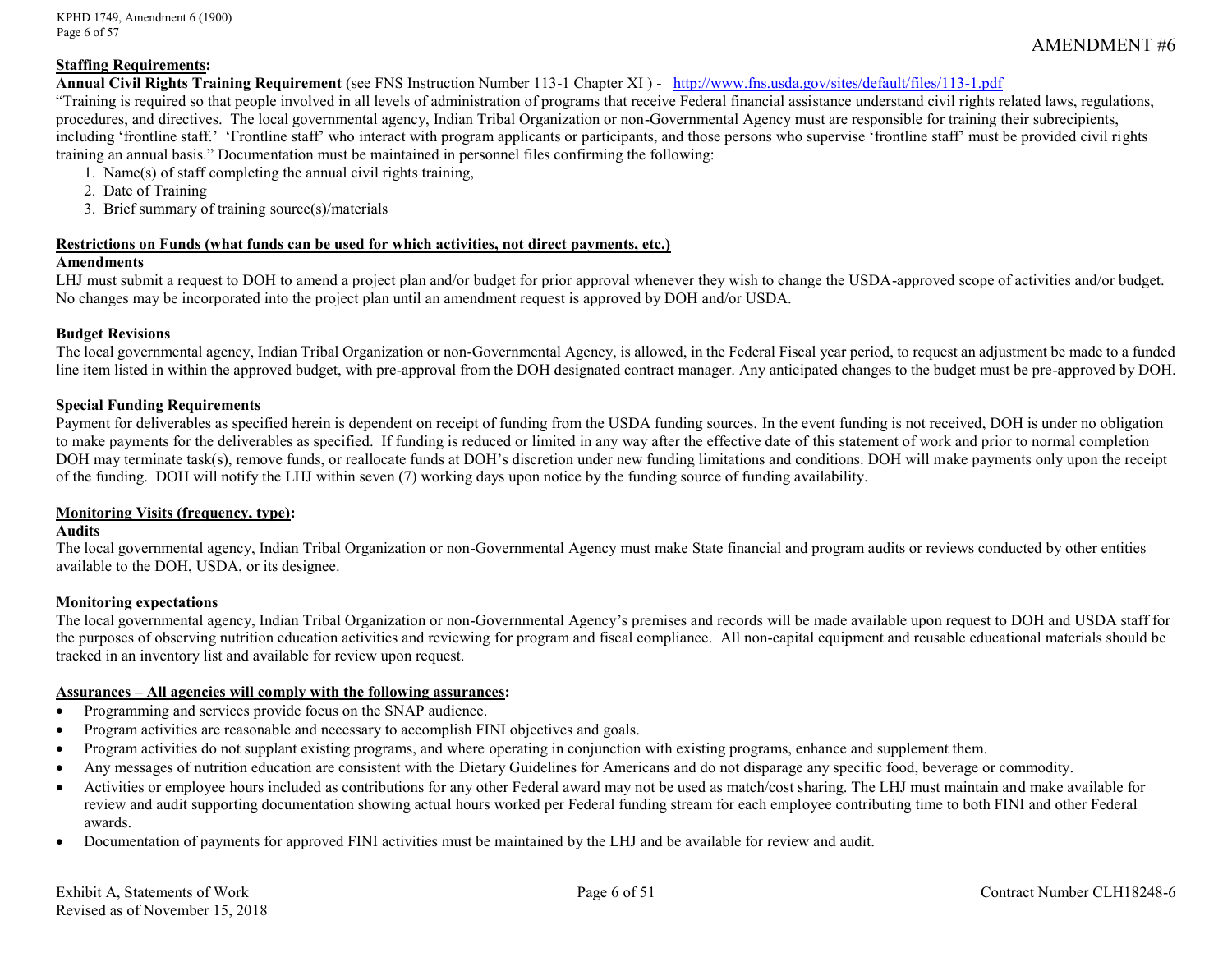- Program activities conducted in compliance with all applicable Federal laws, rules, regulations including Civil Rights and OMB circulars governing cost issues, as well as the General Provisions found in Title 2: 2 CFR Part 400; 2 CFR Part 415; 2 CFR Part 416; 2 CFR Part 418; 2 CFR Part 422; Title 7:7 CFR Part 3430 and Research Terms and Conditions (06/11) and National Institute of Food and Agriculture (NIFA) agency Specific Terms and Conditions (10/14) at [http://www.nifa.usda.gov/business/awards/awardterms.html.](http://www.nifa.usda.gov/business/awards/awardterms.html)
- All materials developed or printed with FINI funds include the appropriate credit to USDA as a funding source. When acknowledging USDA support in accordance with 2 CFR Part 415, grantees must use the following acknowledgment for all projects or initiatives supported by NIFA: *"This material is based upon work that is supported by the National Institute of Food and Agriculture, U.S. Department of Agriculture, under award number 2015-70018- 23357."*

DOH also expects LHJ will use NIFA's official identifier in all of its publications, posters, websites and presentations resulting from this award. This identifier can be found at [http://nifa.usda.gov/resource/official-nifa-identifier.](http://nifa.usda.gov/resource/official-nifa-identifier)

#### **Special Billing Requirements:**

- 1. All invoices, billing, and reimbursements must be in compliance with all applicable Federal laws and rules including OMB circulars governing cost issues.
- 2. Total costs billed will not exceed the USDA-approved budget amount listed in the text box below.
	- a. Bills must be for only FINI specific activities, using a DOH A19-1A invoice voucher
	- b. A FINI specific A19-1A must be submitted to the agency's designated DOH FINI contract manager within 30 days of the last day of the month for which the work is being billed.
- 3. Documentation must be submitted with each FINI A19-1A invoice voucher. Documentation should include the following;
	- a. A copy of the agency's financial expanded/detailed general ledger.
	- b. Backup documentation for all costs which may include but are not limited to receipts, timesheets, volunteer hours, tracking incentive reimbursement, and must be available upon request.

#### 4. Indirect Rate

All indirect rates must be submitted and preapproved by DOH and NIFA-USDA. The LHJ is responsible for ensuring that indirect costs included in the LHJ's budget and invoicing is supported by an indirect cost agreement and/or cost allocation plan approved by the appropriate agency. The LHJ cannot bill indirect costs that are determined to be unacceptable and will be disallowed.

| <b>SOURCE</b> | <b>TOTAL BUDGET</b>            |
|---------------|--------------------------------|
| USDA          | <del>\$234,905</del> \$177,473 |

#### **DOH Program Contact DOH Fiscal Contact**

Jamie Wells, FINI Contract Manager Kim Henderson, FINI Fiscal Analyst Department of Health Department of Health PO Box 47886, Olympia WA 98504-7886<br>
Jamie Wells@doh.wa.gov<br>
Kim.Henderson@doh.wa.gov<br>
Rim.Henderson@doh.wa.gov 360-236-3668

 $Kim.Henderson@doh.wa.gov$ <br>360-236-3491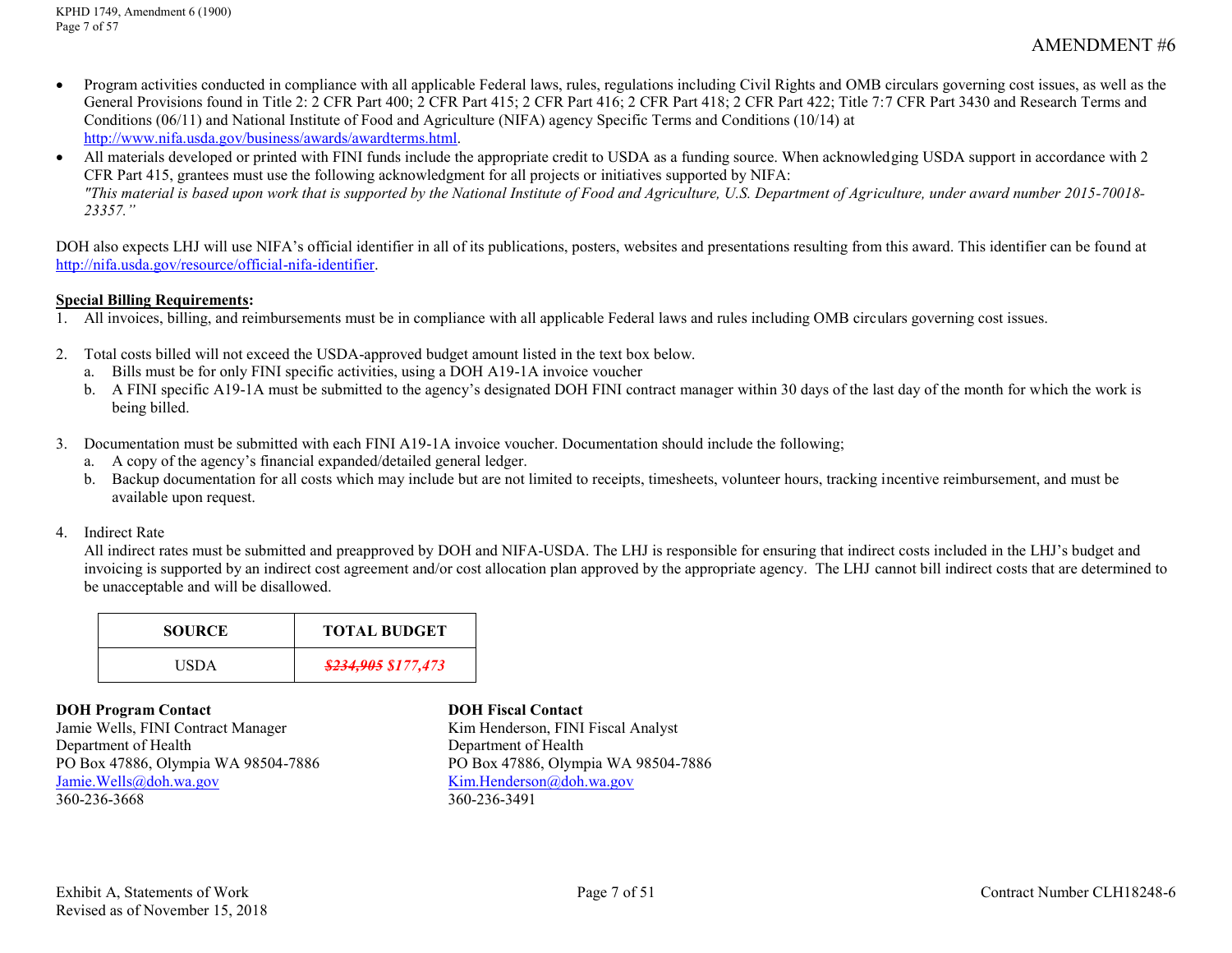## **Exhibit A Statement of Work Contract Term: 2018-2020**

<span id="page-7-0"></span>**DOH Program Name or Title:** HIV Client Services-HOPWA - Effective July 1, 2018 **Local Health Jurisdiction Name:** Kitsap Public Health District

**Contract Number:** CLH18248

**SOW Type:** <u>Revision</u> **Revision # (for this SOW)** 1

Period of Performance: July 1, 2018 through June 30, 2019

| <b>Funding Source</b>            | <b>Federal Compliance</b>                                      | <b>Type of Payment</b> |
|----------------------------------|----------------------------------------------------------------|------------------------|
| $\boxtimes$ Federal Subrecipient | (check if applicable)                                          | $\Box$ Reimbursement   |
| State<br>l Other                 | $\boxtimes$ FFATA (Transparency Act)<br>Research & Development | <b>Fixed Price</b>     |

**Statement of Work Purpose:** The purpose of this statement of work is to provide funding to help the housing needs of persons with human immunodeficiency virus/aquired immune deficiency syndrome (HIV/AIDS) or related diseases and their families.

**Revision Purpose:** N/A

| <b>Chart of Accounts Program Name or Title</b> | CFDA#  | <b>BARS</b> | <b>Master</b> | <b>Funding Period</b>      |          | Current       | Change         | Total                |
|------------------------------------------------|--------|-------------|---------------|----------------------------|----------|---------------|----------------|----------------------|
|                                                |        | Revenue     | Index         | (LHJ Use Only)             |          | Consideration | $Increase (+)$ | <b>Consideration</b> |
|                                                |        | Code        | Code          | <b>Start Date End Date</b> |          |               |                |                      |
| FFY18 HOUSING-PEOPLE WITH AIDS FORMULA         | 14.241 | 333.14.24   | 12660281      | 07/01/18                   | 06/30/19 |               | 51.940         | 51,940               |
| <b>TOTALS</b>                                  |        |             |               |                            |          |               | 51,940         | 51,940               |

| Task<br><b>Number</b> | Task/Activity/Description                              | <i><b>*May Support PHAB</b></i><br><b>Standards/Measures</b> | Deliverables/Outcomes              | Due Date/Time<br>Frame  | Payment<br>Information and/or<br>Amount |
|-----------------------|--------------------------------------------------------|--------------------------------------------------------------|------------------------------------|-------------------------|-----------------------------------------|
|                       | Provide funding to help the housing needs of           |                                                              | -Perform prompt housing            | Required reports are to | Administrative:                         |
|                       | persons with HIV/AIDS or related diseases and          |                                                              | inspections.                       | be submitted in a       | $$3,577$ \$3,398                        |
|                       | their families.                                        |                                                              |                                    | timely manner.          |                                         |
|                       |                                                        |                                                              | -Make prompt rent and deposit      |                         | <b>Support Services:</b>                |
|                       | The outcome of this performance-based grant is         |                                                              | payments to landlords and make     | DOH may delay           | \$5,354                                 |
|                       | safe, affordable and stable housing for the clients of |                                                              | utility payments to utility        | payment until the       |                                         |
|                       | the Housing Opportunities for Persons With AIDS        |                                                              | companies.                         | reports are received or | <b>STRMU:</b>                           |
|                       | (HOPWA) Program.                                       |                                                              |                                    | recapture unclaimed     | \$7,378                                 |
|                       |                                                        |                                                              | -Develop housing plans for clients | funds.                  |                                         |
|                       | Services are restricted to households with at least    |                                                              | receiving housing assistance       |                         | <b>Permanent Housing</b>                |
|                       | one person who has HIV/AIDS and whose total            |                                                              | [Short-Term Rent, Mortgage and     |                         | <b>Placement: \$3,830</b>               |
|                       | household income is less than 80% of the Area          |                                                              | Utility (STRMU), Tenant-Based      |                         |                                         |
|                       | Median Income (AMI) as defined by Housing and          |                                                              | Rental Assistance (TBRA), and      |                         | <b>Tenant Based</b>                     |
|                       | Urban Development (HUD).                               |                                                              | Facility Based Housing] and        |                         | <b>Rental Assistance:</b>               |
|                       |                                                        |                                                              | update housing plans at least      |                         | <del>\$31,795</del> \$31,895            |
|                       |                                                        |                                                              | annually.                          |                         |                                         |
|                       |                                                        |                                                              |                                    |                         |                                         |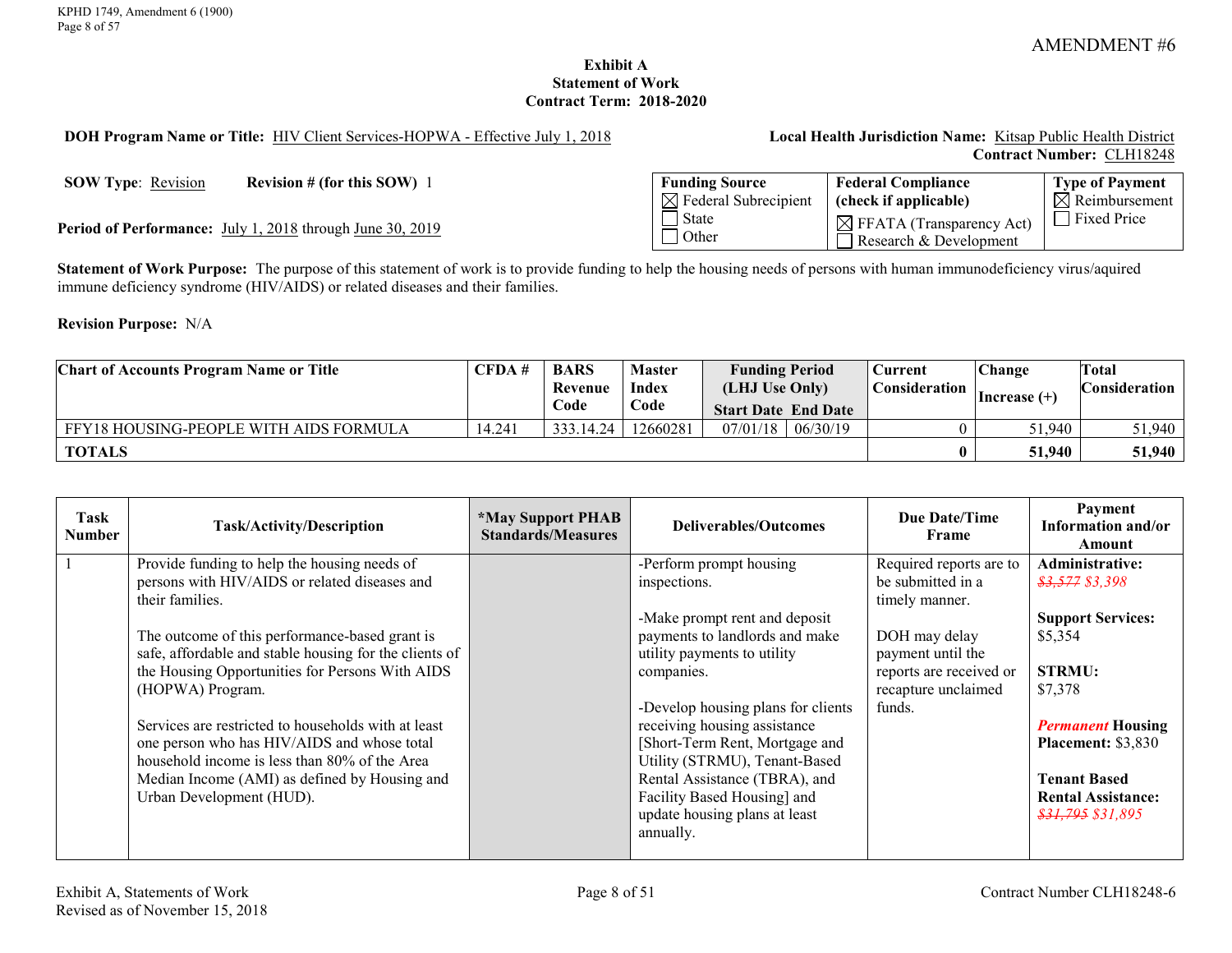| Task<br>Number | Task/Activity/Description | <i><b>*May Support PHAB</b></i><br><b>Standards/Measures</b> | <b>Deliverables/Outcomes</b>                                                                                                                                                     | <b>Due Date/Time</b><br>Frame | Payment<br>Information and/or<br>Amount                                  |
|----------------|---------------------------|--------------------------------------------------------------|----------------------------------------------------------------------------------------------------------------------------------------------------------------------------------|-------------------------------|--------------------------------------------------------------------------|
|                |                           |                                                              | -Provide or refer eligible clients to<br>supportive services and permanent<br>housing placement when<br>appropriate.                                                             |                               | Housing<br><b>Information</b><br><b>Services:</b><br><del>\$6</del> \$85 |
|                |                           |                                                              | -Prepare and submit monthly<br>invoice vouchers by the 25th of the<br>month following provision of<br>services, except in July, when it is<br>due on the $10^{th}$ of the month. |                               | <b>TOTAL: \$51,940</b>                                                   |
|                |                           |                                                              | -Submission of Consolidated<br>Annual Performance Report<br>(CAPER) by August 10.                                                                                                |                               |                                                                          |
|                |                           |                                                              | -Submission of Monitor responses<br>by the due date requested.                                                                                                                   |                               |                                                                          |

#### **\*For Information Only:**

Funding is not tied to the revised Standards/Measures listed here. This information may be helpful in discussions of how program activities might contribute to meeting a Standard/Measure. More detail on these and/or other Public Health Accreditation Board (PHAB) Standards/Measures that may apply can be found at: <http://www.phaboard.org/wp-content/uploads/PHAB-Standards-and-Measures-Version-1.0.pdf>

#### **Special Requirements**

#### **Federal Funding Accountability and Transparency Act (FFATA)**

This statement of work is supported by federal funds that require compliance with the Federal Funding Accountability and Transparency Act (FFATA or the Transparency Act). The purpose of the Transparency Act is to make information available online so the public can see how the federal funds are spent.

To comply with this act and be eligible to perform the activities in this statement of work, the LHJ must have a Data Universal Numbering System (DUNS®) number.

Information about the LHJ and this statement of work will be made available on [USASpending.gov](https://www.usaspending.gov/#/) by DOH as required by P.L. 109-282.

#### **Program Specific Requirements/Narrative**

The outcome of this performance-based grant is safe, affordable and stable housing for the clients of the HOPWA Program.

LHJ shall provide the following inputs:

• Staff who provide services described in this Statement of Work (SOW)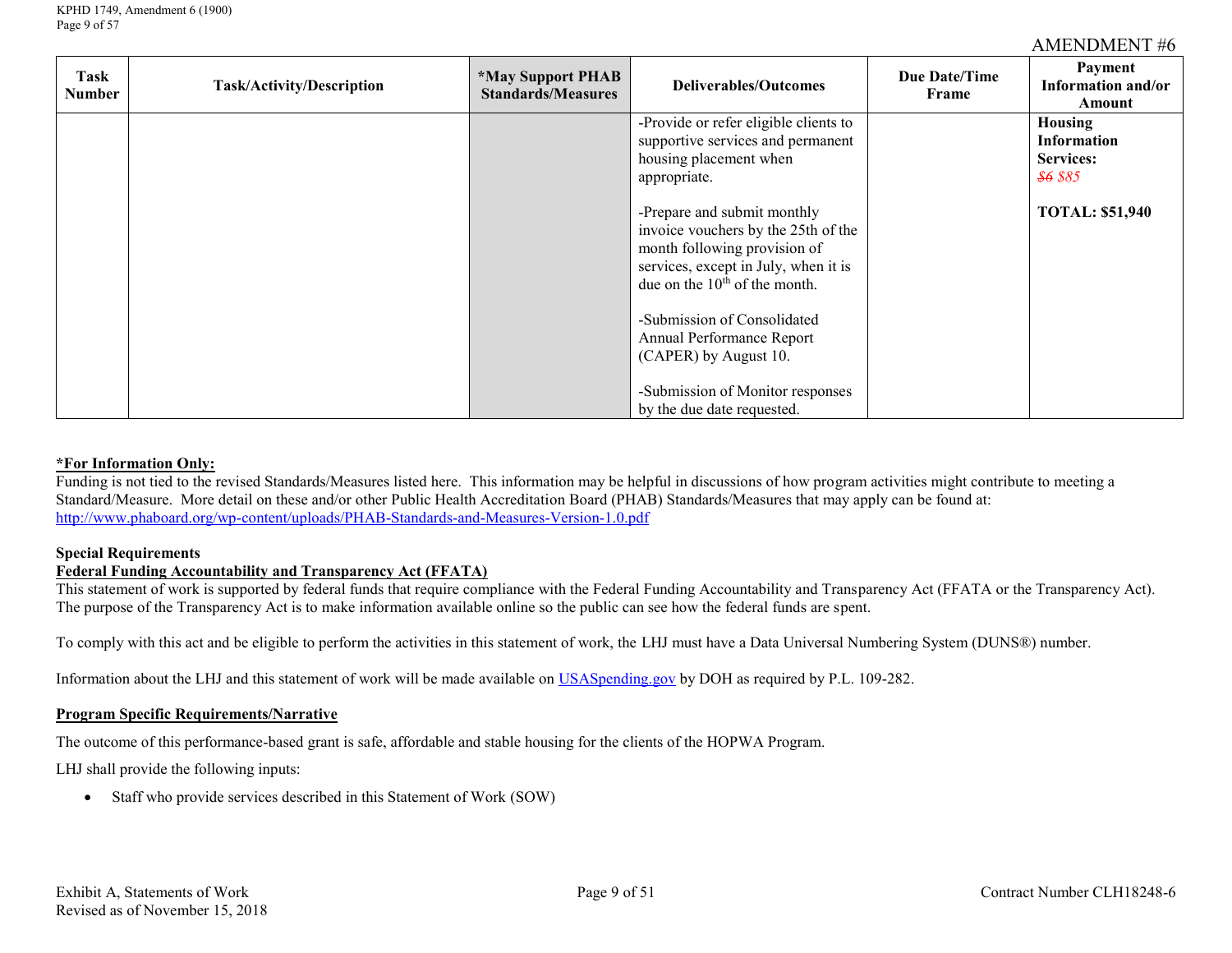KPHD 1749, Amendment 6 (1900) Page 10 of 57

## AMENDMENT #6

### **Compensation and Payment:**

- i) Funds provided in the Budget are for services provided during the period July 1, 2018 June 30, 2019. The LHJ shall submit all claims for payment for costs due and payable under this SOW and incurred during this period by **July 25, 2019**. DOH will pay belated claims at its discretion, contingent upon the availability of funds.
- ii) The LHJ agrees to reimburse DOH for expenditures billed to DOH for costs that are later determined through audit or monitoring to be disallowed under the requirements of 2 CFR Part 200 - Uniform Administrative Requirements, Cost Principles, and Audit Requirements for Federal Awards.
- iii) **Submission of Invoice Vouchers** On a monthly basis, the LHJ shall submit correct A19-1A invoice vouchers for amounts billable to DOH under this SOW.

| <b>Month of A19-1A Invoice</b> | <b>A19-1A Invoice Due Date</b> |
|--------------------------------|--------------------------------|
| July 1-31, 2018                | August 25, 2018                |
| August 1-31, 2018              | September 25, 2018             |
| September 1-30, 2018           | October 25, 2018               |
| October 1-31, 2018             | November 25, 2018              |
| November 1-30, 2018            | December 25, 2018              |
| December 1-31, 2018            | January 31, 2019               |
| January 1-31, 2019             | February 25, 2019              |
| February 1-29, 2019            | March 25, 2019                 |
| March 1-31, 2019               | April 25, 2019                 |
| April 1-30, 2019               | May 25, 2019                   |
| May 1-31, 2019                 | June 25, 2019                  |
| June 1-30, 2019                | July 25, 2019                  |

(1)The LHJ shall use and adhere to the DOH Infectious Disease Reimbursement Guidelines and Forms when submitting A19 invoice voucher requests to DOH.

iv) **Advance Payments Prohibited** Funds are "cost reimbursement" funds. DOH will not make payment in advance or in anticipation of services or supplies provided under this agreement. This includes payments of "one-twelfth" of the current fiscal year's funding.

E-mail invoices to: [ID.Operations@doh.wa.gov](mailto:ID.Operations@doh.wa.gov)

Payment to LHJ: The LHJ will be reimbursed the amount for payments listed on the monthly invoice voucher upon receipt and approval of the required reports submitted by the due dates listed.

#### **Contract Modifications:**

- **(1) Notice of Change in Services**  LHJ shall notify DOH program staff, within 45 days, if any situations arise that may impede provision of the services contained in this Statement of Work. DOH and LHJ will agree to strategies for resolving any shortfalls. DOH retains the right to withhold funds in the event of noncompliance.
- **(2) Transfer of Funds among Budget Categories**  The LHJ may transfer contracted funds identified in Task 1 among direct expense categories, EXCEPT equipment, as long as the amount of the **cumulative** transfer does not exceed ten percent of the total contracted funds for the fiscal year and does not change the Statement of Work.
- **(3) Contract Amendments Effective Date**  LHJ shall not begin providing the services authorized by a contract amendment until such time as LHJ has received a signed, fully executed copy of the contract amendment from DOH.

#### **Confidentiality Requirements:**

LHJ must preserve the confidentiality of the clients they serve pursuant to the Washington Administrative Code (WAC) and the Revised Code of Washington (RCW). Failure to maintain client confidentially could result in civil or legal litigation against employees or agencies per the WAC and RCW.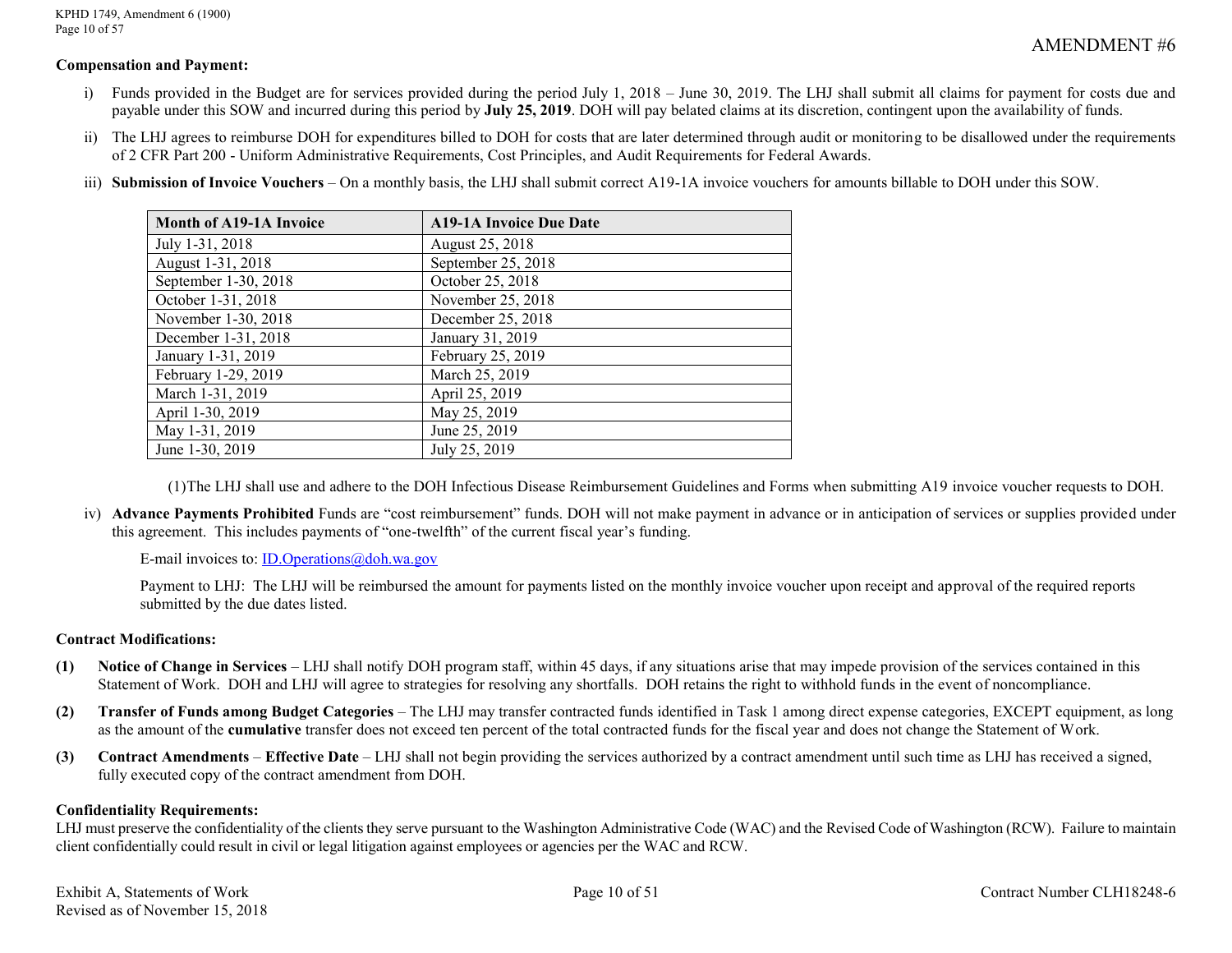#### **Category One:****Contractors that keep confidential and identifiable records including medical diagnosis and lab slips**.

If your agency fits this definition, you must comply with federal and state requirements regarding the confidentiality of client records.\* Proof of LHJ meeting these requirements may be requested during a site visit or audit. To meet the requirements LHJ must have the following in place:

- Clearly written agency policies regarding confidentiality and security of records;
- Appropriate physical and electronic security measures to prevent unauthorized disclosures;
- Signed statements of confidentiality and security for the staff member hired under this agreement who has access to sensitive information, either through access to files or through direct contact with clients. This statement will be on file at LHJ's office and updated yearly; and
- Appropriate confidentiality training provided to the staff member hired under this agreement with records of attendance.

Technical assistance is available through the Washington State Department of Health.

\*Disclosure of information is governed by the Washington Administrative Code (WAC) 246-101-120, 520 and 635, and the Revised Code of Washington (RCW) 70.24.080, 70.24.084, and 70.24.105 regarding the exchange of medical information among health care providers related to HIV/AIDS or STD diagnosis and treatment. Please note that contractors fit under the definition of "health care providers" and "individuals with knowledge of a person with a reportable disease or condition" in the WAC and RCW.

#### **DOH Program Contact DOH Fiscal Contact**

Dwayne Moore Abby Gilliland DOH, Infectious Disease HIV Client Services DOH, Infectious Disease Operations Unit<br>
PO Box 47841, Olympia, WA 98504-7841 PO Box 47840, Olympia, WA 98504-7840 PO Box 47841, Olympia, WA 98504-7841 360-236-3447/Fax: 360-664-2216 360-236-3351/Fax: 360-664-2216 [Dwayne.Moore@doh.wa.gov](mailto:Dwayne.Moore@doh.wa.gov) [Abby.Gilliland@doh.wa.gov](mailto:Abby.Gilliland@doh.wa.gov)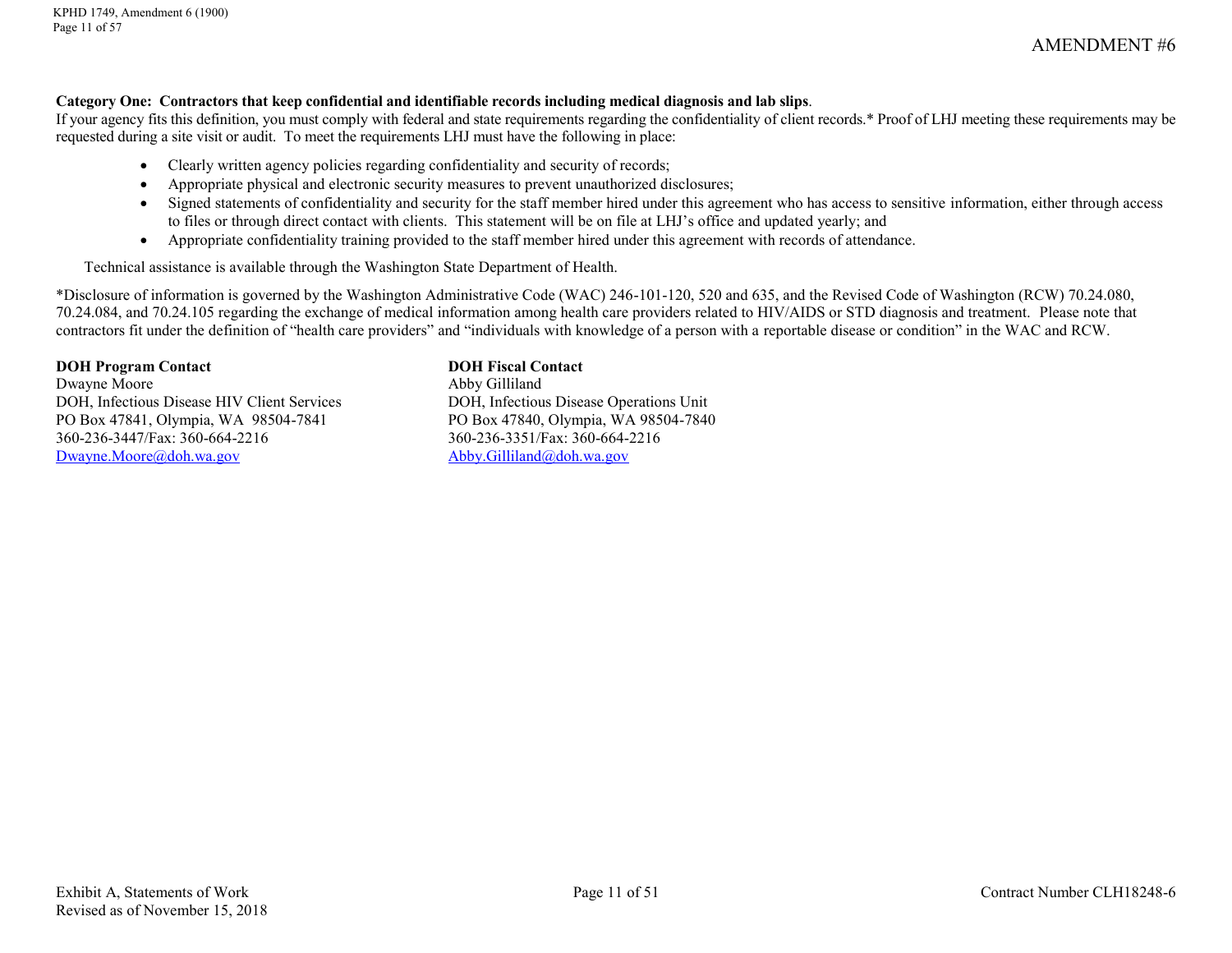### **Exhibit A Statement of Work Contract Term: 2018-2020**

#### <span id="page-11-0"></span>**DOH Program Name or Title:** Infectious Disease Care & Prevention (IDCP) - Effective January 1, 2019

**Local Health Jurisdiction Name:** Kitsap Public Health District

#### **Contract Number:** CLH18248

**SOW Type:** Original **Revision # (for this SOW)** 

Period of Performance: January 1, 2019 through June 30, 2019

| <b>Funding Source</b>                  | <b>Federal Compliance</b>                                 | Type of Payment |
|----------------------------------------|-----------------------------------------------------------|-----------------|
| Federal <select one=""></select>       | (check if applicable)                                     | Reimbursement   |
| $\boxtimes$ State<br>$\boxtimes$ Other | $\Box$ FFATA (Transparency Act)<br>Research & Development | Fixed Price     |

**Statement of Work Purpose:** The purpose of this statement of work is for the provision of a range of client-centered activities focused on improving health outcomes in support of the HIV care continuum as well as to provide infectious disease (HIV, STD, and Adult Viral Hepatitis) prevention services.

#### **Revision Purpose:** N/A

| <b>Chart of Accounts Program Name or Title</b> | CFDA# | <b>BARS</b> | <b>Master</b> | <b>Funding Period</b>      |          | Current       | <b>Change</b>  | Total                |
|------------------------------------------------|-------|-------------|---------------|----------------------------|----------|---------------|----------------|----------------------|
|                                                |       | Revenue     | <b>Index</b>  | (LHJ Use Only)             |          | Consideration | Increase $(+)$ | <b>Consideration</b> |
|                                                |       | Code        | Code          | <b>Start Date End Date</b> |          |               |                |                      |
| <b>STATE HIV PREVENTION</b>                    | N/A   | 334.04.91   | 12401100      | $01/01/19$ 06/30/19        |          |               | 43.333         | 43,333               |
| FFY18 RW GRANT YEAR LOCAL (REBATE)             | N/A   | 334.04.98   | 1261858C      | $01/01/19$   $03/31/19$    |          |               | 112,230        | 112,230              |
| FFY19 RW GRANT YEAR LOCAL (REBATE)             | N/A   | 334.04.98   | 1261859C      | 04/01/19                   | 06/30/19 |               | 112,230        | 112,230              |
| STATE HIV CS/END AIDS WA                       | N/A   | 334.04.91   | 12630100      | $01/01/19$   06/30/19      |          |               | 10,413         | 10,413               |
| <b>TOTALS</b>                                  |       |             |               |                            |          |               | 278,206        | 278,206              |

| Task Number   | <b>Task/Activity/Description</b>                  | Deliverables/Outcomes             | <b>Due Date/Time Frame</b>    | <b>Payment Information and/or</b><br>Amount |
|---------------|---------------------------------------------------|-----------------------------------|-------------------------------|---------------------------------------------|
|               |                                                   | <b>Drug User Health</b>           |                               |                                             |
| Syringe       | To provide comprehensive Syringe Service          | By the 15th of the month, enter   | Agency must adhere to DOH     | $$20,000 - MI$ 12401100 - State             |
| Service       | Program (SSP) to people who use drugs             | previous month's deliverable data | Infectious Disease (ID)       | <b>HIV Prevention</b>                       |
| Program (SSP) | (PWUD). This plan of action is directed to        | into Statewide HIV Activity       | <b>Reporting Requirements</b> |                                             |
|               | distribute syringes to communities that use drugs | Reporting and Evaluation          |                               | $(\$20,000$ for $01/01/19-06/30/19)$        |
|               | to prevent transmission of infectious disease.    | (SHARE) system.                   |                               |                                             |
|               | SSP programs will provide clean works / harm      |                                   |                               |                                             |
|               | reduction supplies with syringes to prevent       |                                   |                               |                                             |
|               | transmission of disease. SSP will provide         |                                   |                               |                                             |
|               | referrals to address social determinants of       |                                   |                               |                                             |
|               | health.                                           |                                   |                               |                                             |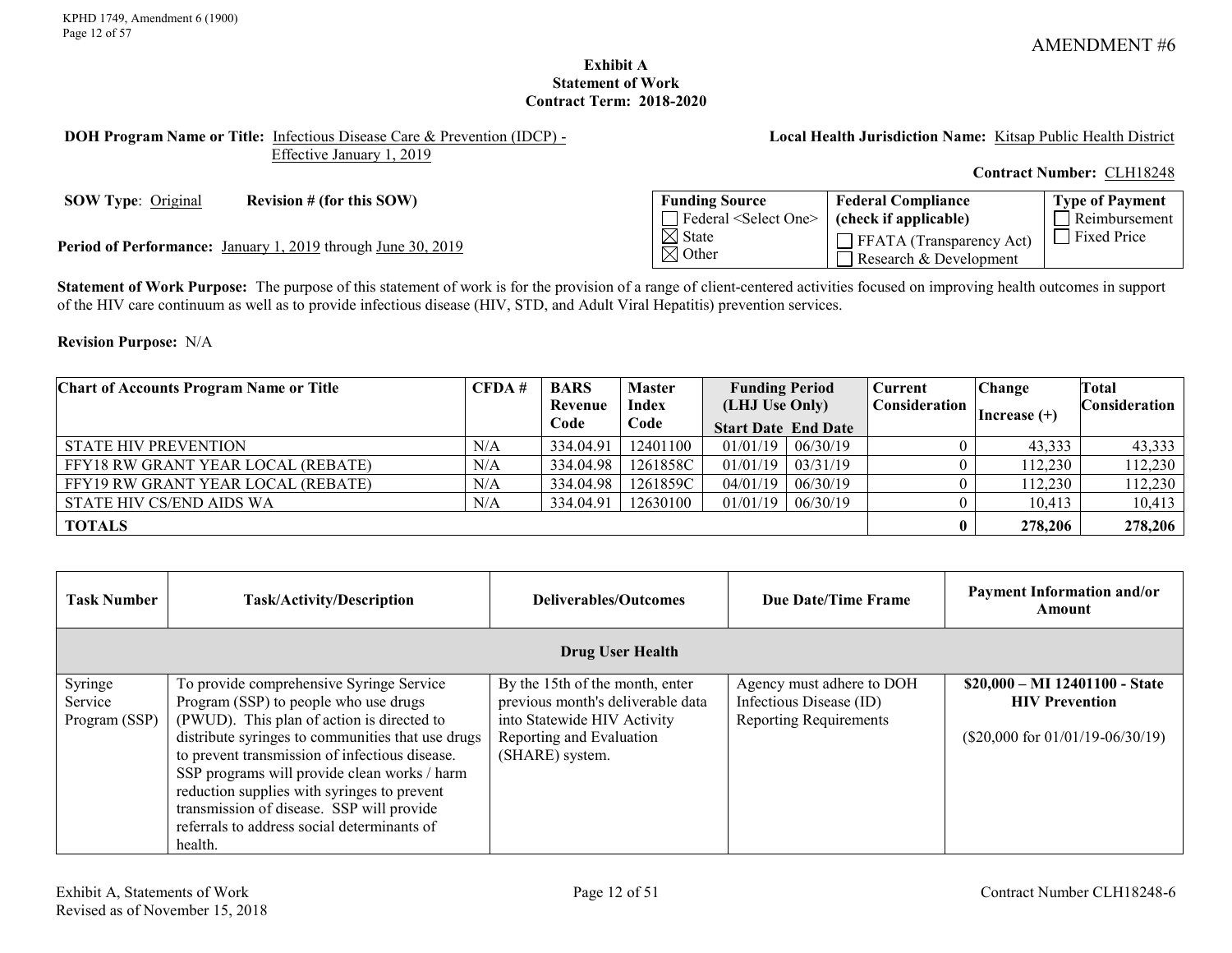| <b>Task Number</b>             | Task/Activity/Description                                                                                                                          | <b>Deliverables/Outcomes</b>                                         | <b>Due Date/Time Frame</b>                                    | <b>Payment Information and/or</b><br><b>Amount</b>       |
|--------------------------------|----------------------------------------------------------------------------------------------------------------------------------------------------|----------------------------------------------------------------------|---------------------------------------------------------------|----------------------------------------------------------|
| Jefferson<br>County<br>Syringe | Establish working relationships with local health<br>care providers, identify and reduce barriers for<br>PWUD in accessing MAT, HIV/HCV screening, | Conduct outreach to local<br>healthcare providers                    | Agency must adhere to DOH<br><b>ID Reporting Requirements</b> | $$10,000 - MI$ 12401100 - State<br><b>HIV Prevention</b> |
| Exchange                       | and HCV tx.                                                                                                                                        |                                                                      |                                                               | $($10,000$ for $01/01/19 - 06/30/19)$                    |
|                                |                                                                                                                                                    | <b>HIV Community Engagement</b>                                      |                                                               |                                                          |
| <b>HIV</b><br>Community        | Address social isolation among older, long-<br>term persons living with HIV (PLWH) by                                                              | Develop Action Plan and hold at<br>least one (1) community event     | January 1, 2019-June 30, 2019                                 | \$4,167 - MI 12630100 - State<br><b>EAW</b>              |
| Engagement                     | providing social opportunities within Kitsap<br>and Clallam Counties                                                                               |                                                                      |                                                               | $($4,167$ for $01/01/19 - 06/30/19)$                     |
| End AIDS<br>WA (EAW)           | End AIDS Washington Recommendation #11<br>calls to invigorate and strengthen meaningful                                                            | Deliverables for this reporting<br>period have been identified and   | Agency must adhere to DOH<br><b>ID Reporting Requirements</b> | \$6,246 - MI 12630100 - State<br><b>EAW</b>              |
|                                | community engagement and empowerment<br>for people and communities<br>disproportionately affected by HIV-related                                   | can be referenced in LHJ's<br>Quarterly Report Grid.                 |                                                               | $(\$6,246$ for $01/01/19-06/30/19)$                      |
|                                | health disparities and stigma. These funds are<br>to be used to develop innovative projects for                                                    |                                                                      |                                                               |                                                          |
|                                | invigorating meaningful community<br>engagement with PLWH and persons at high<br>risk for HIV (PAHR) in Washington State.                          |                                                                      |                                                               |                                                          |
|                                |                                                                                                                                                    | <b>HIV Community Services - Care</b>                                 |                                                               |                                                          |
| Case                           | Provision of a range of client-centered                                                                                                            | Agency must create a file in the                                     | Agency must adhere to DOH                                     | \$103,580 - MI 1261858C-RW                               |
| Management                     | activities focused on improving health<br>outcomes in support of the HIV care                                                                      | DOH approved data system for<br>each PLWH receiving Case             | <b>ID Reporting Requirements</b>                              | <b>Local Rebates</b>                                     |
|                                | continuum. Includes all types of case<br>management encounters with or on behalf of                                                                | Management services within 48<br>business hours from the time of     |                                                               | $($103,850$ for $01/01/19 - 03/31/19)$                   |
|                                | client (face-to-face, phone contact, any other                                                                                                     | Client Intake.                                                       |                                                               |                                                          |
|                                | forms of communication). Activities may                                                                                                            |                                                                      |                                                               | \$103,580 - MI 1261859C-RW                               |
|                                | include: 1) initial assessment of need;                                                                                                            | Agency must update                                                   |                                                               | <b>Local Rebates</b>                                     |
|                                | 2) development of individualized care plan;                                                                                                        | Demographics, Annual Review,                                         |                                                               |                                                          |
|                                | 3) coordinated access to health and support<br>services; 4) client monitoring to assess the                                                        | Services, Case Notes, Encounter<br>Tab and all requisite Custom Tabs |                                                               | $($103,850$ for $04/01/19 - 06/30/19)$                   |
|                                | care plan; 5) re-evaluation of the care plan;                                                                                                      | in the DOH approved data                                             |                                                               |                                                          |
|                                | 6) ongoing assessment of client's needs;                                                                                                           | system, as appropriate, within five                                  |                                                               |                                                          |
|                                | 7) treatment adherence counseling; 8) client                                                                                                       | (5) business days from Client                                        |                                                               |                                                          |
|                                | specific advocacy or review of utilization of                                                                                                      | Interaction or on behalf of Client                                   |                                                               |                                                          |
|                                | services; 9) benefits counseling.                                                                                                                  |                                                                      |                                                               |                                                          |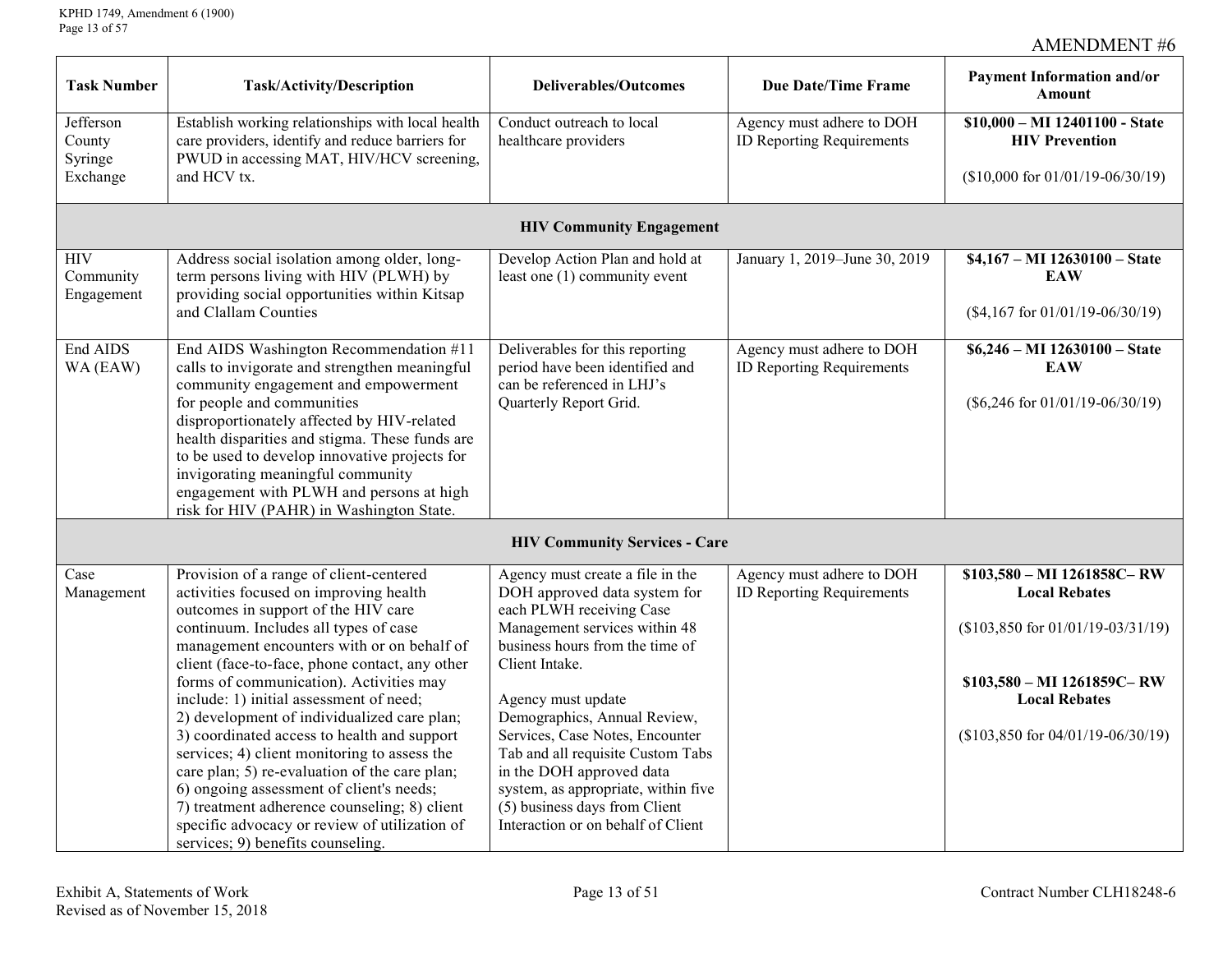| <b>Task Number</b>        | Task/Activity/Description                                                                                                                                                                                                                                                                                                                                                                                                                                                                                | <b>Deliverables/Outcomes</b>                                                                                                                                                                                                                                                                                     | <b>Due Date/Time Frame</b>                                    | <b>Payment Information and/or</b><br>Amount                                                                                                                                          |
|---------------------------|----------------------------------------------------------------------------------------------------------------------------------------------------------------------------------------------------------------------------------------------------------------------------------------------------------------------------------------------------------------------------------------------------------------------------------------------------------------------------------------------------------|------------------------------------------------------------------------------------------------------------------------------------------------------------------------------------------------------------------------------------------------------------------------------------------------------------------|---------------------------------------------------------------|--------------------------------------------------------------------------------------------------------------------------------------------------------------------------------------|
|                           |                                                                                                                                                                                                                                                                                                                                                                                                                                                                                                          | Agency must Track and report<br>within the DOH-approved data<br>system any and all Performance<br>Measures related to this Service<br>Category as directed by DOH<br>Quality Team.<br>Deliverables for this reporting<br>period have been identified and<br>can be referenced in LHJ's<br>Quarterly Report Grid. |                                                               |                                                                                                                                                                                      |
| Medical<br>Transportation | Provision of non-emergency transportation<br>services that enable an eligible client to access<br>or be retained in medical and support services.<br>May be provided by: 1) providers of<br>transportation services; 2) mileage<br>reimbursement (non-cash) that does not<br>exceed the established rates for federal<br>programs; 3) organization and use of<br>volunteer drivers through programs with<br>insurance and other liability issues specifically<br>addressed; 4) voucher or token systems. | Agency must track and report<br>within the DOH-approved data<br>system any and all activity<br>related to this Service Category.<br>Deliverables for this reporting<br>period have been identified and<br>can be referenced in LHJ's<br>Quarterly Report Grid.                                                   | Agency must adhere to DOH<br><b>ID Reporting Requirements</b> | \$1,375 - MI 1261858C-RW<br><b>Local Rebates</b><br>$$1,375$ for $01/01/19 - 03/31/19)$<br>$$1,375 - MI$ 1261859C-RW<br><b>Local Rebates</b><br>$($1,375$ for $04/01/19 - 06/30/19)$ |
| Food Bank                 | Provision of actual food items, hot meals, or a<br>voucher program to purchase food. This also<br>includes providing essential non-food items<br>(limited to personal hygiene products, household<br>cleaning supplies, and water filtration in<br>communities where issues of water safety exist).                                                                                                                                                                                                      | Agency must track and report<br>within the DOH-approved data<br>system any and all activity<br>related to this Service Category<br>Deliverables for this reporting<br>period have been identified and<br>can be referenced in LHJ's<br>Quarterly Report Grid.                                                    | Agency must adhere to DOH<br><b>ID Reporting Requirements</b> | \$4,950 - MI 1261858C-RW<br><b>Local Rebates</b><br>$(\$4,950$ for $01/01/19-03/31/19)$<br>\$4,950 - MI 1261859C-RW<br><b>Local Rebates</b><br>$(\$4,950$ for $04/01/19-06/30/19)$   |
| Housing                   | Provision of limited short-term assistance to<br>support emergency, temporary, or transitional<br>housing to enable a client or family to gain or<br>maintain health services. Housing-related<br>referral services include assessment, search,<br>placement, advocacy, and the fees associated<br>with these services. Housing services are<br>accompanied by a strategy to identify,<br>relocate, or ensure the client is moved to, or                                                                 | Agency must track and report<br>within the DOH approved data<br>system any and all activity<br>related to this Service Category<br>Deliverables for this reporting<br>period have been identified and<br>can be referenced in LHJ's<br>Quarterly Report Grid.                                                    | Agency must adhere to DOH<br><b>ID Reporting Requirements</b> | \$2,325 - MI 1261858C-RW<br><b>Local Rebates</b><br>$(\$2,325$ for $01/01/19-03/31/19)$<br>\$2,325 - MI 1261859C-RW<br><b>Local Rebates</b>                                          |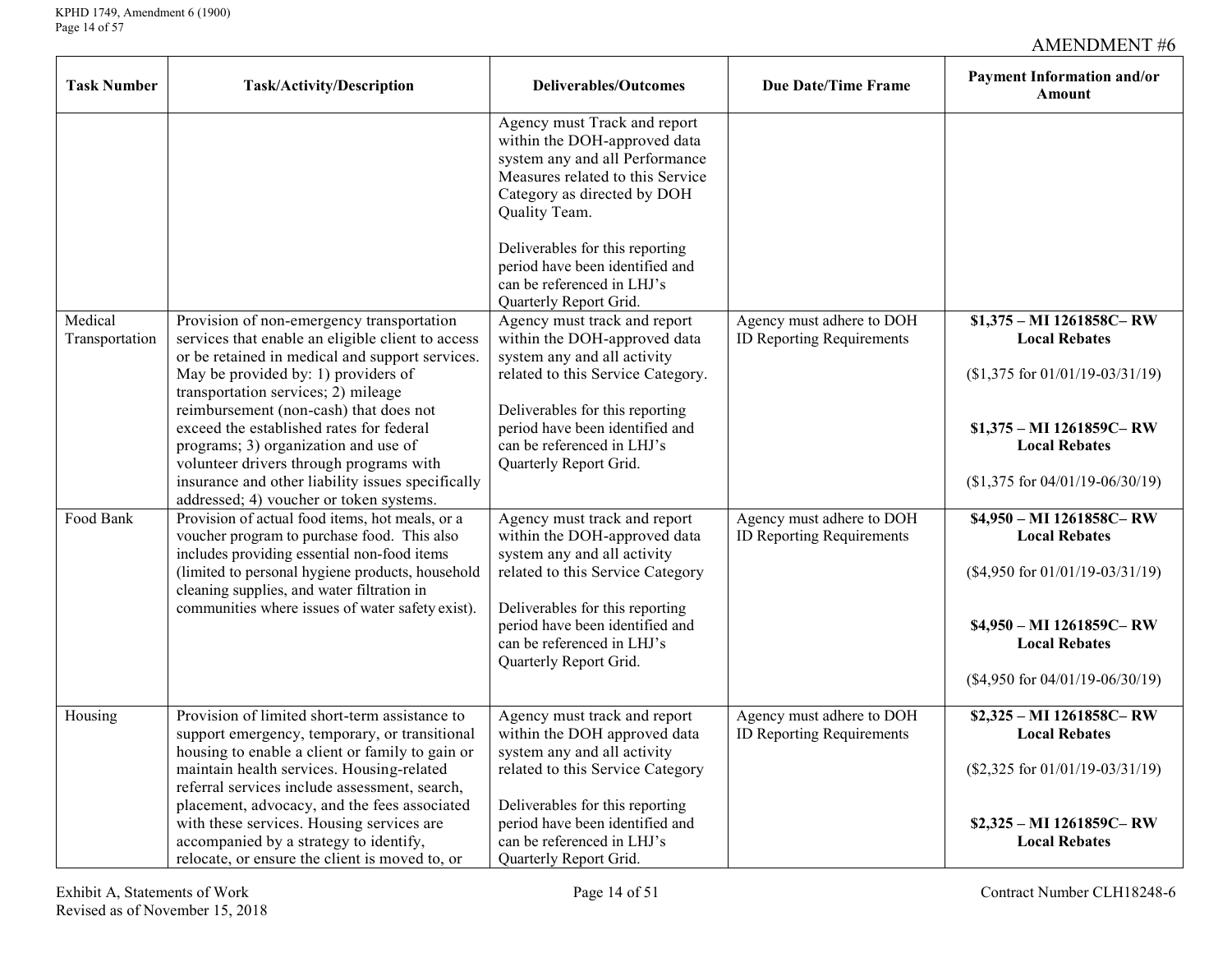| Task Number               | <b>Task/Activity/Description</b>                                                          | Deliverables/Outcomes                                       | Due Date/Time Frame                | <b>Payment Information and/or</b><br>Amount              |  |  |
|---------------------------|-------------------------------------------------------------------------------------------|-------------------------------------------------------------|------------------------------------|----------------------------------------------------------|--|--|
|                           | capable of maintaining a long-term, stable<br>living situation. Housing must be linked to |                                                             |                                    | $($2,325 \text{ for } 04/01/19 - 06/30/19)$              |  |  |
|                           | client gaining or maintaining compliance with                                             |                                                             |                                    |                                                          |  |  |
|                           | HIV-related health services and treatment.                                                |                                                             |                                    |                                                          |  |  |
|                           | <b>HIV/STD Prevention</b>                                                                 |                                                             |                                    |                                                          |  |  |
| Addressing<br>Barriers to | Investigate HCV treatment options and<br>resources in the region, operationalize HCV      | Implement HCV screening and<br>assessment tool and referral | January 1, 2019 – June 30,<br>2019 | $$13,333 - MI$ 12401100 - State<br><b>HIV Prevention</b> |  |  |
| Hepatitis C               | screening and assessment                                                                  | process                                                     |                                    |                                                          |  |  |
| Virus (HCV)               |                                                                                           |                                                             |                                    | $($13,333$ for $01/01/19 - 06/30/19)$                    |  |  |
| Treatment                 |                                                                                           |                                                             |                                    |                                                          |  |  |
| Access                    |                                                                                           |                                                             |                                    |                                                          |  |  |

#### **\*For Information Only:**

Funding is not tied to the revised Standards/Measures listed here. This information may be helpful in discussions of how program activities might contribute to meeting a Standard/Measure. More detail on these and/or other Public Health Accreditation Board (PHAB) Standards/Measures that may apply can be found at: <http://www.phaboard.org/wp-content/uploads/PHAB-Standards-and-Measures-Version-1.0.pdf>

#### **Program Specific Requirements/Narrative**

**1. Definitions**

CONRACTOR – Entity receiving funds directly from Washington State Department of Health (DOH) to provide services for people at high risk (PAHR) and /or persons living with HIV (PLWH).

- **2. Client Eligibility and Certification -** Reference pages 15-17 in the HIV Community Services (HCS) Manual.
- **3. Title XIX HIV Medical Case Management** Reference pages 42-43 in the HCS Manual.
- **4. Ouality Management/Improvement Activities** Reference pages 132-135 in the HCS Manual.
- **5. HIV Statewide Data System** Reference pages 136-144 in the HCS Manual.

#### **6. HIV and STD Testing Services**

- a. HIV testing services must follow DOH and Centers for Disease Control and Prevention (CDC) guidance for HIV testing.
- b. Persons found to be sero-positive must be provided with partner services (PS) that follow current CDC guidelines for HIV PS and DOH HIV Partner Services Standards. Contractors must refer newly identified HIV infected persons to the local health jurisdiction for PS.
- c. Any funds generated from charging clients for HIV testing must be used to support or enhance HIV prevention activities.
- d. HIV counseling/testing must be performed by personnel who have completed DOH-approved training. Staff providing testing services must also attend and complete any additional training as determined necessary by DOH.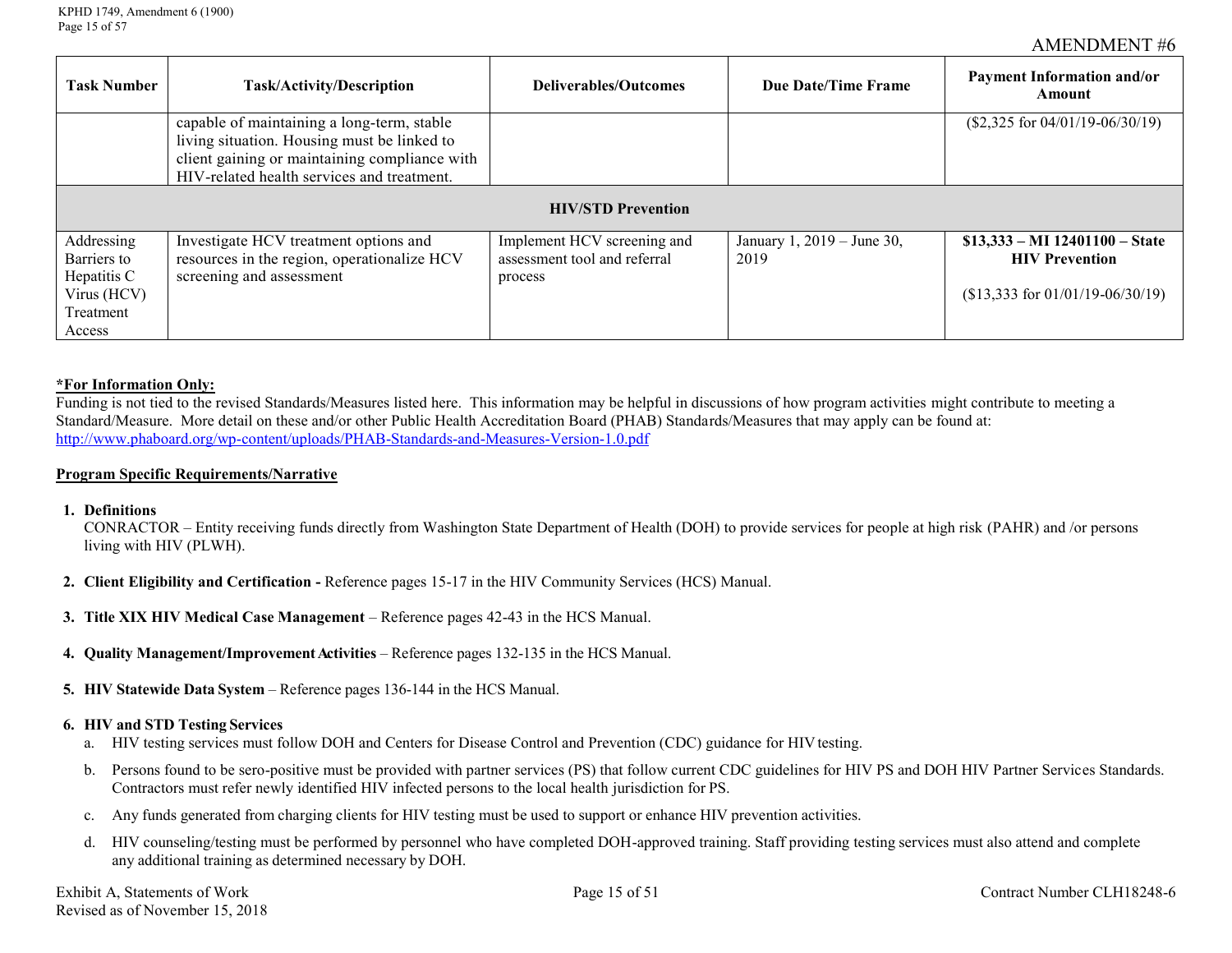- e. Persons performing HIV testing must be authorized by a licensed provider whose scope of practice includes ordering of diagnostic tests. This can be achieved with memorandum of understanding / agreement (MOU/A) between agencies if there is no licensed provider directly accountable to the contracted agency. Persons performing HIV testing must obtain all necessary and required Washington State certification.
- f. Contractor will present confidential HIV testing as the default option for all persons tested. If an anonymous test is performed, refusal by the client for confidential testing must be documented and permission by the client for conversion to confidential testing in the event of a reactive result must be obtained prior to the test being provided.
- g. Contractor must report all reactive results to DOH using the Preliminary Positive Reporting Form (provided by DOH). The information on this form allows DOH to determine whether the preliminary result is confirmed by subsequent testing and if the person diagnosed with HIV is linked to medical care and complete data entry in Evaluation Web. Preliminary Positive Reports must be submitted to DOH directly, not local public health departments by confidential transmittal as indicated on the form.
- h. Contractor will ensure that sufficient staff is available to perform HIV testing using capillary and/or venous draws.
- **7. Reporting Requirements** Reference page 26 in the HCS Manual. Deliverables grid will have identified contract.
- **8. Training requirements** Reference pages 29-30 in the HCS Manual.
- **9. Participation in Washington State's HIV PlanningProcess** Reference page 10-11 in the HCS Manual.

## **10. Participation in End AIDS Washington Initiative**

The End AIDS Washington Initiative is a collaboration of community-based organizations (CBOs), government agencies and education and research institutions working together to reduce the rate of new HIV infections in Washington by 50% by 2020. The End AIDS Washington initiative and the forthcoming implementation plan are not owned by any one government agency or CBO. End AIDS Washington is a community-owned effort and will only be successful if all stakeholders—communities, government, the health care system, and people most affected by HIV—are fully engaged in its implementation efforts and empowered to make decisions and set priorities.

### **11. Participation in End AIDS Washington Statewide MediaCampaign**

The End AIDS Washington Statewide Media Campaign effort aims to promote the priorities laid out in the EAW Initiative around the state through various ways. Funded agencies will ensure the participation of at least one staff member funded through PAHR Services in End AIDS Washington Campaign related activities including, but not limited to, the End AIDS Washington Champions program. Funded agencies will, whenever possible, utilize End AIDS Washington messaging and branding on educational and outreach materials.

### **12. Contract Management** – Reference pages 32-48 in the HCS Manual.

### a. **Fiscal Guidance**

- i) **Funding**  Funds provided in the Budget are for services provided during the period January 1, 2019 –June 30, 2019. The CONTRACTOR shall submit all claims for payment for costs due and payable under this statement of work by July 25, 2019.DOH will pay belated claims at its discretion, contingent upon the availability of funds.
- ii) The CONTRACTOR agrees to reimburse DOH for expenditures billed to the DOH for costs that are later determined through audit or monitoring to be disallowed under the requirements of 2 CFR Part 200 –Uniform Administrative Requirements, Cost Principles, and Audit Requirements for Federal Audits.
- iii) **Submission of Invoice Vouchers**  On a monthly basis, the CONTRACTOR shall submit correct A19-1A invoice vouchers amounts billable to DOH under this statement of work. **All A19-1A invoice vouchers must be submitted by the 25th of the following month.**
- iv) **Advance Payments Prohibited –** Reference page 32 in the HCS Manual.
- v) **Payer of Last Resort –** Reference page 44 in the HCS Manual**.**
- vi) **Cost of Services –** Reference page 32 in the HCS Manual.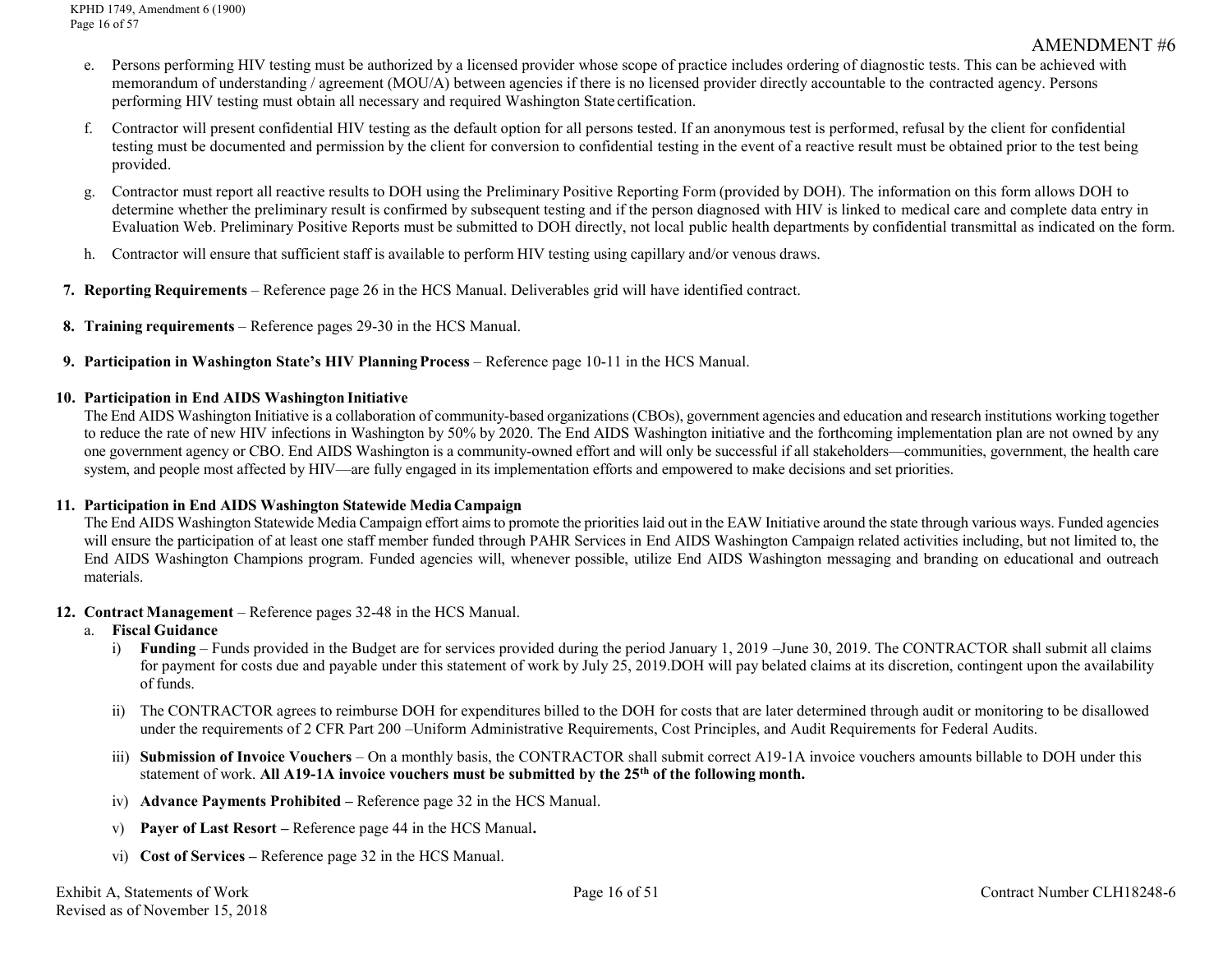- vii) **Emergency Financial Assistance –**The CONTRACTOR shall not use contract funds to provide a parallel medication service to EIP. CONTRACTOR's providing case management services shall make every effort to enroll clients in EIP.
- viii) Payment of Cash or Checks to Clients Not Allowed Where direct provision of service is not possible or effective, vouchers or similar programs, which may only be exchanged for a specific service (e.g., transportation), shall be used to meet the need for such services. CONTRACTOR shall administer voucher programs to assure that recipients cannot readily convert vouchers into cash.
- ix) **Funds for Needle Exchange Programs Not Allowed**  CONTRACTOR shall not expend contract funds to support needle exchange programs.
- x) **Supervision**, under DOH Community Programs contracts, will be understood as the delivery of a set of interrelated functions encompassing administrative, educational and supportive roles that work collectively to ensure clinical staff (i.e. case managers, navigators, coordinators, assistants, coaches) are equipped with the skills necessary to deliver competent and ethical services to clients that adhere to best practices within applicable fields as well as all relevant Statewide Standards. Supervisors must meet the criteria set forth within the WA State HIV Case Management Standards and provide the level of interaction and review detailed in that document.

It is the understanding of DOH that Supervision funded under the direct program portion of this contract include at minimum the provision of at least two of the three functions detailed here: administrative, educational or supportive supervision. Supervision that encompasses only administrative functions will not be considered billable under Direct Program. To that end, it is the expectation of DOH that those personnel identified as Supervisors have no more than one degree of separation from direct client care. Exceptions to this rule can be presented and considered to and by DOH Contract Management. It will fall to the requesting organization to satisfactorily demonstrate that any Supervisory positions falling within the scope of Direct Program are meeting the expectation of provision of educational or supportive supervision with the aim of directly impacting client experiences, quality of services, and adherence to best practices and Statewide Standards.

#### b. **Contract Modifications**

- i) **Notice of Change in Services**  The CONTRACTOR shall notify DOH program staff, within 45 days, if any situations arise that may impede implementation of the services contained in the statement of work. DOH and the CONTRACTOR will agree to strategies for resolving any shortfalls. DOH retains the right to withhold funds in the event of substantial noncompliance.
- ii) **Contract Amendments**  Effective Date The CONTRACTOR shall not begin providing the services authorized by a contract amendment until the CONTRACTOR has received a signed, fully executed copy of the contract amendment from DOH.

### c. **Subcontracting**

i) This statement of work does not allow a CONTRACTOR to subcontract for services.

### d. **Written Agreements**

- i) The CONTRACTOR should execute written agreements with the providers listed below to document how the providers' services and activities will be coordinated with funded Medical HIV Case Management services and activities:
	- (1) Partner Counseling and Re-Linkage Services(PCRS)
	- (2) HIV Testing Services
	- (3) Medical Providers providing services to agency's medical case management clients
	- (4) Other Local Health Jurisdictions in the counties regularly served by the CONTRACTOR Technical assistance is available through DOH.

### **13. Material Review and Website Disclaimer Notice**

In accordance with all federal guidance, contractors receiving funds through this RFA will:

a. Submit all proposed written materials including, but not limited to, pictorials, audiovisuals, questionnaires, survey instruments, agendas for conferences, plans for educational sessions, and client satisfaction surveys purchased, produced, or used by staff funded with DOH funds to the State HIV/AIDS Materials Review Committee. CONTRACTOR shall submit all materials to be reviewed to:

Michael Barnes, Washington State Department of Health PO Box 47841, Olympia, WA 98504-7841 Phone: (360) 236-3579/Fax: (360) 664-2216 Email: [Michael.Barnes@doh.wa.gov](mailto:Michael.Barnes@doh.wa.gov)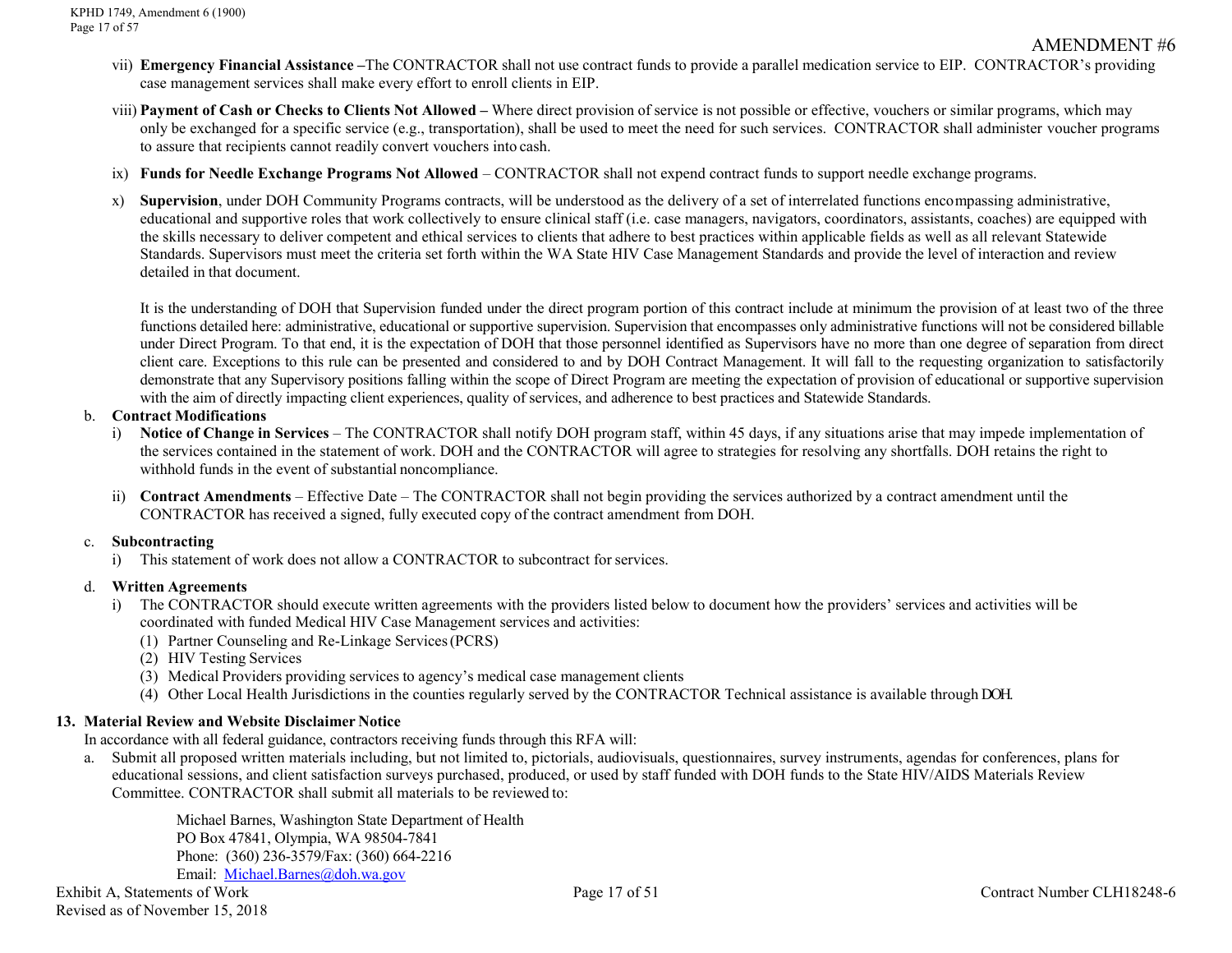KPHD 1749, Amendment 6 (1900) Page 18 of 57

#### AMENDMENT #6

b. Assure prominent display of disclaimer notice on all websites containing HIV/AIDS education information (including sub- contractors). Such notice must consist of language similar to the following: "This site contains HIV prevention messages that may not be appropriate for all audiences. Since HIV infection is spread primarily through sexual practices or by sharing needles, prevention messages and programs may address these topics. If you are not seeking such information or may be offended by such materials, please exit thiswebsite."

#### **14. Youth and Peer Outreach Workers**

For purposes of this agreement, the term "youth" applies to persons under the age of 18. All programs, including subcontractors, using youth (either paid or volunteer) in program activities will use caution and judgment in the venues / situations where youth workers are placed. Agencies will give careful consideration to the age appropriateness of the activity or venue; will ensure that youth comply with all relevant laws and regulations regarding entrance into adult establishments and environments; and will implement appropriate safety protocols that include clear explanation of the appropriate laws and curfews and clearly delineate safe and appropriate participation of youth in program outreach activities.

**15. Confidentiality Requirements** – Reference pages 18-19 in the HCS Manual.

#### **16. Whistleblower**

- a. Whistleblower statute, 41 U.S.C. & 4712, applies to all employees working for CONTRACTOR, subcontractors, and subgrantees on federal grants and contracts. The statute (41 U.S.C. & 4712) states that an "employee of a CONTRACTOR, subcontractor, grantee, or subgrantee, may not be discharged, demoted, or otherwise discriminated against as a reprisal for "whistleblowing." In addition, whistleblower protections cannot be waived by an agreement, policy, form, or condition of employment.
- b. The National Defense Authorization Act (NDAA) for Fiscal Year 2013 (Pub. L. 112-239, enacted January 2, 2013) mandates a pilot program entitled "Pilot Program for Enhancement of Contractor Employee Whistleblower Protections." This program requires all grantees, their subgrantees, and subcontractors to:
	- i. Inform their employees working on any federal award they are subject to the whistleblower rights and remedies of the pilot program;
	- ii. Inform their employees in writing of employee whistleblower protections under 41 U.S.C. & 4712 in the predominant native language of the workforce; and;
	- iii. CONTRACTOR and grantees will include such requirements in any agreement made with a subcontractor or subgrantee.

#### **17. Allowable Costs**

All expenditures incurred and reimbursements made for performance under this statement of work shall be based on actual allowable costs. Costs can include direct labor, direct material, and other direct costs specific to the performance of activities or achievement of deliverables under this statement of work.

#### **For information in determining allowable costs, please reference OMB Circulars:**

**2 CFR200 (State, Local and Indian Tribal governments) at:** [https://www.federalregister.gov/documents/2013/12/26/2013-](https://www.federalregister.gov/documents/2013/12/26/2013-30465/uniform-administrative-requirements-cost-principles-and-audit-requirements-for-federal-awards) [30465/uniform-administrative-requirements](https://www.federalregister.gov/documents/2013/12/26/2013-30465/uniform-administrative-requirements-cost-principles-and-audit-requirements-for-federal-awards)[cost-principles-and-audit-requirements-for-federal-awards](https://www.federalregister.gov/documents/2013/12/26/2013-30465/uniform-administrative-requirements-cost-principles-and-audit-requirements-for-federal-awards)

*\****\***Disclosure of information is governed by the Washington Administrative Code (WAC) 246-101-120, 520 and 635, and the Revised Code of Washington (RCW) 70.24.080, 70.24.084, and 70.24.105 regarding the exchange of medical information among health care providers related to HIV/AIDS or STD diagnosis and treatment. Please note that CONTRACTORs fit under the definition of "health care providers" and "individuals with knowledge of a person with a reportable disease or condition" in the WAC and RCW.

DOH statutory authority to have access to the confidential information or limited Dataset(s) identified in this agreement to the Information Recipient: RCW 43.70.050 Information Recipient's statutory authority to receive the confidential information or limited Dataset(s) identified in this Agreement: RCW 70.02.220 (7)

Karen Robinson **Sarah Deutsch Abby Gilliland** Abby Gilliland DOH, Infectious Disease Prevention DOH, Infectious Disease Operations Unit<br>
PO Box 47840, Olympia, WA 98504-7841<br>
PO Box 47840, Olympia, WA 98504-7841 PO Box 47841, Olympia, WA 98504-7841 PO Box 47840, Olympia, WA 98504-7841 PO Box 47840, Olympia, WA 98504-7841 360-236-3437/Fax: 360-664-2216 360-236-3579/Fax: 360-664-2216 360-236-3351/Fax: 360-664-2216 [Karen.Robinson@doh.wa.gov](mailto:Karen.Robinson@doh.wa.gov) [Sarah.Deutsch@doh.wa.gov](mailto:Sarah.Deutsch@doh.wa.gov) [Abby.G](mailto:Abby.)illiland@doh.wa.gov

Exhibit A, Statements of Work Page 18 of 51 Contract Number CLH18248-6 Revised as of November 15, 2018

**DOH Program Contact, PLWH DOH Program Contact, SSP DOH Fiscal Contact**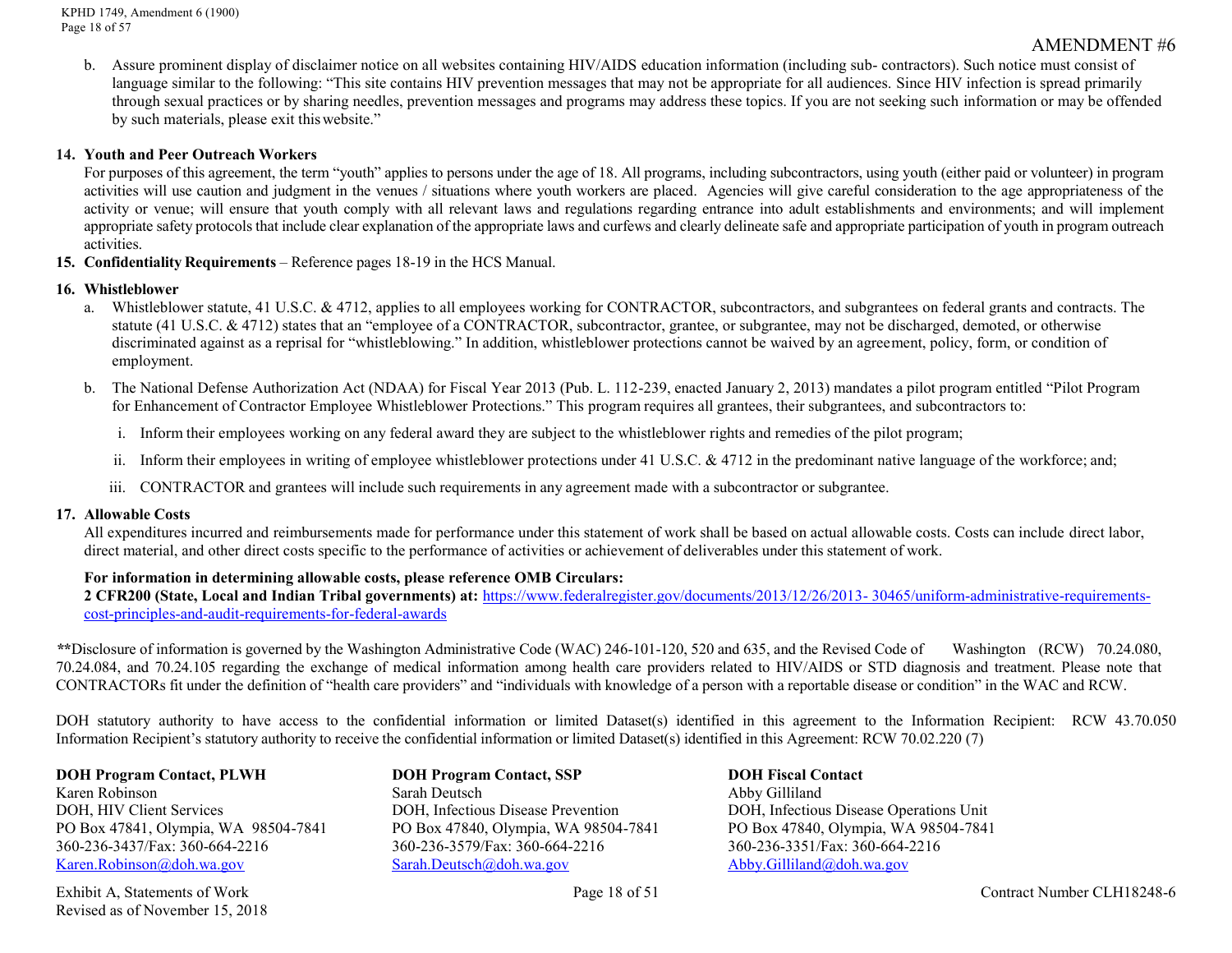### **Exhibit A Statement of Work Contract Term: 2018-2020**

#### <span id="page-18-0"></span>**DOH Program Name or Title:** Infectious Disease Prevention Section (IDPS) - Effective January 1, 2018

**Local Health Jurisdiction Name:** Kitsap Public Health District

**Contract Number:** CLH18248

**SOW Type:** Revision **Revision # (for this SOW)** 1

Period of Performance: January 1, 2018 through December 31, 2018

| <b>Funding Source</b>            | <b>Federal Compliance</b>                                 | <b>Type of Payment</b>    |
|----------------------------------|-----------------------------------------------------------|---------------------------|
| Federal <select one=""></select> | (check if applicable)                                     | $\boxtimes$ Reimbursement |
| $\boxtimes$ State<br>l Other     | $\Box$ FFATA (Transparency Act)<br>Research & Development | □ Fixed Price             |

**Statement of Work Purpose:** The purpose of this statement of work is to provide infectious disease (HIV, STD, and Adult Viral Hepatitis) prevention services.

**Revision Purpose:** The purpose of this revision is to 1) Add \$5,000 to Task SSP-1 for Jefferson County Syringe Exchange; 2) Add \$6,667 for new Task Addressing Barriers to Hepatitis C (HCV) Treatment and Access; 3) Add \$2,083 for new Task HIV Community Engagement. All funding for these tasks is for the period of 10/01/18-12/31/18 only; and 4) Change DOH Program Contact for SSP and add DOH Program Contact for Community Engagement

| <b>Chart of Accounts Program Name or Title</b> | CFDA# | <b>BARS</b> | <b>Master</b> | <b>Funding Period</b>      |                         | <b>Current</b> | Change         | Total                |
|------------------------------------------------|-------|-------------|---------------|----------------------------|-------------------------|----------------|----------------|----------------------|
|                                                |       | Revenue     | <b>Index</b>  | (LHJ Use Only)             |                         | Consideration  | Increase $(+)$ | <b>Consideration</b> |
|                                                |       | Code        | Code          | <b>Start Date End Date</b> |                         |                |                |                      |
| <b>STATE HIV PREVENTION</b>                    | N/A   | 334.04.91   | 12401100      | $01/01/18$   06/30/18      |                         | 20,000         |                | 20,000               |
| <b>STATE HIV PREVENTION</b>                    | N/A   | 334.04.91   | 12401100      | $07/01/18$   $12/31/18$    |                         | 20,000         | 11,667         | 31,667               |
| STATE HIV CS/END AIDS WA                       | N/A   | 334.04.91   | 12630100      |                            | $10/01/18$   $12/31/18$ |                | 2,083          | 2,083                |
| <b>TOTALS</b>                                  |       |             |               |                            |                         | 40,000         | 13,750         | 53,750               |

| Task<br>Number                             | <b>Task/Activity/Description</b> | <b>*May Support PHAB</b><br><b>Standards/Measures</b> | <b>Deliverables/Outcomes</b> | <b>Due Date/Time</b><br>Frame | Payment<br>Information and/or<br>Amount |
|--------------------------------------------|----------------------------------|-------------------------------------------------------|------------------------------|-------------------------------|-----------------------------------------|
| See contract tasks and deliverables below. |                                  |                                                       |                              |                               |                                         |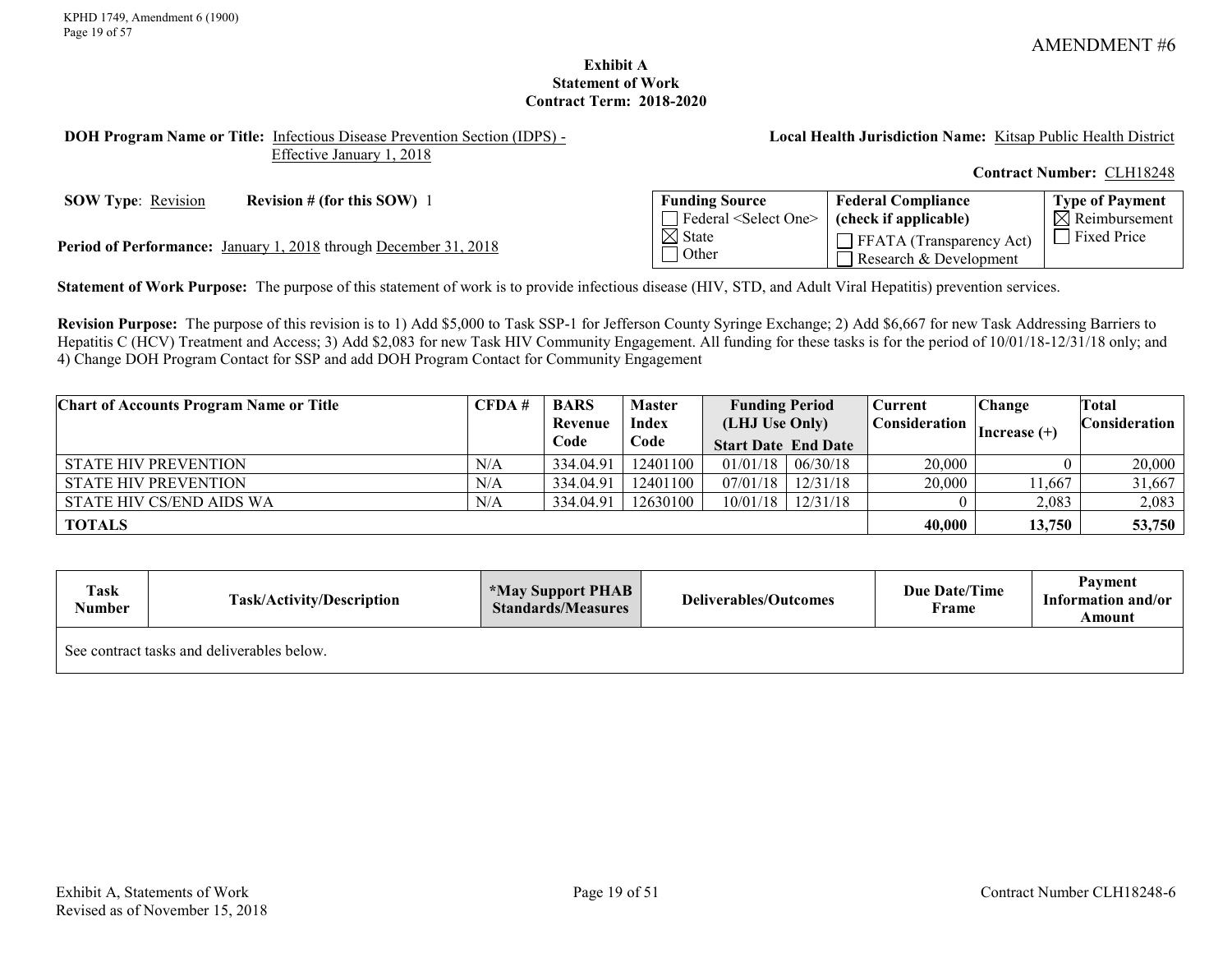| $SSP-1$<br><b>Task:</b>    | Syringe Service Programs (SSP): People Who Use Drugs (PWUD)                                                                                                                                                                                                                                                                                                                                                                                                                                                                                                                            |                                                                 |                                                               |                                                                                                                                                   |                         |                                 |
|----------------------------|----------------------------------------------------------------------------------------------------------------------------------------------------------------------------------------------------------------------------------------------------------------------------------------------------------------------------------------------------------------------------------------------------------------------------------------------------------------------------------------------------------------------------------------------------------------------------------------|-----------------------------------------------------------------|---------------------------------------------------------------|---------------------------------------------------------------------------------------------------------------------------------------------------|-------------------------|---------------------------------|
| Service Definition:        | To provide comprehensive Syringe Service Program (SSP) to people who use drugs (PWUD). This plan of<br>action is directed to distribute syringes to communities that use drugs to prevent transmission of infectious<br>disease. SSP programs will provide clean works / harm reduction supplies with syringes to prevent<br>transmission of disease. SSP will provide referrals to address social determinants of health.                                                                                                                                                             |                                                                 | $\mathbf{A}$<br>$\, {\bf B}$<br>$\mathbf C$<br>${\bf E}$<br>G | <b>Budget</b><br>Salaries<br><b>Benefits</b><br><b>Service Contracts</b><br>Supplies/Goods<br>Travel                                              |                         | \$23,540<br>\$6,271             |
| Strategies:                | Provide fixed site and/or outreach to engage communities that use drugs.<br>$\bullet$<br>Distribution of syringes will be on participant needs and/or one for one based on program policy<br>$\bullet$<br>SSPs will provide referrals to address social determinants of health and provide follow-up within<br>$\bullet$                                                                                                                                                                                                                                                               |                                                                 | N<br>O<br><b>IDC</b>                                          | Equipment<br>Sub-Contracts<br>Other                                                                                                               | $\frac{0}{0}$<br>Total: | \$5,000<br>\$10,189<br>\$40,000 |
|                            | program capacity.<br>SSP programs will distribute needles, cottons, cookers, and wound care items while providing risk<br>$\bullet$<br>reduction counseling around human immunodeficiency virus (HIV) and hepatitis C virus (HCV)<br>transmission.<br>When possible, SSPs will refer and provide testing for participants based on the programs supports.<br>$\bullet$<br>Jefferson County Syringe Exchange - Establish working relationships with local health care providers,<br>$\bullet$<br>identify and reduce barriers for PWUD in accessing MAT, HIV/HCV screening, and HCV tx. |                                                                 |                                                               | \$40,000 - MI 12401100 - State HIV Prev<br>\$20,000 for 1/1/18-6/30/18<br>\$20,000 for 7/1/18-12/31/18<br>$$5,000 - MI$ 12401100 - State HIV Prev |                         | \$45,000                        |
| Targeted Population:       | People who use drugs                                                                                                                                                                                                                                                                                                                                                                                                                                                                                                                                                                   |                                                                 |                                                               | \$5,000 for 10/01/18-12/31/18                                                                                                                     |                         |                                 |
| Deliverables/<br>Measures: | Number of PWUD served<br>a.<br>Number of Syringes Distributed<br>b.<br>Number of Referrals to address social determinants of health<br>c.<br>Number of Clean Works/Harm Reduction supplies distributed<br>d.<br>Number of Participants referred to testing/care: HIV/HCV/STD<br>e.<br>Number of Condoms Distributed<br>f.<br>Conduct outreach to local healthcare providers<br>g.                                                                                                                                                                                                      | 3,500 duplicated<br>1,000,000<br>250<br>250,000<br>100<br>5,000 |                                                               |                                                                                                                                                   |                         |                                 |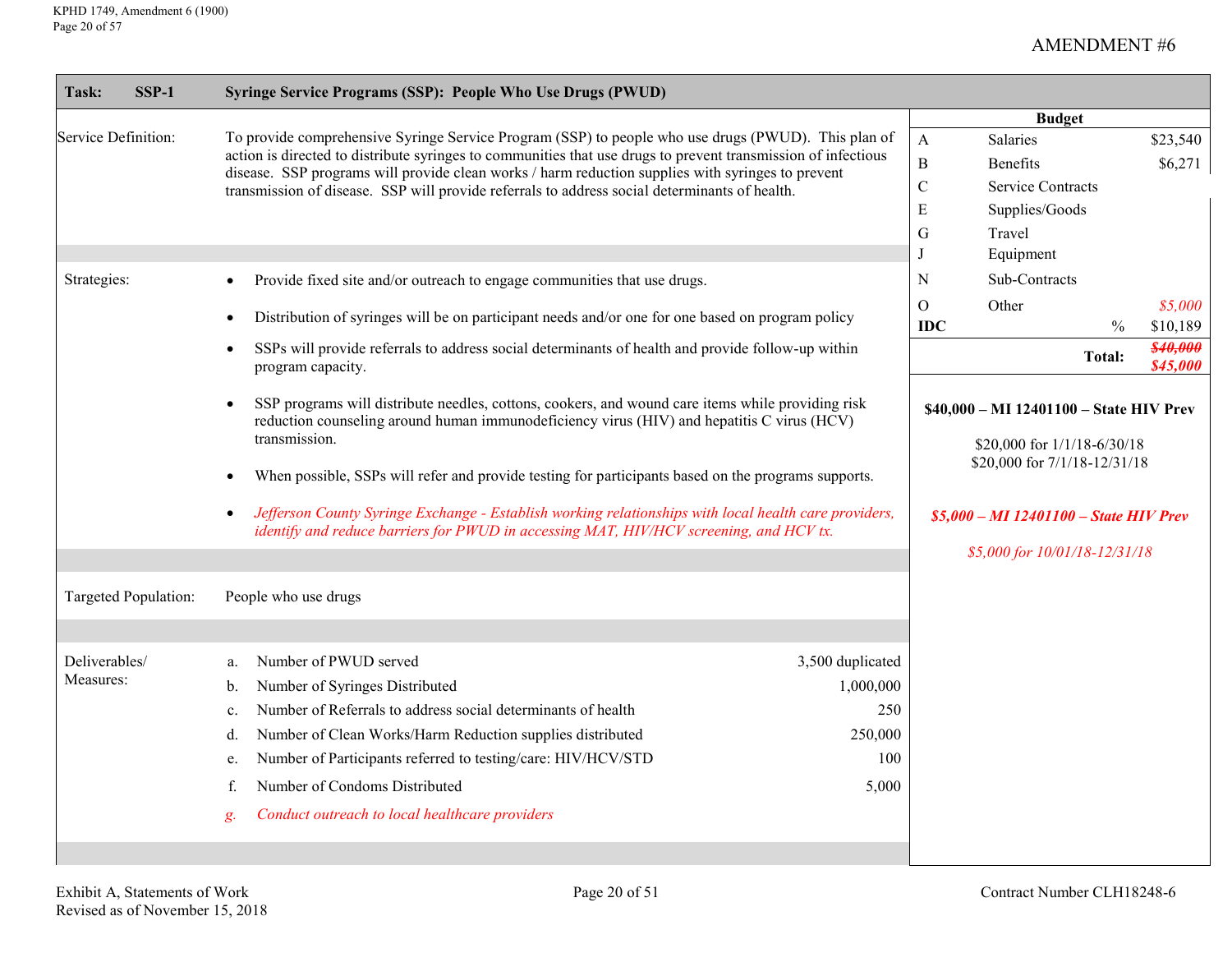|            | By the 15th of the month, enter previous month's deliverable data into Statewide HIV Activity Reporting |
|------------|---------------------------------------------------------------------------------------------------------|
| Reporting: | and Evaluation (SHARE) system.                                                                          |

| <b>Task Number</b>                                                 | <b>Task/Activity/Description</b>                                                                                                | <b>Deliverables/Outcomes</b>                                        | <b>Due Date/Time Frame</b>             | <b>Payment Information</b><br>and/or Amount                                        |
|--------------------------------------------------------------------|---------------------------------------------------------------------------------------------------------------------------------|---------------------------------------------------------------------|----------------------------------------|------------------------------------------------------------------------------------|
| Addressing<br><b>Barriers</b> to<br><b>HCV</b> treatment<br>Access | Investigate HCV treatment options and resources in<br>the region, operationalize HCV screening and<br>assessment                | Implement HCV screening and<br>assessment tool and referral process | October 1, 2018 –<br>December 31, 2018 | $$6,667 - MI$ 12401100 -<br><b>State HIV Prev</b><br>\$6,667 for 10/01/18-12/31/18 |
| <b>HIV</b> Community<br>Engagement                                 | Address social isolation among older, long-term<br>PLWH by providing social opportunities within Kitsap<br>and Clallam Counties | Develop Action Plan and hold at<br>least one $(1)$ community event  | October 1, 2018 –<br>December 31, 2018 | $$2,083 - MI$ 12630100 -<br><b>State EAW</b><br>\$2,083 for 10/01/18-12/31/18      |

## **\*For Information Only:**

Funding is not tied to the revised Standards/Measures listed here. This information may be helpful in discussions of how program activities might contribute to meeting a Standard/Measure. More detail on these and/or other Public Health Accreditation Board (PHAB) Standards/Measures that may apply can be found at: <http://www.phaboard.org/wp-content/uploads/PHAB-Standards-and-Measures-Version-1.0.pdf>

### **Program Specific Requirements/Narrative**

### **Fiscal Guidance**

- i) **Funding** Funds provided in the Budget are for services provided during the period January 1, 2018 –December 31, 2018. The LHJ shall submit all claims for payment for costs due and payable under this statement of work by January 31, 2019. DOH will pay belated claims at its discretion, contingent upon the availability of funds.
- ii) The LHJ agrees to reimburse DOH for expenditures billed to the DOH for costs that are later determined through audit or monitoring to be disallowed under the requirements of 2 CFR Part 200 - Uniform Administrative Requirements, Cost Principles, and Audit Requirements for Federal Awards.
- iii) **Submission of Invoice Vouchers** On a monthly basis, the LHJ shall submit correct A19-1A invoice vouchers amounts billable to DOH under this statement of work. **All A19-1A invoice vouchers must be submitted by the 25th of the following month.**

| <b>Month of A19-1A Invoice</b> | <b>A19-1A Invoice Due Date</b> |
|--------------------------------|--------------------------------|
| January 1-31, 2018             | February 25, 2018              |
| February 1-29, 2018            | March 25, 2018                 |
| March 1-31, 2018               | April 25, 2018                 |
| April 1-30, 2018               | May 25, 2018                   |
| May 1-31, 2018                 | June 25, 2018                  |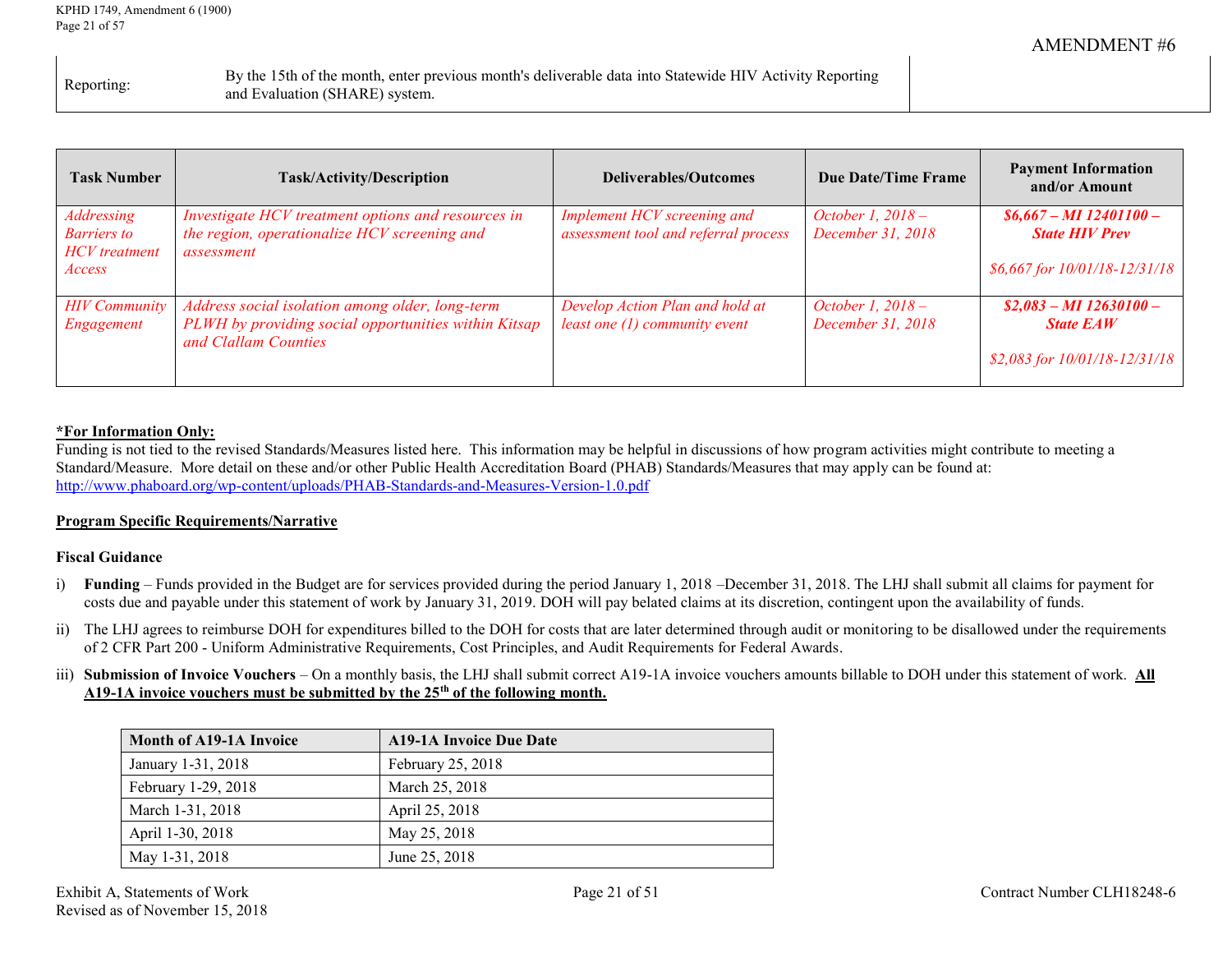| June 1-30, 2018      | July 25, 2018      |
|----------------------|--------------------|
| July 1-31, 2018      | August 25, 2018    |
| August 1-31, 2018    | September 25, 2018 |
| September 1-30, 2018 | October 25, 2018   |
| October 1-31, 2018   | November 25, 2018  |
| November 1-30, 2018  | December 25, 2018  |
| December 1-31, 2018  | January 31, 2019   |

The LHJ shall use and adhere to the DOH Infectious Disease Reimbursement Guidelines and Forms when submitting A19-1A invoice voucher payment requests to DOH.

DOH, Infectious Disease Prevention DOH, Infectious Disease Operations Unit *DOH, Infectious Disease*<br>
PO Box 47840, Olympia, WA 98504-7841<br>
PO Box 47840, Olympia, WA 98504-7841<br>
PO Box 47840, Olympia, WA 98504-7841 360-236-<del>3456</del>-3579/Fax: 360-664-2216 360-236-3351/Fax: 360-664-2216 360-810-1880/Fax: 360-664-2216<br>*360-810-1880/Fax: 360-664-2216* **360-810-1880/Fax: 360-664-2216 360-810-1880/Fax: 360-664-2216** *[Sarah.Deutsch@doh.wa.gov](mailto:Sarah.Deutsch@doh.wa.gov)*

*Tim Candela Sarah Deutsch* Abby Gilliland *Mike Barnes* PO Box 47841, Olympia, WA 98504-7841 PO Box 47840, Olympia, WA 98504-7841 *PO Box 47840, Olympia, WA 98504-7841 [Tim.Candela@doh.wa.gov](mailto:Tim.Candela@doh.wa.gov)* [Abby.Gilliland@doh.wa.gov](mailto:Tim.Candela@doh.wa.gov) *[Mike.Barnes@doh.wa.gov](mailto:Mike.Barnes@doh.wa.gov)*

**DOH Program Contact, SSP**  $\qquad$  **DOH Fiscal Contact**  $\qquad$  **DOH Program Contact, Community Engagement**<br> **DOH Program Contact, Community Engagement**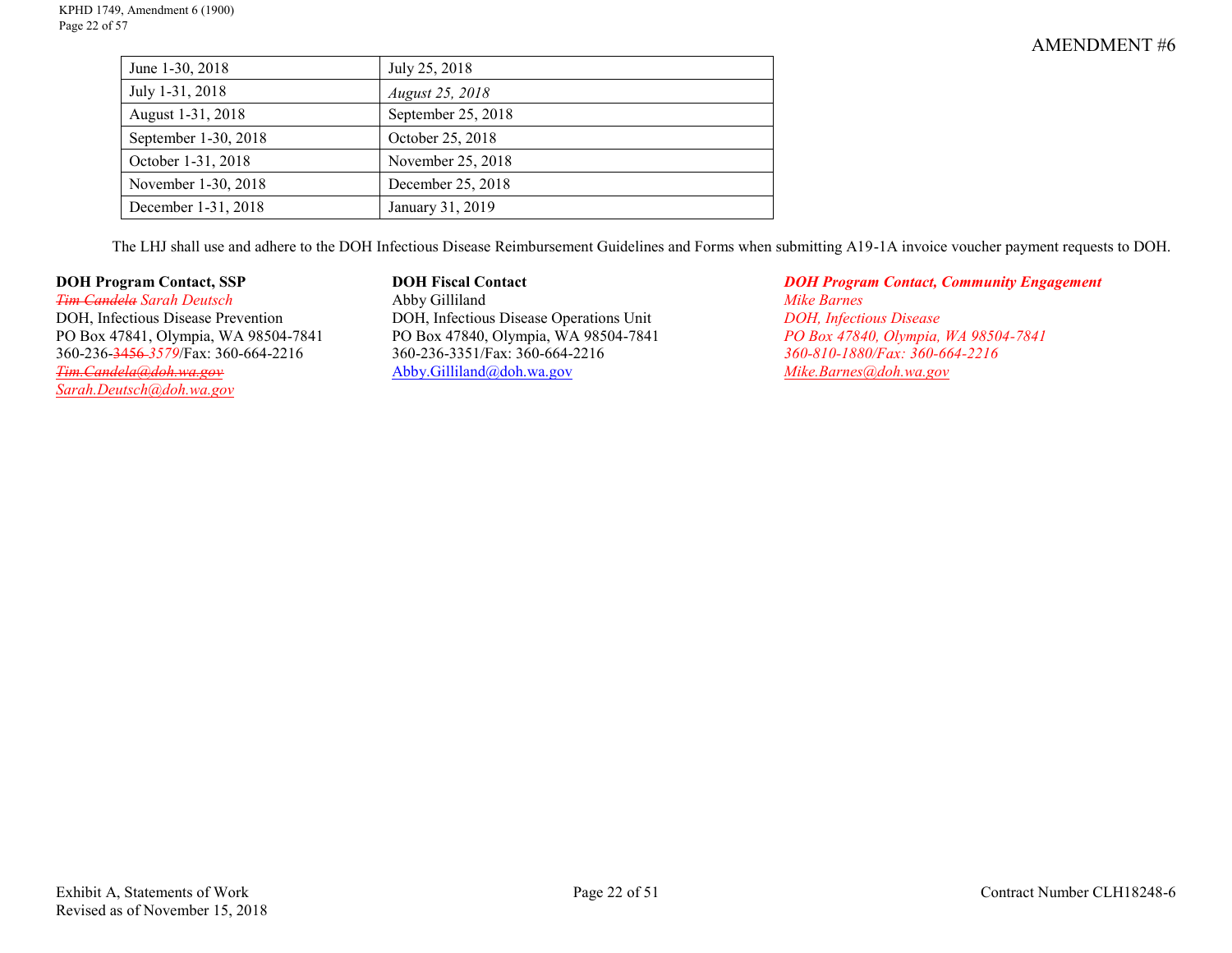## **Exhibit A Statement of Work Contract Term: 2018-2020**

#### <span id="page-22-0"></span>**DOH Program Name or Title:** Marijuana Prevention & Education Program - Effective January 1, 2018

**Local Health Jurisdiction Name:** Kitsap Public Health District

**Contract Number:** CLH18248

**SOW Type**: <u>Revision</u> **Revision # (for this SOW) 2 Funding Source** 

Federal <Select One>  $\overline{\boxtimes}$  State  $\Box$  Other **Federal Compliance (check if applicable)** FFATA (Transparency Act) Research & Development **Type of Payment**  $\overline{\mathsf{N}}$  Reimbursement **Period of Performance:** January 1, 2018 through June 30, 2019<br> **Example 2018** State<br> **Example 2019** Other<br> **Example 2018** Other<br> **Example 2018** Persearch & Development

**Statement of Work Purpose:** The purpose of this statement of work is to fund the activities of a regional Youth Marijuana Prevention and Education Programs

**Revision Purpose:** The purpose of this revision is to modify language in the Program Specific Requirements/Narrative section.

| <b>Chart of Accounts Program Name or Title</b> | CFDA# | <b>BARS</b> | <b>Master</b> | <b>Funding Period</b>      |          | <b>Current</b> | Change      | Total                      |
|------------------------------------------------|-------|-------------|---------------|----------------------------|----------|----------------|-------------|----------------------------|
|                                                |       | Revenue     | <b>Index</b>  | (LHJ Use Only)             |          | Consideration  | <b>None</b> | $\cap$ onsideration $\cap$ |
|                                                |       | Code        | Code          | <b>Start Date End Date</b> |          |                |             |                            |
| SFY18 MARIJUANA TOBACCO EDU                    | N/A   | 334.04.93   | 77420880      | 01/01/18                   | 06/30/18 | 148,313        |             | 148,313                    |
| SFY19 MARIJUANA TOBACCO EDU                    | N/A   | 334.04.93   | 77420890      | 07/01/18                   | 06/30/19 | 247.509        |             | 247,509                    |
| <b>TOTALS</b>                                  |       |             |               |                            |          | 395,822        |             | 395,822                    |

| Task<br>Number | <b>Task/Activity/Description</b>                                                                                                                                                                                               | <i><b>*May Support PHAB</b></i><br><b>Standards/Measures</b> | Deliverables/Outcomes                          | Due Date/Time<br>Frame | <b>Payment Information and/or Amount</b>                                             |  |  |  |  |
|----------------|--------------------------------------------------------------------------------------------------------------------------------------------------------------------------------------------------------------------------------|--------------------------------------------------------------|------------------------------------------------|------------------------|--------------------------------------------------------------------------------------|--|--|--|--|
|                | LHJ is required to complete the following tasks and deliverables and adhere to all requirements contained in the attached Youth Marijuana Prevention and Education Guide.<br>YMPEPRegGuide.pdf                                 |                                                              |                                                |                        |                                                                                      |  |  |  |  |
| 1.             | Groundwork - Build program and regional capacity to plan, coordinate, implement and evaluate regional Youth Marijuana Prevention and Education Program<br>(YMPEP) activities based on the regionally developed strategic plan: |                                                              |                                                |                        |                                                                                      |  |  |  |  |
| A.             | Hire YMPEP Regional Coordinator.                                                                                                                                                                                               |                                                              | Report progress and submit<br>invoices monthly | 06/30/18<br>06/30/19   | Reimbursement for actual expenditures,<br>not to exceed total funding consideration. |  |  |  |  |
| B              | Create and maintain Regional Network and<br>partnerships with people throughout the<br>region.                                                                                                                                 |                                                              | Report progress and submit<br>invoices monthly | 06/30/18<br>06/30/19   | A19 invoice voucher forms are due the<br>30th of the month following the month in    |  |  |  |  |
|                | Provide needed education and skill<br>enhancement opportunities for Regional<br>Network.                                                                                                                                       |                                                              | Report progress and submit<br>invoices monthly | 06/30/18<br>06/30/19   | which costs were incurred.                                                           |  |  |  |  |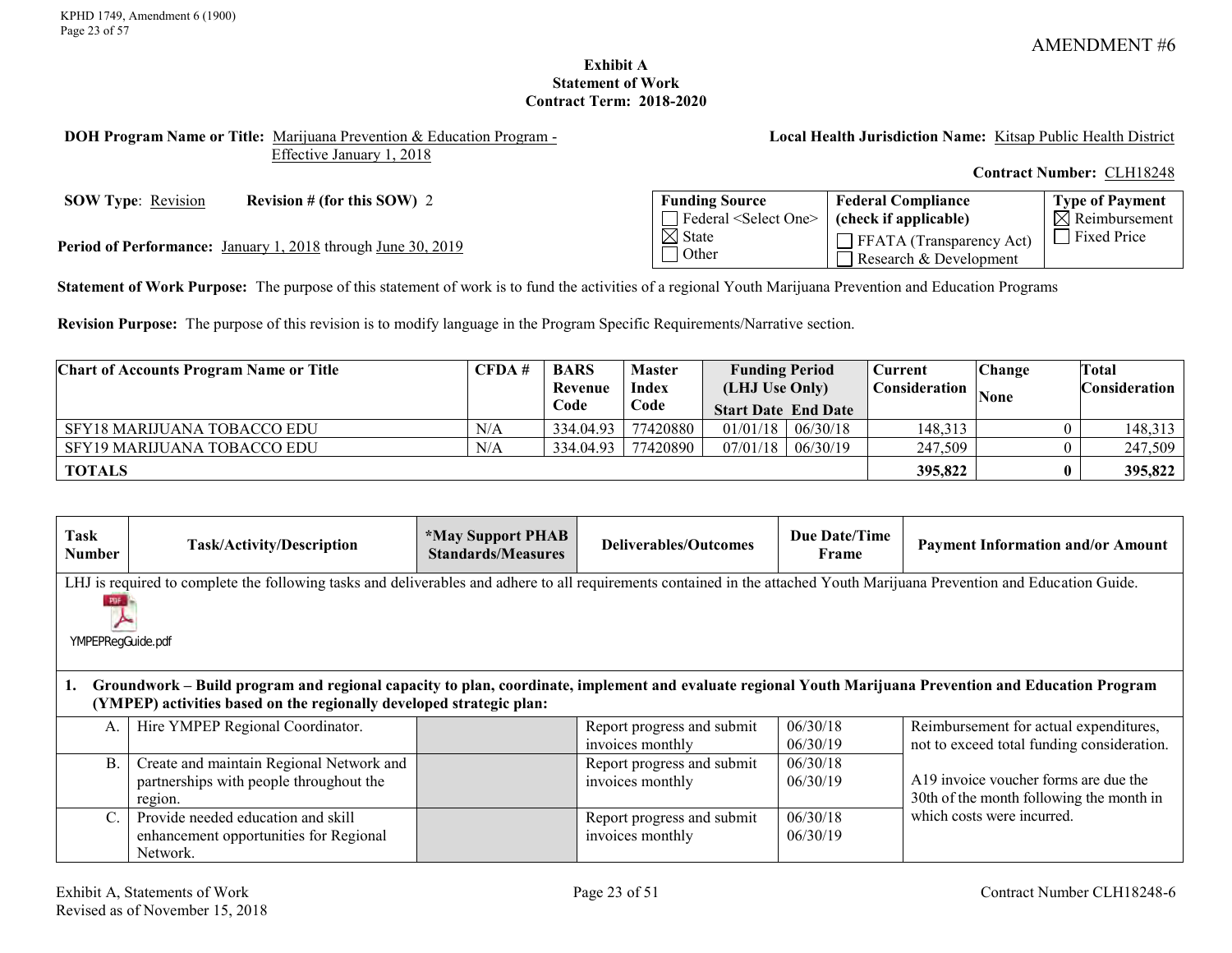| <b>Task</b><br><b>Number</b> | Task/Activity/Description                                                                                                                                         | *May Support PHAB<br><b>Standards/Measures</b> | <b>Due Date/Time</b><br><b>Deliverables/Outcomes</b> |                      | <b>Payment Information and/or Amount</b>                                                                                      |
|------------------------------|-------------------------------------------------------------------------------------------------------------------------------------------------------------------|------------------------------------------------|------------------------------------------------------|----------------------|-------------------------------------------------------------------------------------------------------------------------------|
| D.                           | Identify organizational structure of the<br>Regional Network                                                                                                      |                                                | Report progress and submit<br>invoices monthly       | 06/30/18<br>06/30/19 |                                                                                                                               |
| E.                           | Form a subcommittee of the Regional<br>Network; refer to them as the Planning<br>Team                                                                             |                                                | Report progress and submit<br>invoices monthly       | 06/30/18<br>06/30/19 |                                                                                                                               |
| 2.                           | Assessment – Conduct ongoing needs assessment data within the region to support planning activities                                                               |                                                |                                                      |                      |                                                                                                                               |
| A.                           | Form or identify an Epidemiological<br>Workgroup                                                                                                                  |                                                | Report progress and submit<br>invoices monthly       | 06/30/18<br>06/30/19 | Reimbursement for actual expenditures,<br>not to exceed total funding consideration.                                          |
| <b>B.</b>                    | Conduct/update a needs assessment to<br>assess regional needs, assets, gaps, and<br>readiness.                                                                    |                                                | Report progress and submit<br>invoices monthly       | 06/30/18<br>06/30/19 | A19 invoice voucher forms are due the<br>30th of the month following the month in<br>which costs were incurred.               |
| $C$ .                        | Determine which of the most pressing<br>needs prevention efforts can influence.                                                                                   |                                                | Report progress and submit<br>invoices monthly       | 06/30/18<br>06/30/19 |                                                                                                                               |
| 3.                           | Capacity – Recruit and convene a regional network and raise awareness of its mission and purpose                                                                  |                                                |                                                      |                      |                                                                                                                               |
| A.                           | Host regular meetings with Regional<br>Network. (Planning team meets monthly<br>during Strategic Planning Process; Full<br>network meets quarterly at a minimum.) |                                                | Report progress and submit<br>invoices monthly       | 06/30/18<br>06/30/19 | Reimbursement for actual expenditures,<br>not to exceed total funding consideration.<br>A19 invoice voucher forms are due the |
| B.                           | Use knowledge about the community's<br>level of readiness to publicize the issue and<br>encourage participation on Regional<br>Network                            |                                                | Report progress and submit<br>invoices monthly       | 06/30/18<br>06/30/19 | 30th of the month following the month in<br>which costs were incurred.                                                        |
| $C_{\cdot}$                  | Expand the Regional Network to include<br>sectors within the region and other<br>members interested in preventing<br>substance use disorder.                      |                                                | Report progress and submit<br>invoices monthly       | 06/30/18<br>06/30/19 |                                                                                                                               |
| D.                           | Develop a plan for attending health equity<br>trainings, recruiting and developing<br>partnerships with a diverse representation<br>of the community, etc.        |                                                | Report progress and submit<br>invoices monthly       | 06/30/18<br>06/30/19 |                                                                                                                               |
| 4.                           | Planning – Coordinate development of a mission, logic model and strategic and sustainability plans for the region.                                                |                                                |                                                      |                      |                                                                                                                               |
| A.                           | Convene the planning team.                                                                                                                                        |                                                | Report progress and submit<br>invoices monthly.      | 06/30/18<br>06/30/19 | Reimbursement for actual expenditures,<br>not to exceed total funding consideration.                                          |
| <b>B.</b>                    | Train the planning team.                                                                                                                                          |                                                | Report progress an submit<br>invoices monthly        | 06/30/18<br>06/30/19 |                                                                                                                               |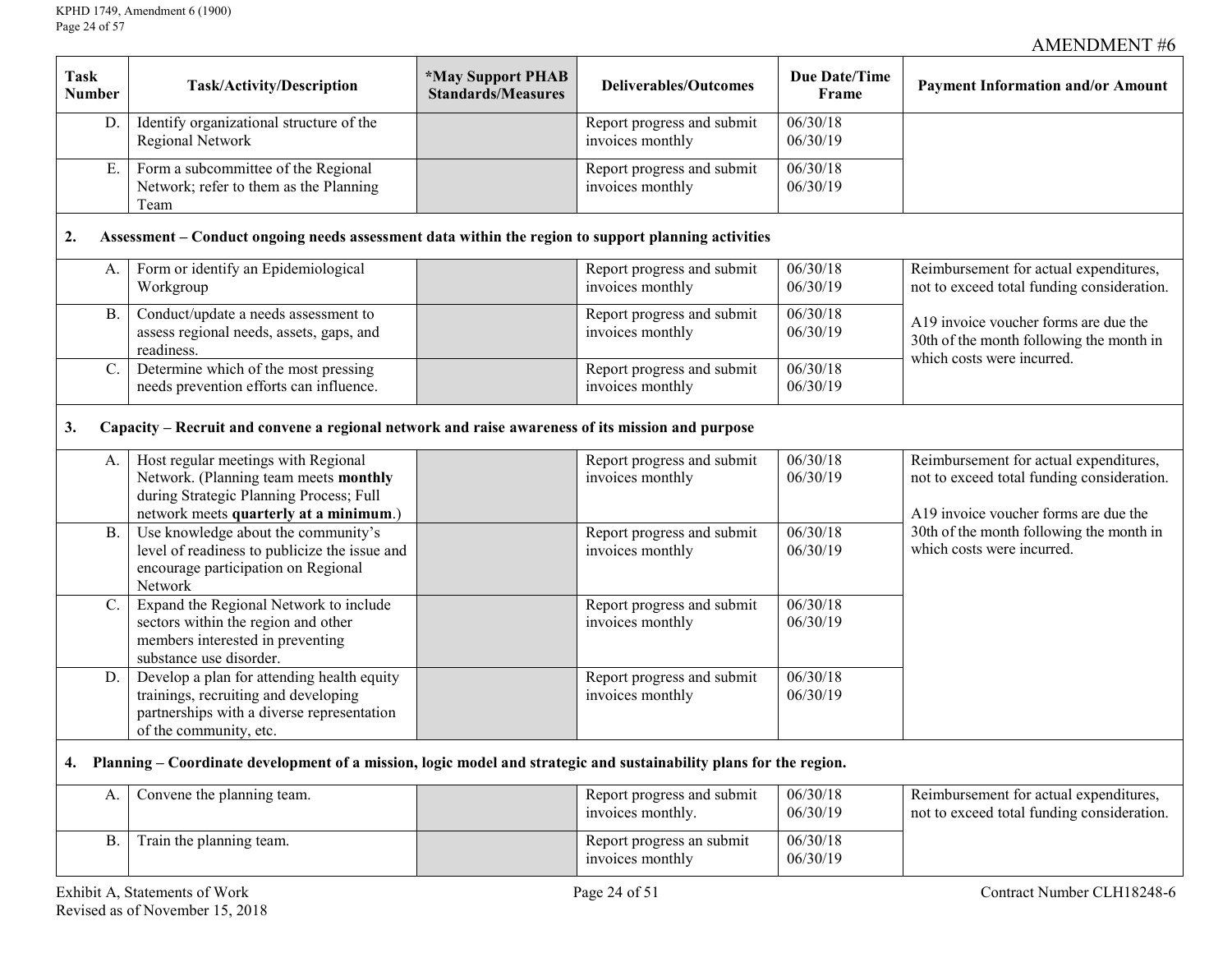$\Gamma$ 

## AMENDMENT #6

| <b>Task</b><br><b>Number</b> | <b>Task/Activity/Description</b>                                                                                                                                                                                               | <i><b>*May Support PHAB</b></i><br><b>Standards/Measures</b> | <b>Deliverables/Outcomes</b>                               | <b>Due Date/Time</b><br>Frame | <b>Payment Information and/or Amount</b>                                                                        |
|------------------------------|--------------------------------------------------------------------------------------------------------------------------------------------------------------------------------------------------------------------------------|--------------------------------------------------------------|------------------------------------------------------------|-------------------------------|-----------------------------------------------------------------------------------------------------------------|
| $C$ .                        | Analyze risk and protective factors and<br>local conditions                                                                                                                                                                    |                                                              | Report progress and submit<br>invoices monthly             | 06/30/18<br>06/30/19          | A19 invoice voucher forms are due the<br>30th of the month following the month in<br>which costs were incurred. |
| D.                           | Choose the factors on which the region<br>will concentrate                                                                                                                                                                     |                                                              | Choose the factors on which<br>the region will concentrate | 06/30/18<br>06/30/19          |                                                                                                                 |
| E                            | Establish Mission of YMPEP region                                                                                                                                                                                              |                                                              | Report progress an submit<br>invoices monthly              | 06/30/18<br>06/30/19          |                                                                                                                 |
| F.                           | Develop logic model to guide effort                                                                                                                                                                                            |                                                              | Report progress an submit<br>invoices monthly              | 06/30/18<br>06/30/19          |                                                                                                                 |
| G.                           | Create regional strategic plan to include<br>policies, programs and practices. Include a<br>minimum of 70 percent of time to Primary<br>activities and up to 30 percent of time to<br>implement approved Innovative activities |                                                              | Report progress and submit<br>invoices monthly             | 06/30/18<br>06/30/19          |                                                                                                                 |
| H.                           | Choose policy, systems, and environmental<br>(PSE) activities to address the risk and<br>protective factors the Regional Network<br>prioritized.                                                                               |                                                              | Report progress and submit<br>invoices monthly.            | 06/30/18<br>06/30/19          |                                                                                                                 |
|                              | Present the plan to the communities it will<br>serve throughout the region and gather<br>support                                                                                                                               |                                                              | Report progress and submit<br>invoices monthly             | 06/30/18<br>06/30/19          |                                                                                                                 |
| J.                           | Create Sustainability Plan                                                                                                                                                                                                     |                                                              | Report progress and submit<br>invoices monthly             | 06/30/18<br>06/30/19          |                                                                                                                 |
| 5.                           | Implementation - Coordinate implementation of the strategic plan                                                                                                                                                               |                                                              |                                                            |                               |                                                                                                                 |
| A.                           | Hire staff, subcontract and/or recruit<br>volunteers to implement Regional Strategic<br>Plan.                                                                                                                                  |                                                              | Report progress and submit<br>invoices monthly.            | 06/30/18<br>06/30/19          | Reimbursement for actual expenditures,<br>not to exceed total funding consideration.                            |
| B.                           | Follow the Regional Strategic Plan<br>throughout the implementation process                                                                                                                                                    |                                                              | Report progress and submit<br>invoices monthly             | 06/30/18<br>06/30/19          | A19 invoice voucher forms are due the<br>30th of the month following the month in<br>which costs were incurred. |
| $\mathcal{C}$ .              | Continue to track and monitor resources<br>annually. Update and revise resource<br>assessment as needed.                                                                                                                       |                                                              | Report progress and submit<br>invoices monthly             | 06/30/18<br>06/30/19          |                                                                                                                 |
| $D$ .                        | Meet regularly with Regional Network.                                                                                                                                                                                          |                                                              | Report progress and submit<br>invoices monthly             | 06/30/18<br>06/30/19          |                                                                                                                 |
| Ε.                           | Keep regional partners informed using a<br>newsletter, listserv, monthly meetings                                                                                                                                              |                                                              | Report progress and submit<br>invoices monthly             | 06/30/18<br>06/30/19          |                                                                                                                 |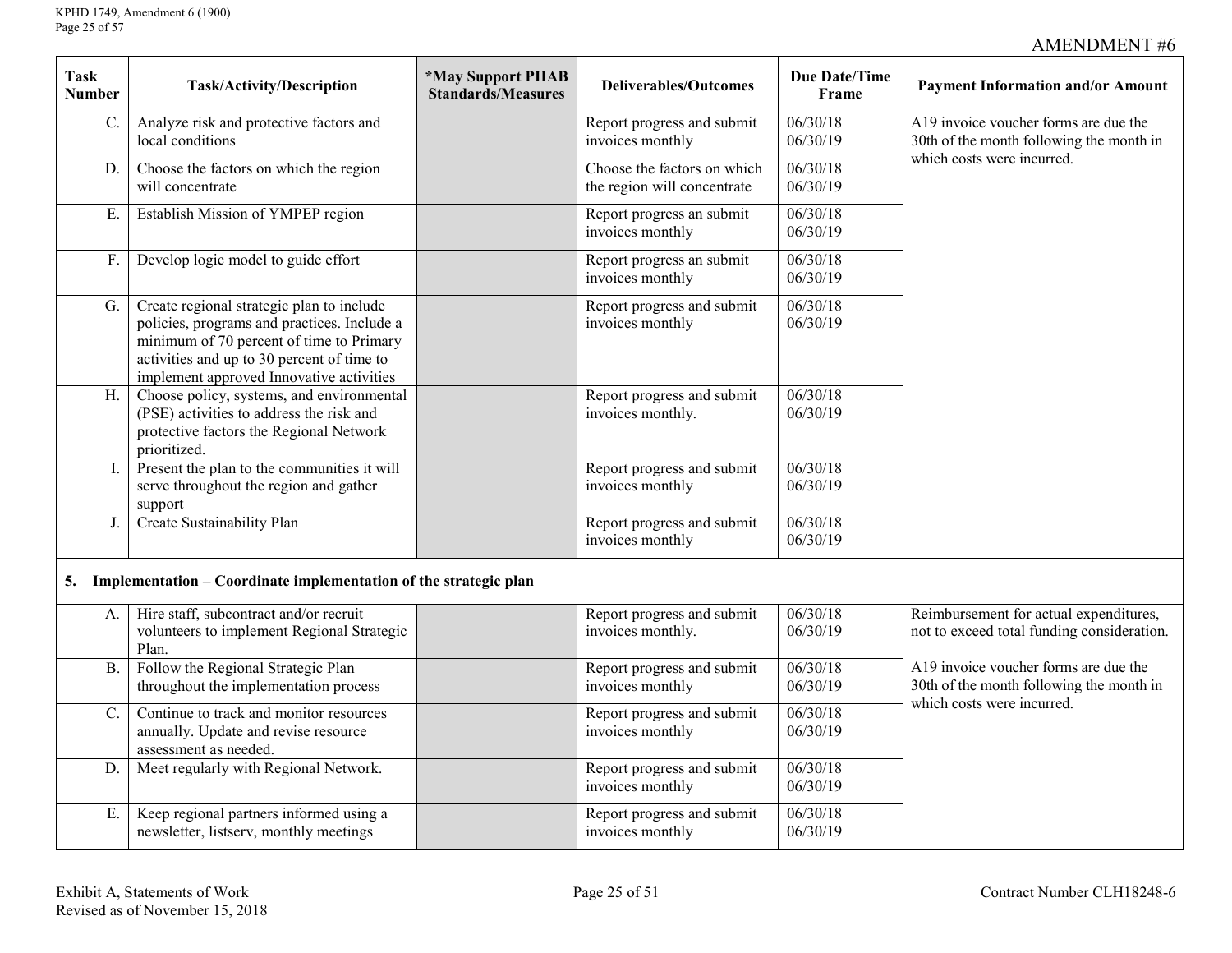| Task<br><b>Number</b>                                                                            | <b>Task/Activity/Description</b>                                                                                            | <i><b>*May Support PHAB</b></i><br>Deliverables/Outcomes<br><b>Standards/Measures</b> |                                                | <b>Due Date/Time</b><br>Frame | <b>Payment Information and/or Amount</b>                                                                                                                                                                |  |  |  |  |
|--------------------------------------------------------------------------------------------------|-----------------------------------------------------------------------------------------------------------------------------|---------------------------------------------------------------------------------------|------------------------------------------------|-------------------------------|---------------------------------------------------------------------------------------------------------------------------------------------------------------------------------------------------------|--|--|--|--|
| F.                                                                                               | Write grant applications (as appropriate) to<br>increase funding opportunities and ensure<br>sustainability of YMPEP region |                                                                                       | Report progress and submit<br>invoices monthly | 06/30/18<br>06/30/19          |                                                                                                                                                                                                         |  |  |  |  |
| 6.                                                                                               | Evaluation – Plan and participate in state and regional evaluation efforts                                                  |                                                                                       |                                                |                               |                                                                                                                                                                                                         |  |  |  |  |
| A.                                                                                               | Create Regional Evaluation Plan                                                                                             |                                                                                       | Report progress and submit<br>invoices monthly | 06/30/18<br>06/30/19          | Reimbursement for actual expenditures,<br>not to exceed total funding consideration.<br>A19 invoice voucher forms are due the<br>30th of the month following the month in<br>which costs were incurred. |  |  |  |  |
| Work Plan – LHJ must prepare and submit a work plan and budget for the remainder of the biennium |                                                                                                                             |                                                                                       |                                                |                               |                                                                                                                                                                                                         |  |  |  |  |
| A.                                                                                               | Prepare and submit a work plan and budget<br>for January 2018-June 2019                                                     |                                                                                       | Completed work plan and<br>budget              | 06/30/18<br>06/30/19          | Reimbursement for actual expenditures,<br>not to exceed total funding consideration.<br>A19 invoice voucher forms are due the<br>30th of the month following the month in<br>which costs were incurred. |  |  |  |  |

### **\*For Information Only:**

Funding is not tied to the revised Standards/Measures listed here. This information may be helpful in discussions of how program activities might contribute to meeting a Standard/Measure. More detail on these and/or other Public Health Accreditation Board (PHAB) Standards/Measures that may apply can be found at: <http://www.phaboard.org/wp-content/uploads/PHAB-Standards-and-Measures-Version-1.0.pdf>

#### **Program Specific Requirements/Narrative**

#### *A.* **Local Health Jurisdiction (LHJ) will:**

- 1. Fulfill program administration roles and responsibilities:
	- a) Ensure at least 1.0 FTE [divided among no more than three (3) people] is dedicated to coordination of regional network activities. *These staff are required to attend either the Substance Abuse Prevention Skills Training (SAPST) or DOH SAPST training within nine (9) months of being hired.*
	- b) Participate in required conference calls, trainings, webinars, and in-person meetings for YMPEP contractors hosted by DOH.
	- c) *Submit an Annual Plan and Budget according to the deadlines in Section E below.*
	- d) Submit accurate and complete progress reports, budgets, and A19 invoices, using the required guidance, reporting tool or system, and deadlines (see Section  $H\llcorner E$ below) provided by DOH.
	- e) Act as the fiduciary agent if subcontracting. Notify the DOH when entering into a subcontract. DOH does not need to approve subcontractors. Subcontractor performance is the responsibility of each LHJ.
	- f) Meet requirements outlined in the YMPEP Regional Implementation guide provided by MPEP, which include (but not limited to) conducting a regional assessment of needs, coordinating and maintaining a regional network, preparing, annually updating and managing the implementation of the region's strategic plan.
	- g) *Participate in the DOH-funded Marijuana Prevention Practice Collaborative by following the guidelines and expectations developed by the collaborative membership.*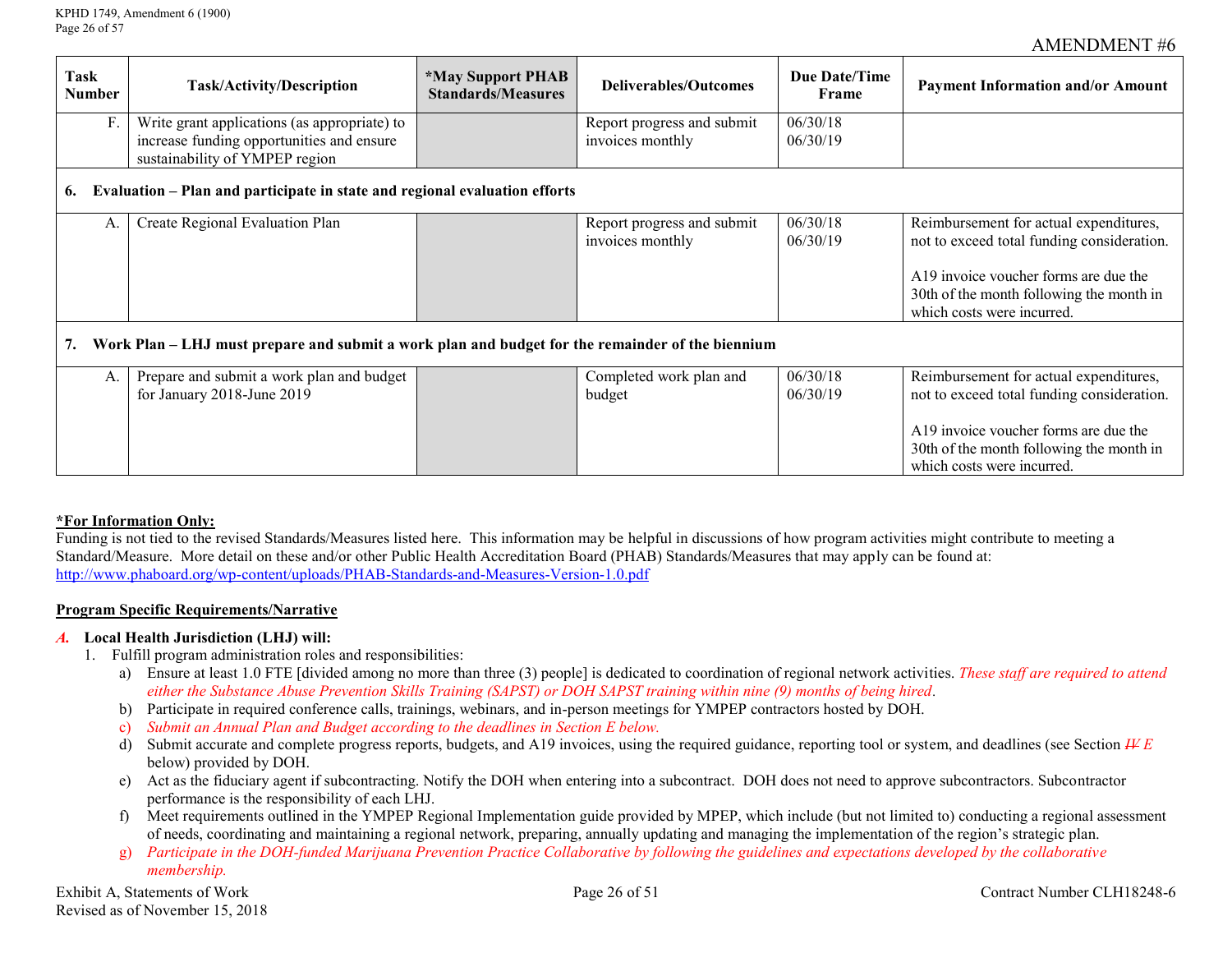KPHD 1749, Amendment 6 (1900) Page 27 of 57

- 2. Meet evaluation requirements:
	- *a) Submit at least one (1) Success Story using guidance and tools provided by DOH.*
	- b) Perform annual close out procedures if directed by the DOH.
	- c) Participate in performance measure data collection activities in collaboration with DOH.
	- d) Participate in project evaluation activities developed and coordinated by DOH.
	- *e) Consult with and submit an Exception Request to the Washington State Institutional Review Board [\(wsirb@dshs.wa.gov\)](mailto:wsirb@dshs.wa.gov) when intending to conduct focus groups, key-informant interviews, surveys, or any other method used to gather data systematically.*

### 3. Written Policies and Procedures/Documents

- a) Written policies and procedures, consistent with federal and state regulations, as applicable, shall be kept on file in the office of the LHJ and be available for review at the request of DOH staff. Such policies and procedures shall include, but not be limited to, as appropriate:
	- i. Position Descriptions
	- ii. Confidentiality Policy
	- iii. Regional Needs Assessment
	- iv. 5-Year Regional Strategic Plan (includes biennial work plan)
	- v. *Completed* Background Checks for those staff, subcontractors or volunteers working directly with youth (ages 0-17).
	- vi. Latest Agency Audit
	- vii. Subcontractor Agreements

## *B.* **DOH will support LHJ by providing**:

- 1. Timely communications regarding funding amounts and/or funding reductions.
- 2. An annual calendar of key events, required and optional trainings and other key dates.
- 3. Contract oversight and point of contact for overall project coordination, technical assistance, and facilitation of project communication.
- 4. Templates for 5-year regional strategic plan, annual work plan, needs assessment, project deliverables with reporting requirements.
- 5. Technical assistance on meeting project goals, objectives, and activities related to:
	- a) Updating regional needs assessment by providing a template and supporting materials.
	- b) Adapting required and innovative activities to ensure they are culturally and linguistically appropriate evidence-based or evidence-informed, or promising programs.
	- c) Developing and adapting project materials so they are culturally and linguistically appropriate using Cultural and Linguistically Appropriate Services (CLAS) standards [http://minorityhealth.hhs.gov/omh/browse.aspx?lvl=2&lvlid=53.](http://minorityhealth.hhs.gov/omh/browse.aspx?lvl=2&lvlid=53)
	- d) Providing relevant resources and training.
	- e) Meeting performance measure, evaluation, and data collection requirements.
	- f) Developing 5-year regional strategic plans, annual work plans and logic models.
	- g) Interpreting DOH guidelines, requirements, and expectations and seeking approval from DOH staff, as needed, on grant-related activities and products.

## *C.* **Program Administration:**

- 1. The LHJ shall perform the requirements and activities defined in this agreement and the YMPEP Regional Implementation Guide. At a minimum, program and fiscal performance will be monitored and evaluated monthly by the assigned DOH staff based on each LHJ's Monthly Progress Report, and Monthly Expenditure Worksheet and A19 invoice. DOH staff will also monitor and evaluate regional program performance during on-site visits [minimum one (1) per year].
- 2. The LHJ shall ensure the DOH has the most current contact information of the local program administrator that is responsible for the performance of this statement of work.
- 3. The LHJ shall provide DOH with the program administrator's name, address, telephone number, and any subsequent changes. This contract information will be kept in an internal DOH database, along with the same information of all staff supported in part/full with YMPEP funds. Failure of the LHJ to perform activities (including those subcontracted to other agencies or organizations) as described in the DOH-approved SOW included herein and subsequent amendments, and in accordance with DOH administrative and Contract Performance Policies, and with any applicable local, state, or federal law or regulation, may result in the reduction of funds, suspension of services, or the termination of this statement of work.
- 4. DOH reserves the right to determine the amount of any reduction, based on LHJ's performance, and to unilaterally amend the contract to effect any reduction. Any reduction shall be based on a review of the LHJ's expenditure patterns and actual performance.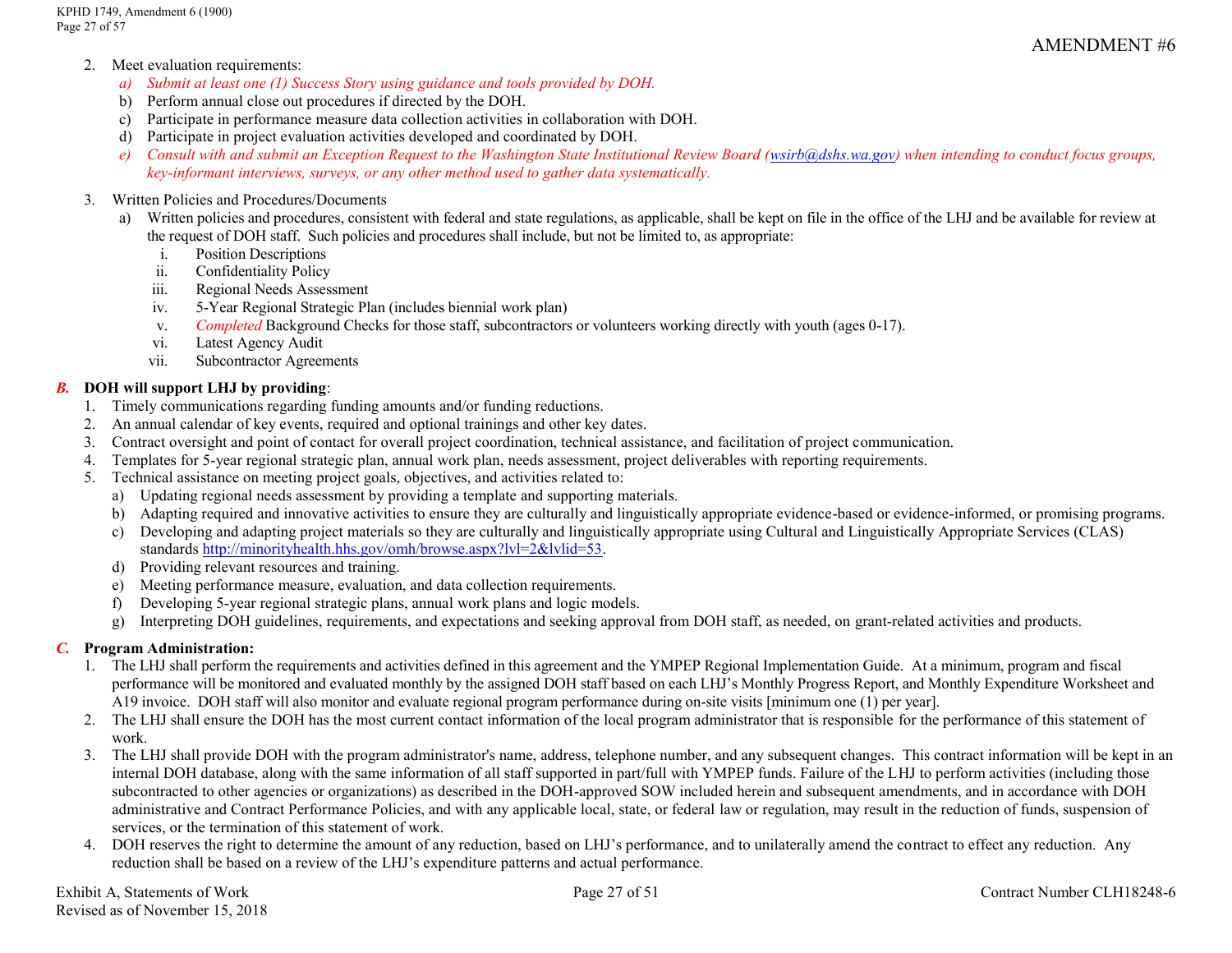*5. Make a reasonable and ongoing effort, throughout the period of performance, to secure and/or leverage resources from private and public entities to supplement the administrative, operational, and implementation costs under this program. Documentation of any collaborative efforts and securing of resources that benefit this project shall be kept current and on file in the office of the YMPEP Regional Contractor and shall be available for review upon request by DOH staff*

#### *D. Subcontractor Requirements:*

- *1. When subcontracting with an organization that is leading regional efforts in one or more counties, the Regional Contractor is <u>required</u> to include language in these contracts that reflects the following:*
	- *a) Submit monthly progress reports and invoices that reflect work performed and funding spent using tools provided by DOH or the Regional Contractor. Due dates may be set by the Regional Contractor to ensure they can meet the deadlines in Section E below.*
- 2. *When subcontracting with an organization to work directly with youth (ages 0-17), the Regional Contractor is required to include language in these contracts that reflects the following:*

*a) Provide verification that background checks have been completed for any staff and volunteers who will work with youth (ages 0-17) and are on file.*

- *3. When subcontracting with an organization that is leading regional efforts in one or more counties, the Regional Contractor is encouraged to include language that reflects the following in these contracts:*
	- *a) Understand and adhere to the guidance and requirements in the YMPEP Regional Implementation Guide, including active participation in the completion of a regional needs assessment and strategic plan (during years when this is in the regional annual plan).*
	- *b) Serve as an active member of the regional YMPEP Network and follow agreements made by the network membership.*
	- *c) Actively participate in the completion of the regional needs assessment and strategic plan (during years when this is in the regional annual plan).*
	- *d) Participate in any regional meetings, conference calls, and trainings.*
	- *e) Notify their Regional Contractor before making contact with the state Marijuana Prevention and Education Program staff.*
	- *f) Participate in evaluation activities developed and coordinated by DOH and/or the Regional Contractor.*

### *E.* **Required** *Plans and* **Reports**

The LHJ shall submit required reports by the date due using required forms according to procedures issued by DOH. These reports and their due dates shall include, but not be limited to:

| Report                                                                                  | <b>Date Due</b>                                                                           |  |  |  |  |
|-----------------------------------------------------------------------------------------|-------------------------------------------------------------------------------------------|--|--|--|--|
|                                                                                         |                                                                                           |  |  |  |  |
| 1. Submit an annual plan and budget                                                     | Annually, no later than April 30. DOH approval will occur no later than June 15.          |  |  |  |  |
|                                                                                         | The 30th of the month following the month in which costs were incurred, except            |  |  |  |  |
| $\frac{1}{2}$ . Expenditure Worksheet and A19                                           | during closeout at the end of each state fiscal year (see below).                         |  |  |  |  |
|                                                                                         | The year-end/final Expenditure Worksheet and A19 are due as follows:                      |  |  |  |  |
| $\frac{2}{2}$ . Final Expenditure Report and Request for<br>Reimbursement (FY Closeout) | FY18: August 30, 2018 (See Special Instructions below)                                    |  |  |  |  |
|                                                                                         | FY19: August 30, 2019 (See Special Instructions below)                                    |  |  |  |  |
|                                                                                         | The 15 <sup>th</sup> of the month following the month in which activities were performed. |  |  |  |  |
| 4. Contractor Monthly Progress Report                                                   | including the final monthly progress report.                                              |  |  |  |  |
| 5. Success Story                                                                        | Annually, no later than June 30.                                                          |  |  |  |  |

#### **The LHJ shall be obligated to submit required reports after the close of the contract period, during the transfer of obligations to another contractor, or upon termination of the contract for any reason.**

### *F.* **Payment**

- *1.* All expenditures incurred and reimbursements made for performance under this statement of work shall be based on actual allowable costs. Billings for services on a monthly fraction of the budget will not be accepted or approved. Costs can include direct labor, direct material, and other direct costs specific to the performance of activities or achievement of deliverables under this statement of work.
- *2.* DOH shall pay the LHJ all allowable costs incurred as evidenced by a proper invoice (A19) submitted to DOH on a timely basis, insofar as those allowable and allocable costs do not exceed that amount appropriated or otherwise available for such purposes as stated herein, or in subsequent amendments.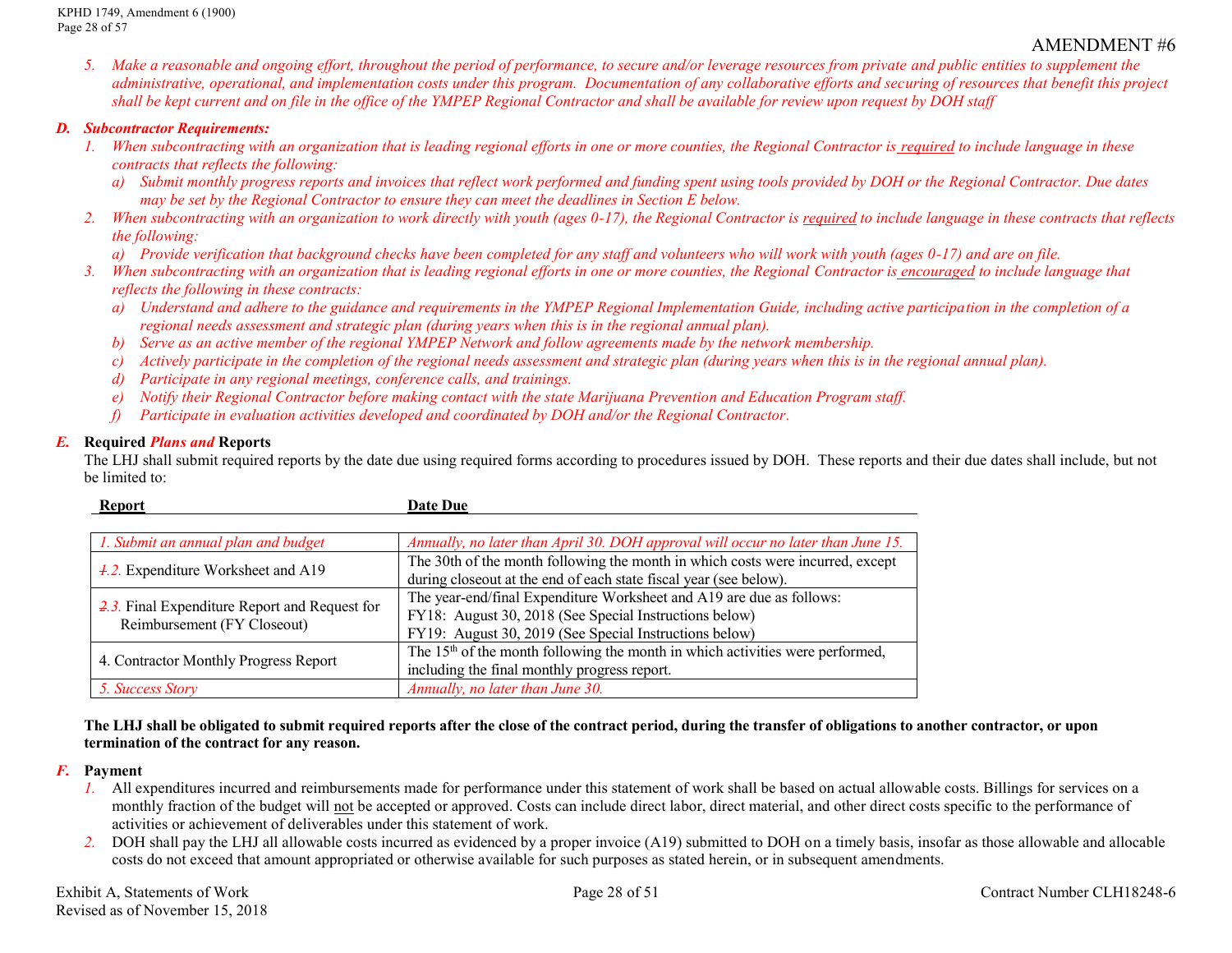- *3.* DOH shall pay for costs under this statement of work up to a total not exceeding the total funding consideration amount. Costs allowable under this statement of work are based on DOH-approved budget for periods of performance: Year 3: July 1, 2017 to June 30, 2018 and Year 4: July 1, 2018- June 30, 2019.
- *4.* The LHJ's proposed regional budget, using the Budget Workbook template provided by DOH, is incorporated herein.
- *5.* Authorized and allowable program expenditures shall be reimbursed upon receipt and approval of the A19 submitted to DOH Grants Management. Approval shall be granted given that the LHJ has submitted its Monthly Progress Report, and Monthly Expenditure Worksheet and A19 to MPEP within 30 days following the month in which costs were incurred.
- *6. The Monthly Activity Reports are to be submitted to DOH by the 15th day of each month and the Expenditure Report and Request for Reimbursement must be provided to DOH by the 30th of each month in order to receive reimbursement for the previous month.*
- *7.* If DOH does not receive the Monthly Expenditure Worksheet and A19 by the 30th of the month, DOH may withhold approval and payment, at its discretion, until the 30th of the month following submittal.
- *8. The final Monthly Expenditure Report and Request for Reimbursement form must be submitted to DOH no later 60 days following the end of the contract year (state fiscal year) in order to assure reimbursement of approved costs*
- *9.* Back-up documentation can include, but is not limited to; receipts, invoices, billing records, work orders, positive time and attendance records (timesheets), travel vouchers and accounting expense reports. Backup documentation shall be kept on file by the fiscal agent and made available upon request by DOH.
- *10.* Submission of electronic reports, deliverables, and other invoice attachments are preferred; however hard copies are acceptable.

### *G.* **Evaluation of LHJ's Performance**

LHJ's performance will be evaluated on the following:

- *1.* Annual submittal and MPEP approval of an up-to-date Regional Needs Assessment.
- *2.* Submittal and MPEP approval of 5-year Regional Strategic Plan by March 2017 for July 2018 June 30, 2023.
- *3.* Timely completion, submission and MPEP approval of proposed Annual Budget Tracking Tool (Budget Line Items, Summary Budget Projections, Budget Narrative) and work plans on the YMPEP SharePoint.
- *4.* Submission of Electronic A19 Invoice and Financial Back-up Document to DOH Grants Management and the YMPEP SharePoint by the due dates listed above.
- *5.* Submission of 24 monthly Progress Reports by the due dates listed above on the YMPEP SharePoint.

### *H.* **Restrictions on Funds (what funds can be used for which activities, not direct payments, etc.):**

- *1.* Recipients may not use funds for research.
- *2.* Recipients may not use funds for clinical care.
- *3.* Recipients may only expend funds for reasonable program purposes, including personnel, travel, supplies, and services, such as contractual.
- *4.* Recipients may not generally use funding for the purchase of furniture or equipment. However, if equipment purchase is integral to a selected strategy, it will be considered. Any such proposed spending must be identified in the budget and approved by DOH Contract Manager.
- *5.* Recipients may not use funding for construction.
- *6.* The contractor must comply with DOH MPEP guidance on food, incentives and use of DOH logo outlined in the YMPEP Regional Implementation Guide, and should not exceed federal per diem rates.
- *7.* Reimbursement of pre-award costs is not allowed.

## **DOH - Primary Point of Contact:**

Cristal Connelly, YMPEP Contract Manager Office Phone: 360-236- 3757 Email Address: [cristal.connelly@doh.wa.gov](mailto:cristal.connelly@doh.wa.gov) Mailing Address: PO Box 47855, Olympia, WA 98504-7855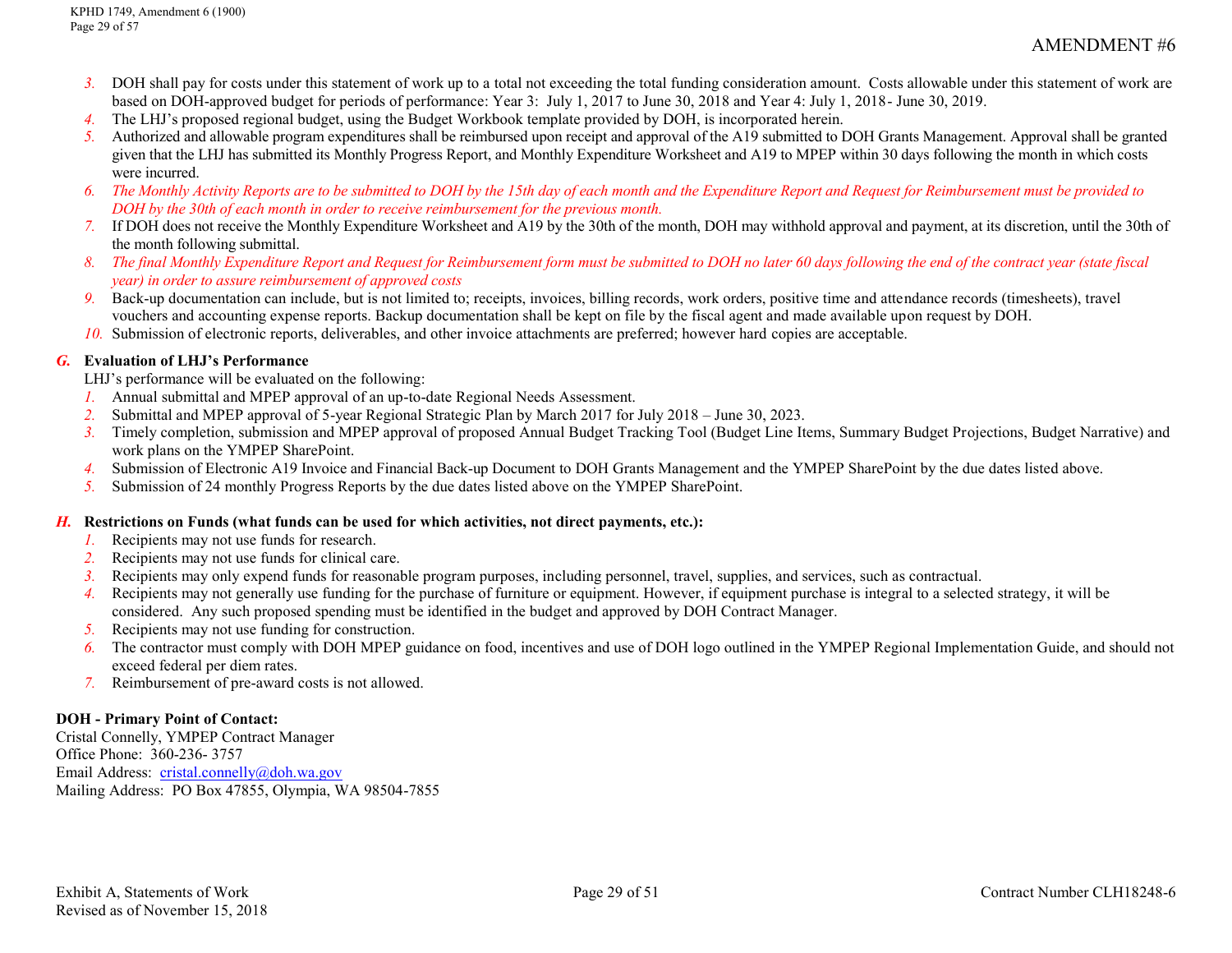### **Exhibit A Statement of Work Contract Term: 2018-2020**

#### <span id="page-29-0"></span>**DOH Program Name or Title:** Maternal & Child Health Block Grant - Effective January 1, 2018

**Local Health Jurisdiction Name:** Kitsap Public Health District

**Contract Number:** CLH18248

**SOW Type:** <u>Revision</u> **Revision # (for this SOW)** 2

Period of Performance: January 1, 2018 through September 30, 2019

| <b>Funding Source</b>            | <b>Federal Compliance</b>                                        | <b>Type of Payment</b>    |
|----------------------------------|------------------------------------------------------------------|---------------------------|
| $\boxtimes$ Federal Subrecipient | (check if applicable)                                            | $\boxtimes$ Reimbursement |
| State<br>  Other                 | $\boxtimes$ FFATA (Transparency Act)<br>Research $&$ Development | Fixed Price               |

**Statement of Work Purpose:** The purpose of this statement of work is to support local interventions that impact the target population of the Maternal and Child Health Block Grant.

**Revision Purpose:** The purpose of this revision is to revise deliverable requirements for 2018-19 and add language related to allowable expenses in the Special Instructions section.

| <b>Chart of Accounts Program Name or Title</b> | CFDA#  | <b>BARS</b><br>Revenue | <b>Master</b><br><b>Index</b> | <b>Funding Period</b><br>(LHJ Use Only) |          | 2urrent⊃<br>Consideration | <b>Change</b> | Total<br>Consideration |
|------------------------------------------------|--------|------------------------|-------------------------------|-----------------------------------------|----------|---------------------------|---------------|------------------------|
|                                                |        | Code                   | Code                          | <b>Start Date End Date</b>              |          |                           | <b>None</b>   |                        |
| <b>FFY18 MCHBG LHJ CONTRACTS</b>               | 93.994 | 333.93.99              | 78120281                      | 01/01/18                                | 09/30/18 | 119,891                   |               | 119,891                |
| <b>FFY19 MCHBG LHJ CONTRACTS</b>               | 93.994 | 333.93.99              | 78120291                      | 10/01/18                                | 09/30/19 | 159.854                   |               | 159,854                |
| <b>TOTALS</b>                                  |        |                        |                               |                                         |          | 279,745                   |               | 279,745                |

| Task<br>Number                                               | Task/Activity/Description                                                                                                                                      | <i><b>*May Support PHAB</b></i><br><b>Standards/Measures</b> | Deliverables/Outcomes                                                                    | Due Date/Time Frame                      | Payment<br>Information and/or<br>Amount                                             |  |  |  |  |
|--------------------------------------------------------------|----------------------------------------------------------------------------------------------------------------------------------------------------------------|--------------------------------------------------------------|------------------------------------------------------------------------------------------|------------------------------------------|-------------------------------------------------------------------------------------|--|--|--|--|
| Maternal and Child Health Block Grant (MCHBG) Administration |                                                                                                                                                                |                                                              |                                                                                          |                                          |                                                                                     |  |  |  |  |
| 1a                                                           | Participate in calls, at a minimum of every<br>quarter, with DOH contract manager. Dates and<br>time for calls are mutually agreed upon between<br>DOH and LHJ |                                                              | Designated LHJ staff will participate<br>in contract management calls.                   | September 30, 2018<br>September 30, 2019 | Reimbursement for<br>actual costs, not to<br>exceed total funding<br>consideration. |  |  |  |  |
| 1 <sub>b</sub>                                               | Report actual expenditures for October 1, 2017<br>through March 31, 2018                                                                                       |                                                              | Submit actual expenditures using the<br>MCHBG Budget Workbook to DOH<br>contract manager | May 26, 2018                             | Action Plan and<br>Progress Reports<br>must only reflect                            |  |  |  |  |
| 1c                                                           | Develop 2018-2019 MCHBG Budget Workbook<br>for October 1, 2018 through September 30, 2019<br>using DOH provided template.                                      |                                                              | Submit MCHBG Budget Workbook<br>to DOH contract manager                                  | September 5, 2018                        | activities paid for<br>with funds provided<br>in this statement of<br>work for the  |  |  |  |  |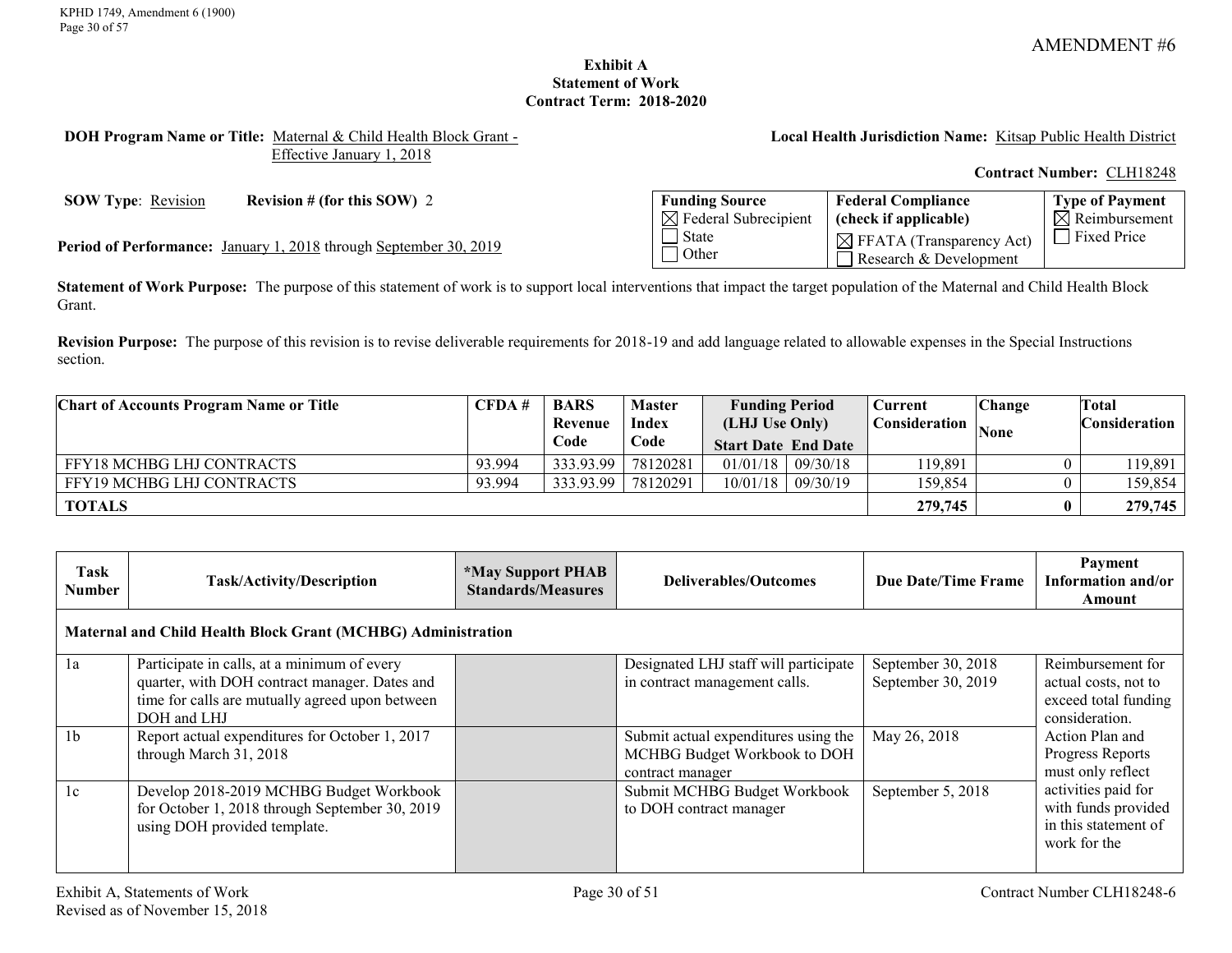| <b>Task</b><br><b>Number</b> | <b>Task/Activity/Description</b>                                                                                          | *May Support PHAB<br><b>Standards/Measures</b> | <b>Deliverables/Outcomes</b>                                                                           | <b>Due Date/Time Frame</b>                                                                                                     | Payment<br>Information and/or<br><b>Amount</b>                                                           |
|------------------------------|---------------------------------------------------------------------------------------------------------------------------|------------------------------------------------|--------------------------------------------------------------------------------------------------------|--------------------------------------------------------------------------------------------------------------------------------|----------------------------------------------------------------------------------------------------------|
| 1 <sub>d</sub>               | Report actual expenditures for October 1, 2018<br>through March 31, 2019                                                  |                                                | Submit actual expenditures using the<br>MCHBG Budget Workbook to DOH<br>contract manager.              | May 24, 2019                                                                                                                   | specified funding<br>period.                                                                             |
|                              |                                                                                                                           |                                                |                                                                                                        |                                                                                                                                | See Program<br>Specific                                                                                  |
| 1e                           | Develop 2019-2020 MCHBG Budget Workbook<br>for October 1, 2019 through September 30, 2020<br>using DOH provided template. |                                                | Submit MCHBG Budget Workbook<br>to DOH contract manager                                                | September 5, 2019                                                                                                              | Requirements and<br><b>Special Billing</b><br>Requirements.                                              |
| $\overline{1f}$              | Report actual expenditures for October 1, 2017<br>through September 30, 2018                                              |                                                | Submit actual expenditures using the<br>MCHBG Budget Workbook to DOH<br>contract manager.              | November 30, 2018                                                                                                              |                                                                                                          |
|                              | <b>MCHBG Assessment and Evaluation</b>                                                                                    |                                                |                                                                                                        |                                                                                                                                |                                                                                                          |
| 2a                           | Participate in project evaluation activities<br>developed and coordinated by DOH, as<br>requested.                        |                                                | Documentation using report<br>template provided by DOH                                                 | September 30, 2018<br>September 30, 2019                                                                                       | Reimbursement for<br>actual costs, not to<br>exceed total funding                                        |
| 2 <sub>b</sub>               | Report program level strategy measure data<br>(CSHCN, UDS, ACEs).                                                         |                                                | Documentation using report<br>template provided by DOH                                                 | January 15, 2018<br>April 15, 2018<br>July 15, 2018<br>October 15, 2018<br>January 15, 2019<br>April 15, 2019<br>July 15, 2019 | consideration.<br>See Program<br>Specific<br>Requirements and<br><b>Special Billing</b><br>Requirements. |
| 2c                           | Conduct a Maternal and Child Health (MCH)<br>Needs Assessment.                                                            |                                                | Submit Needs Assessment<br>documentation to DOH contract<br>manager using templates provided<br>by DOH | May 24, 2019                                                                                                                   |                                                                                                          |
|                              | <b>MCHBG</b> Implementation                                                                                               |                                                |                                                                                                        |                                                                                                                                |                                                                                                          |
| 3a                           | Develop 2018-2019 MCHBG Action Plan for<br>October 1, 2018 through September 30, 2019<br>using DOH-provided template.     |                                                | Submit MCHBG Action Plan to<br>DOH contract manager                                                    | Draft August 17, 2018<br>Final September 5, 2018                                                                               | Reimbursement for<br>actual costs, not to<br>exceed total funding                                        |
| 3 <sub>b</sub>               | Report activities and outcomes of 2017-2018<br>MCHBG Action Plan using DOH- provided<br>template.                         |                                                | Submit Action Plan monthly reports<br>to DOH contract manager                                          | Monthly, on or before<br>the $15th$ of the following<br>month                                                                  | consideration.<br>Action Plan and<br><b>Progress Reports</b>                                             |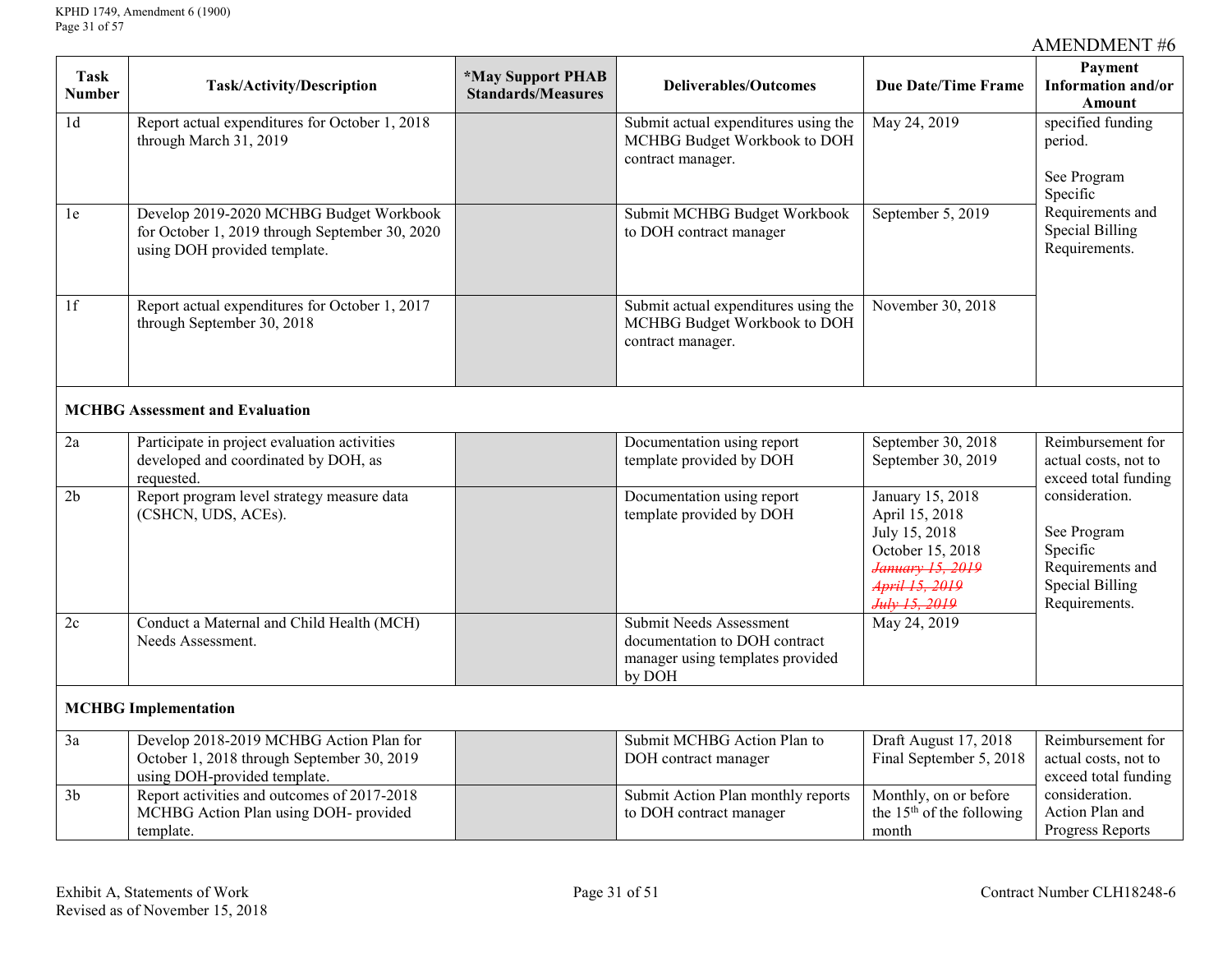| <b>Task</b><br><b>Number</b> | Task/Activity/Description                                                                                                                                                                                                                                                                                                                                                                      | <i><b>*May Support PHAB</b></i><br><b>Standards/Measures</b> | <b>Deliverables/Outcomes</b>                                                                                                               | <b>Due Date/Time Frame</b>                                                                                                     | Payment<br>Information and/or<br>Amount                                                                                                                                                       |
|------------------------------|------------------------------------------------------------------------------------------------------------------------------------------------------------------------------------------------------------------------------------------------------------------------------------------------------------------------------------------------------------------------------------------------|--------------------------------------------------------------|--------------------------------------------------------------------------------------------------------------------------------------------|--------------------------------------------------------------------------------------------------------------------------------|-----------------------------------------------------------------------------------------------------------------------------------------------------------------------------------------------|
| 3c                           | Develop 2019-2020 MCHBG Action Plan for<br>October 1, 2019 through September 30, 2020<br>using DOH-provided template.                                                                                                                                                                                                                                                                          |                                                              | Submit MCHBG Action Plan to<br>DOH contract manager                                                                                        | Draft August 17, 2019<br>Final-September 5,<br>2019                                                                            | must only reflect<br>activities paid for<br>with funds provided                                                                                                                               |
| 3d                           | Report activities and outcomes of 2018-2019<br>MCHBG Action Plan using DOH- provided<br>template.                                                                                                                                                                                                                                                                                              |                                                              | Submit Action Plan monthly reports<br>to DOH contract manager                                                                              | Monthly, on or before<br>the $15th$ of the following<br>month                                                                  | in this statement of<br>work for the<br>specified funding<br>period.                                                                                                                          |
|                              |                                                                                                                                                                                                                                                                                                                                                                                                |                                                              |                                                                                                                                            |                                                                                                                                | See Program<br>Specific<br>Requirements and<br><b>Special Billing</b><br>Requirements.                                                                                                        |
|                              | <b>Children with Special Health Care Needs (CSHCN)</b>                                                                                                                                                                                                                                                                                                                                         |                                                              |                                                                                                                                            |                                                                                                                                |                                                                                                                                                                                               |
| 4a                           | Complete Child Health Intake Form (CHIF)<br>using the CHIF Automated System on all infants<br>and children served by the CSHCN Program as<br>referenced in CSHCN Program Manual.<br>Ensure client data is collected on all children<br>served by CSHCN contractors, including<br>neurodevelopmental centers, regional<br>maxillofacial coordinators, and the DOH<br>Newborn Screening Program. |                                                              | Submit CHIF data into Secure File<br>Transport (SFT) website:<br>https://sft.wa.gov                                                        | January 15, 2018<br>April 15, 2018<br>July 15, 2018<br>October 15, 2018<br>January 15, 2019<br>April 15, 2019<br>July 15, 2019 | Reimbursement for<br>actual costs, not to<br>exceed total funding<br>consideration.<br>Action Plan and<br>Progress Reports<br>must only reflect<br>activities paid for<br>with funds provided |
| 4 <sub>b</sub>               | Administer requested DOH Diagnostic and<br>Treatment funds for infants and children per<br>CSHCN Program Manual when funds are used.                                                                                                                                                                                                                                                           |                                                              | Submit completed Health Services<br>Authorization forms and Central<br>Treatment Fund requests directly to<br>the CSHCN Program as needed. | $\overline{30}$ days after forms are<br>completed.                                                                             | in this statement of<br>work for the<br>specified funding<br>period.                                                                                                                          |
| 4e                           | Participate in the CSHCN Regional System and<br>quarterly meetings as described in the CSHCN<br>Foeus of Work.                                                                                                                                                                                                                                                                                 |                                                              | <b>Submit Action Plan monthly reports</b><br>including number of regional<br>meetings attended to the DOH<br>contract manager.             | Monthly, on or before<br>the 15 <sup>th</sup> of the following<br>month                                                        | See Program<br>Specific<br>Requirements and                                                                                                                                                   |
| 4d                           | <b>Develop and update CYSHCN County Resource</b><br>List and share with partners as described in the<br><b>CSHCN Focus of Work.</b>                                                                                                                                                                                                                                                            |                                                              | Submit completed resource list<br>electronically to the DOH contract<br>manager.                                                           | September 30, 2019                                                                                                             | <b>Special Billing</b><br>Requirements.                                                                                                                                                       |

### **\*For Information Only:**

Funding is not tied to the revised Standards/Measures listed here. This information may be helpful in discussions of how program activities might contribute to meeting a Standard/Measure. More detail on these and/or other Public Health Accreditation Board (PHAB) Standards/Measures that may apply can be found at: <http://www.phaboard.org/wp-content/uploads/PHAB-Standards-and-Measures-Version-1.0.pdf>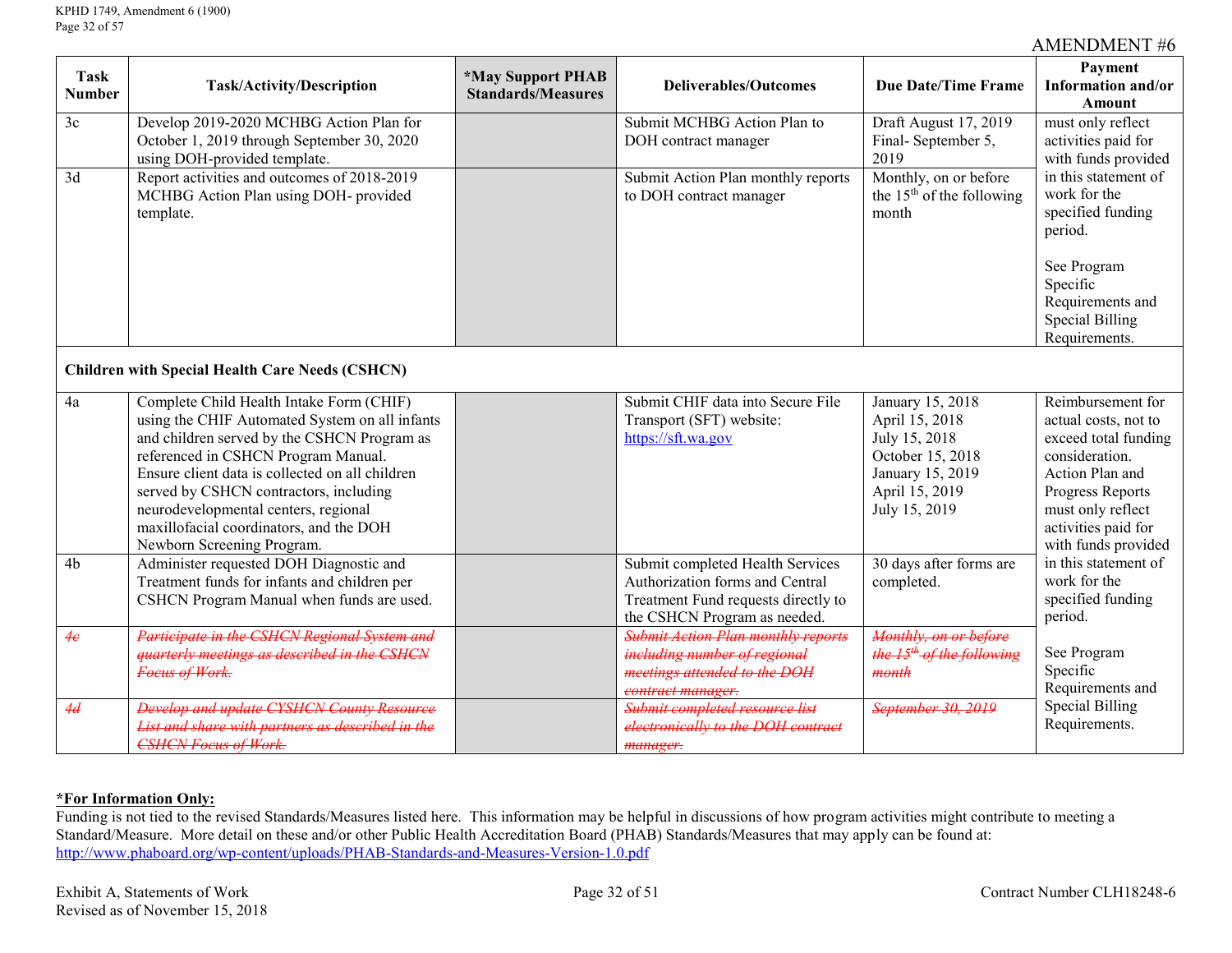#### **Program Specific Requirements/Narrative**

#### **Special Requirements**

## **Federal Funding Accountability and Transparency Act (FFATA)**

This statement of work is supported by federal funds that require compliance with the Federal Funding Accountability and Transparency Act (FFATA or the Transparency Act). The purpose of the Transparency Act is to make information available online so the public can see how the federal funds are spent.

To comply with this act and be eligible to perform the activities in this statement of work, the LHJ must have a Data Universal Numbering System (DUNS®) number.

Information about the LHJ and this statement of work will be made available on [USASpending.gov](https://www.usaspending.gov/#/) by DOH as required by P.L. 109-282.

#### **Program Manual, Handbook, Policy References**

Children with Special Health Care Needs Manual - <http://www.doh.wa.gov/Portals/1/Documents/Pubs/970-209-CSHCN-Manual.pdf>

#### Health Services Authorization (HSA) Form

<http://www.doh.wa.gov/Portals/1/Documents/Pubs/910-002-ApprovedHSA.docx>

#### **Restrictions on Funds (what funds can be used for which activities, not direct payments, etc)**

- 1. At least 30% of federal Title V funds must be used for preventive and primary care services for children and at least 30% must be used services for children with special health care needs. [Social Security Law, Sec. 505(a)(3)].
- 2. Funds may not be used for:
	- a. Inpatient services, other than inpatient services for children with special health care needs or high risk pregnant women and infants, and other patient services approved by Health Resources and Services Administration (HRSA).
	- b. Cash payments to intended recipients of health services.
	- c. The purchase or improvement of land, the purchase, construction, or permanent improvement of any building or other facility, or the purchase of major medical equipment.
	- d. Meeting other federal matching funds requirements.
	- e. Providing funds for research or training to any entity other than a public or nonprofit private entity.
	- f. payment for any services furnished by a provider or entity who has been excluded under Title XVIII (Medicare), Title XIX (Medicaid), or Title XX (social services block grant).[Social Security Law, Sec 504(b)].
- 3. If any charges are imposed for the provision of health services using Title V (MCH Block Grant) funds, such charges will be pursuant to a public schedule of charges; will not be imposed with respect to services provided to low income mothers or children; and will be adjusted to reflect the income, resources, and family size of the individual provided the services. [Social Security Law, Sec. 505 (1)(D)].

#### **Monitoring Visits (frequency, type)**

Telephone calls with contract manager at least one every quarter, and annual site visit.

#### **Special Billing Requirements**

Payment is contingent upon DOH receipt and approval of all deliverables and an acceptable A19-1A invoice voucher. Payment to completely expend the "Total Consideration" for a specific funding period will not be processed until all deliverables are accepted and approved by DOH. Invoices must be submitted monthly by the 30th of each month following the month in which the expenditures were incurred and must be based on actual allowable program costs. Billing for services on a monthly fraction of the "Total Consideration" will not be accepted or approved.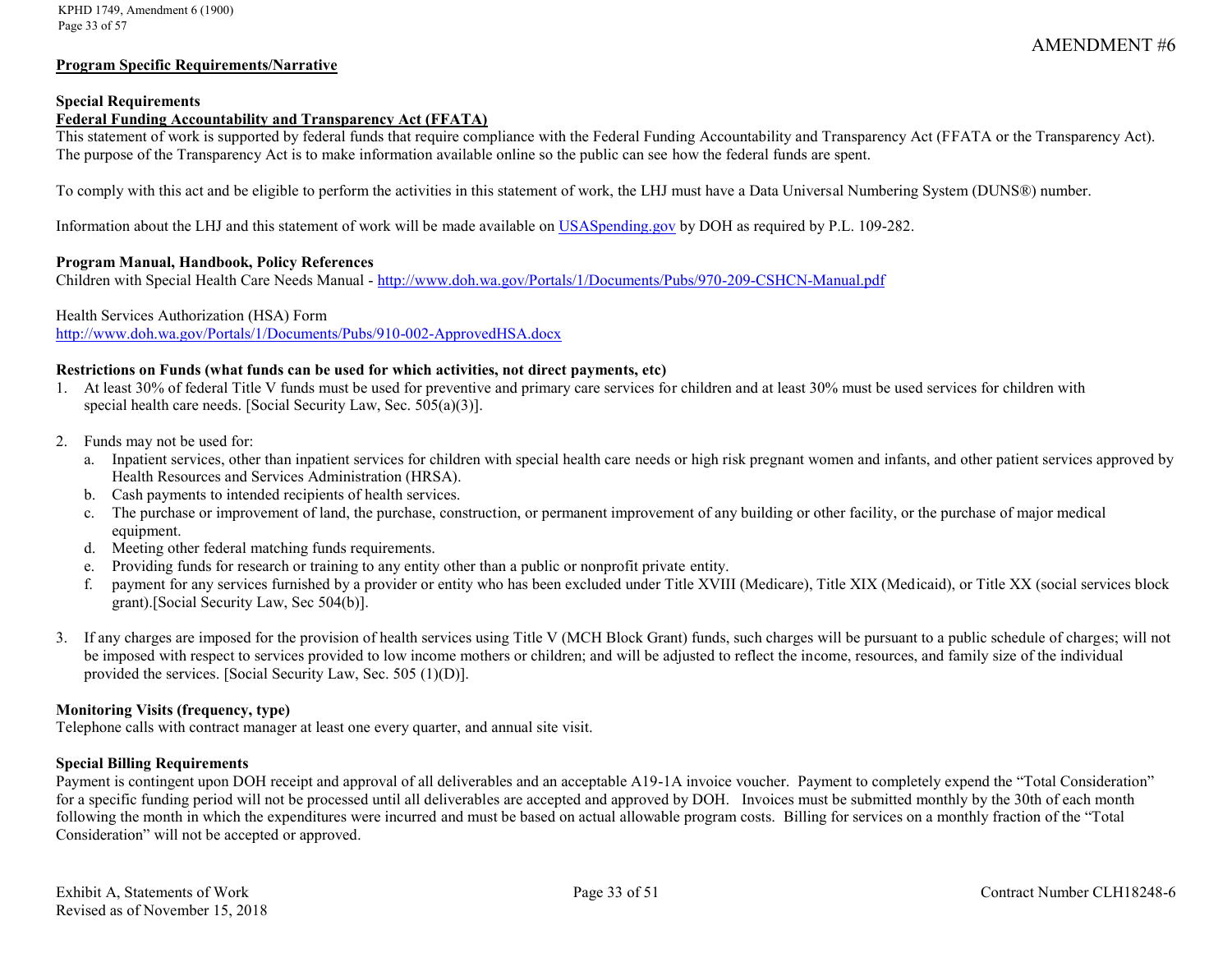## *Special Instructions*

*Contact DOH contract manager below for approval of expenses not reflected in approved budget workbook.*

## **DOH Program Contact**

Kara Seaman, Community Consultant Office of Family and Community Health Improvement Washington State Department of Health Street Address: 310 Israel Rd SE, Tumwater, WA 98501 Mailing Address: PO Box 47848, Olympia, WA 98504 Telephone: 360-236-3963/ Fax: 360-236-3646 Email: [kara.seaman@doh.wa.gov](mailto:kara.seaman@doh.wa.gov)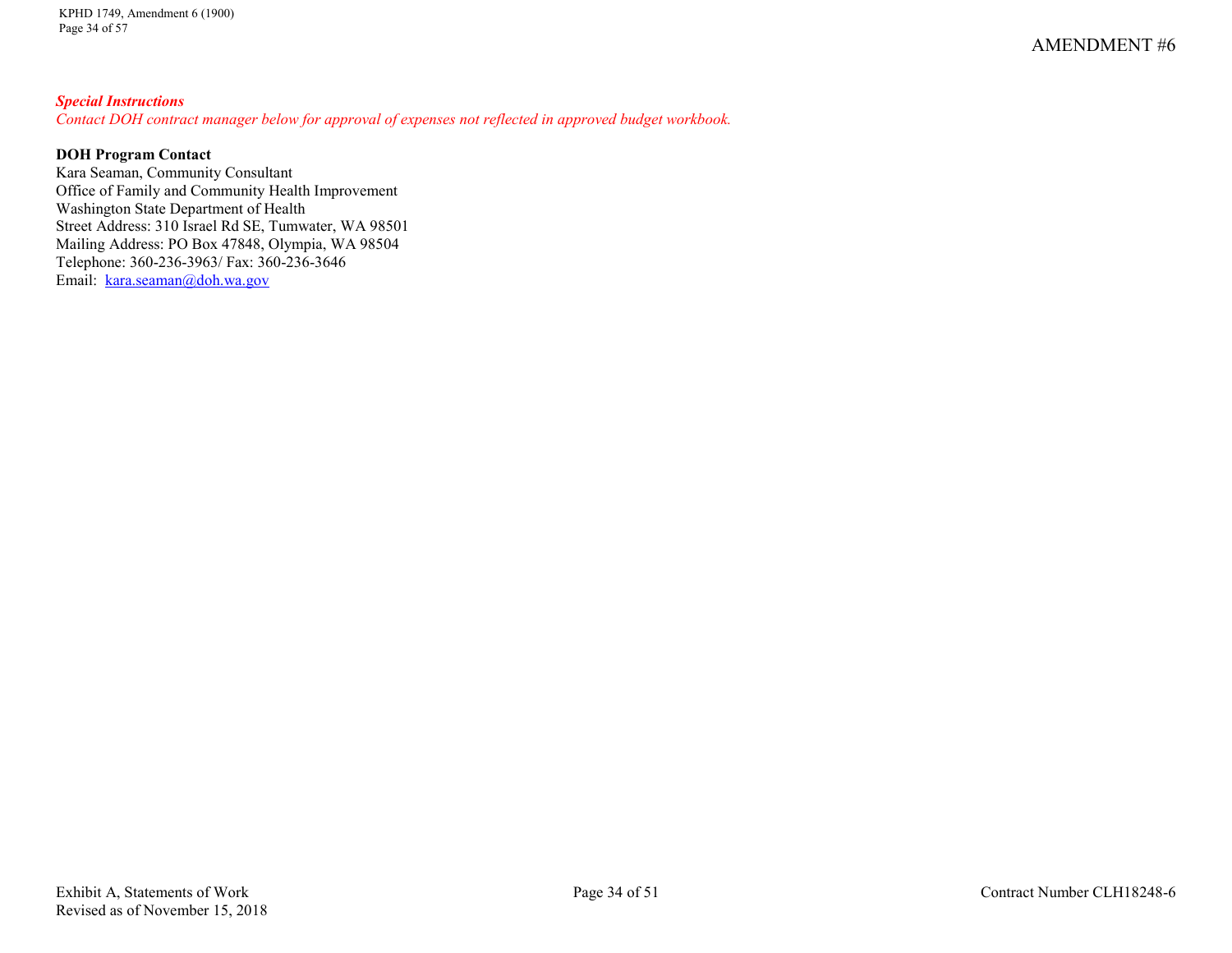### **Exhibit A Statement of Work Contract Term: 2018-2020**

#### <span id="page-34-0"></span>**DOH Program Name or Title:** Office of Drinking Water Group A Program - Effective January 1, 2018

**Local Health Jurisdiction Name:** Kitsap Public Health District

**Contract Number:** CLH18248

**SOW Type:** <u>Revision</u> **Revision # (for this SOW)** 2

Period of Performance: January 1, 2018 through December 31, 2020

| <b>Funding Source</b>          | <b>Federal Compliance</b>                                 | <b>Type of Payment</b>  |
|--------------------------------|-----------------------------------------------------------|-------------------------|
| $\boxtimes$ Federal Contractor | $\int$ (check if applicable)                              | $\Box$ Reimbursement    |
| l State<br>1 Other             | $\Box$ FFATA (Transparency Act)<br>Research & Development | $\boxtimes$ Fixed Price |

**Statement of Work Purpose:** The purpose of this statement of work is to provide funding to the LHJ for conducting sanitary surveys and providing technical assistance to small community and non-community Group A water systems.

**Revision Purpose:** The purpose of this revision is to change end date in Funding Period from 12/31/18 to 12/31/19, increase Total Consideration, and revise Special Billing Requirements and Special Instructions.

| <b>Chart of Accounts Program Name or Title</b> | CFDA# | <b>BARS</b> | <b>Master</b> | <b>Funding Period</b>                                           |  | Current | <b>Change</b>  | Total         |
|------------------------------------------------|-------|-------------|---------------|-----------------------------------------------------------------|--|---------|----------------|---------------|
|                                                |       | Revenue     | Index         | Consideration  <br>(LHJ Use Only)<br><b>Start Date End Date</b> |  |         | Increase $(+)$ | Consideration |
|                                                |       | Code        | Code          |                                                                 |  |         |                |               |
| $Yr 20$ SRF - Local Asst (15%) (FS) SS         | N/A   | 346.26.64   | 24139220      | $01/01/18$   $12/31/18$                                         |  |         |                | $\theta$      |
| $Yr 20$ SRF - Local Asst $(15\%)$ (FS) TA      | N/A   | 346.26.66   | 24139220      | $01/01/18$   $12/31/18$                                         |  |         |                |               |
| $Yr 20$ SRF - Prog Mgmt (10%) (FS) TA          | N/A   | 346.26.66   | 24137220      | $01/01/18$   $12/31/18$                                         |  | 800     | 468            | ,268          |
| $Yr 21$ SRF - Local Asst (15%) (FS) SS         | N/A   | 346.26.64   | 24139221      | $01/01/18$   $12/31/19$                                         |  | 14,750  | 12,750         | 27,500        |
| $Yr 21$ SRF - Local Asst (15%) (FS) TA         | N/A   | 346.26.66   | 24139221      | $01/01/18$   $12/31/19$                                         |  | ,200    | <b>949.</b>    | 3,149         |
| <b>TOTALS</b>                                  |       |             |               |                                                                 |  | 16,750  | 15,167         | 31,917        |

| Task<br><b>Number</b>         | Task/Activity/Description                                                                                                                                                                                                                         | <i><b>*May Support PHAB</b></i><br><b>Standards/Measures</b> | Deliverables/Outcomes                                                                                                                                                                                                                                                                               | Due Date/Time<br>Frame                                                                                                                                 | <b>Payment Information and/or</b><br>Amount                                                                                                                                                                                                                                                                                                            |
|-------------------------------|---------------------------------------------------------------------------------------------------------------------------------------------------------------------------------------------------------------------------------------------------|--------------------------------------------------------------|-----------------------------------------------------------------------------------------------------------------------------------------------------------------------------------------------------------------------------------------------------------------------------------------------------|--------------------------------------------------------------------------------------------------------------------------------------------------------|--------------------------------------------------------------------------------------------------------------------------------------------------------------------------------------------------------------------------------------------------------------------------------------------------------------------------------------------------------|
|                               | Trained LHJ staff will conduct<br>sanitary surveys of small community<br>and non-community Group A water<br>systems identified by the DOH Office<br>of Drinking Water (ODW) Regional<br>Office.<br>See Special Instructions for task<br>activity. |                                                              | Provide Final* Sanitary<br>Survey Reports to ODW<br>Regional Office. Complete<br>Sanitary Survey Reports shall<br>include:<br>1. Cover letter identifying<br>significant deficiencies,<br>significant findings,<br>observations,<br>recommendations, and<br>referrals for further<br>ODW follow-up. | Final Sanitary Survey<br>Reports must be<br>received by the ODW<br>Regional Office within<br>30 calendar days of<br>conducting the<br>sanitary survey. | Upon ODW acceptance of the<br>Final Sanitary Survey Report, the<br>LHJ shall be paid \$250 for each<br>sanitary survey of a non-<br>community system with three or<br>fewer connections.<br>Upon ODW acceptance of the Final<br>Sanitary Survey Report, the LHJ shall<br>be paid \$500 for each sanitary survey<br>of a non-community system with four |
| Exhibit A, Statements of Work |                                                                                                                                                                                                                                                   | Page 35 of 51                                                |                                                                                                                                                                                                                                                                                                     | Contract Number CLH18248-6                                                                                                                             |                                                                                                                                                                                                                                                                                                                                                        |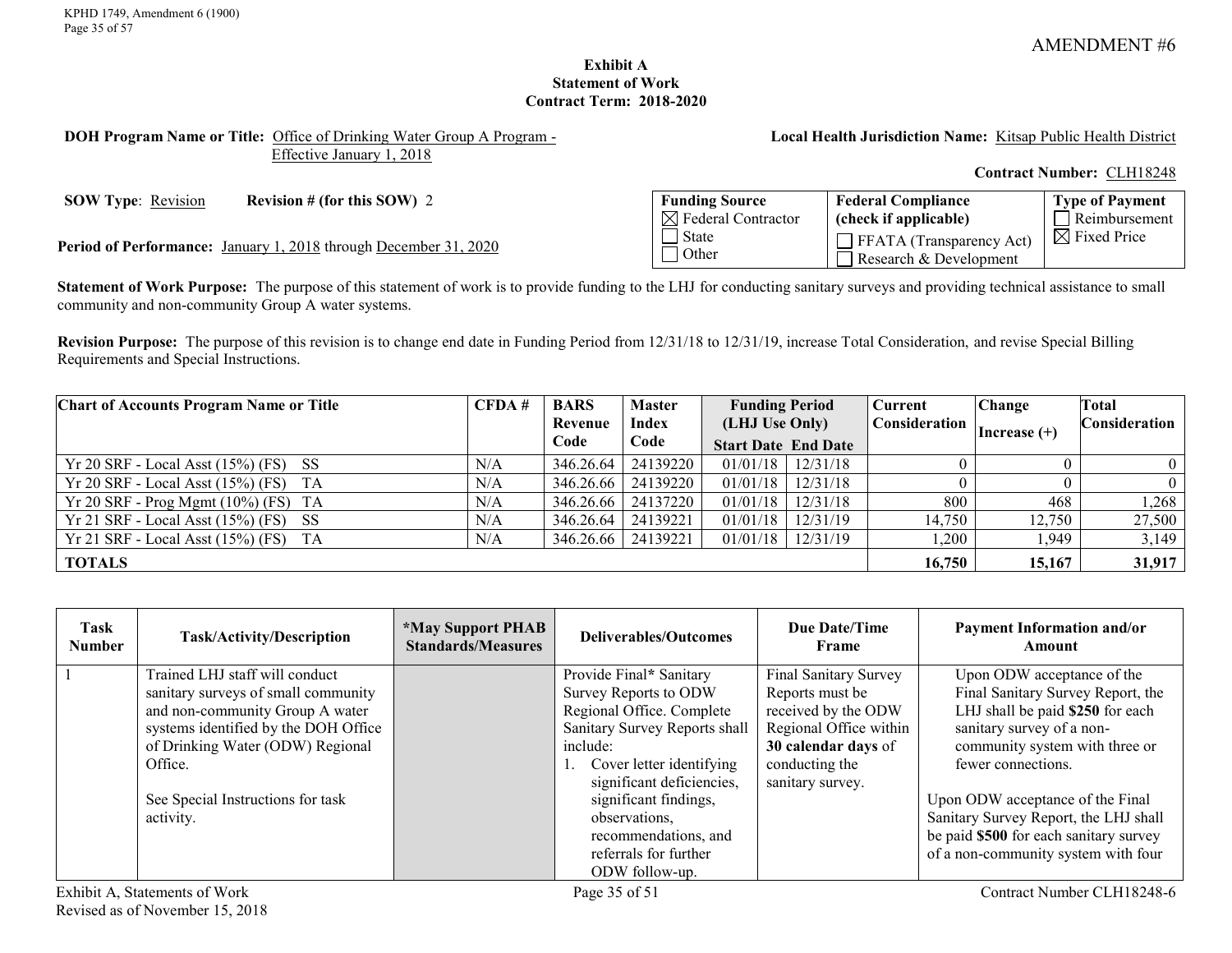| <b>Task</b><br><b>Number</b> | <b>Task/Activity/Description</b>                                                                                                                                                                                                        | <i><b>*May Support PHAB</b></i><br><b>Standards/Measures</b> | <b>Deliverables/Outcomes</b>                                                                                                                                                                                                                                                                                                                                                                                                                                                                                           | Due Date/Time<br>Frame                                                                                                         | <b>Payment Information and/or</b><br>Amount                                                                                                                                                                                                                                                                                                                                |
|------------------------------|-----------------------------------------------------------------------------------------------------------------------------------------------------------------------------------------------------------------------------------------|--------------------------------------------------------------|------------------------------------------------------------------------------------------------------------------------------------------------------------------------------------------------------------------------------------------------------------------------------------------------------------------------------------------------------------------------------------------------------------------------------------------------------------------------------------------------------------------------|--------------------------------------------------------------------------------------------------------------------------------|----------------------------------------------------------------------------------------------------------------------------------------------------------------------------------------------------------------------------------------------------------------------------------------------------------------------------------------------------------------------------|
|                              | DOH will provide a tablet and GPS<br>unit for the LHJ to gather source data<br>during a routine sanitary survey. DOH<br>expects the LHJ to commit to using<br>the tablet and GPS for a five-year<br>period.                             |                                                              | 2. Completed Small Water<br>System checklist.<br><b>Updated Water Facilities</b><br>3.<br>Inventory (WFI).<br>Photos of water system<br>4.<br>with text identifying<br>features<br>5. Any other supporting<br>documents.<br>*Final Reports reviewed and<br>accepted by the ODW<br>Regional Office.<br>The LHJ surveyor will record<br>at least two (2) GPS data<br>points, for each source, into<br>the preloaded Excel template<br>on the tablet and submit that<br>data file with the associated<br>sanitary survey. |                                                                                                                                | or more connections and each<br>community system.<br>Payment is inclusive of all associated<br>costs such as travel, lodging, per diem.<br>Payment is authorized upon receipt and<br>acceptance of the Final Sanitary<br>Survey Report within the 30 day<br>deadline.<br>Late or incomplete reports may not be<br>accepted for payment.                                    |
| $\overline{2}$               | Trained LHJ staff will conduct<br>Special Purpose Investigations (SPI)<br>of small community and non-<br>community Group A water systems<br>identified by the ODW Regional<br>Office.<br>See Special Instructions for task<br>activity. |                                                              | Provide completed SPI<br>Report and any supporting<br>documents and photos to<br>ODW Regional Office.                                                                                                                                                                                                                                                                                                                                                                                                                  | Completed SPI<br>Reports must be<br>received by the ODW<br>Regional Office within<br>2 working days of the<br>service request. | Upon acceptance of the completed SPI<br>Report, the LHJ shall be paid \$800 for<br>each SPI.<br>Payment is inclusive of all associated<br>costs such as travel, lodging, per diem.<br>Payment is authorized upon receipt and<br>acceptance of completed SPI Report<br>within the 2 working day deadline.<br>Late or incomplete reports may not be<br>accepted for payment. |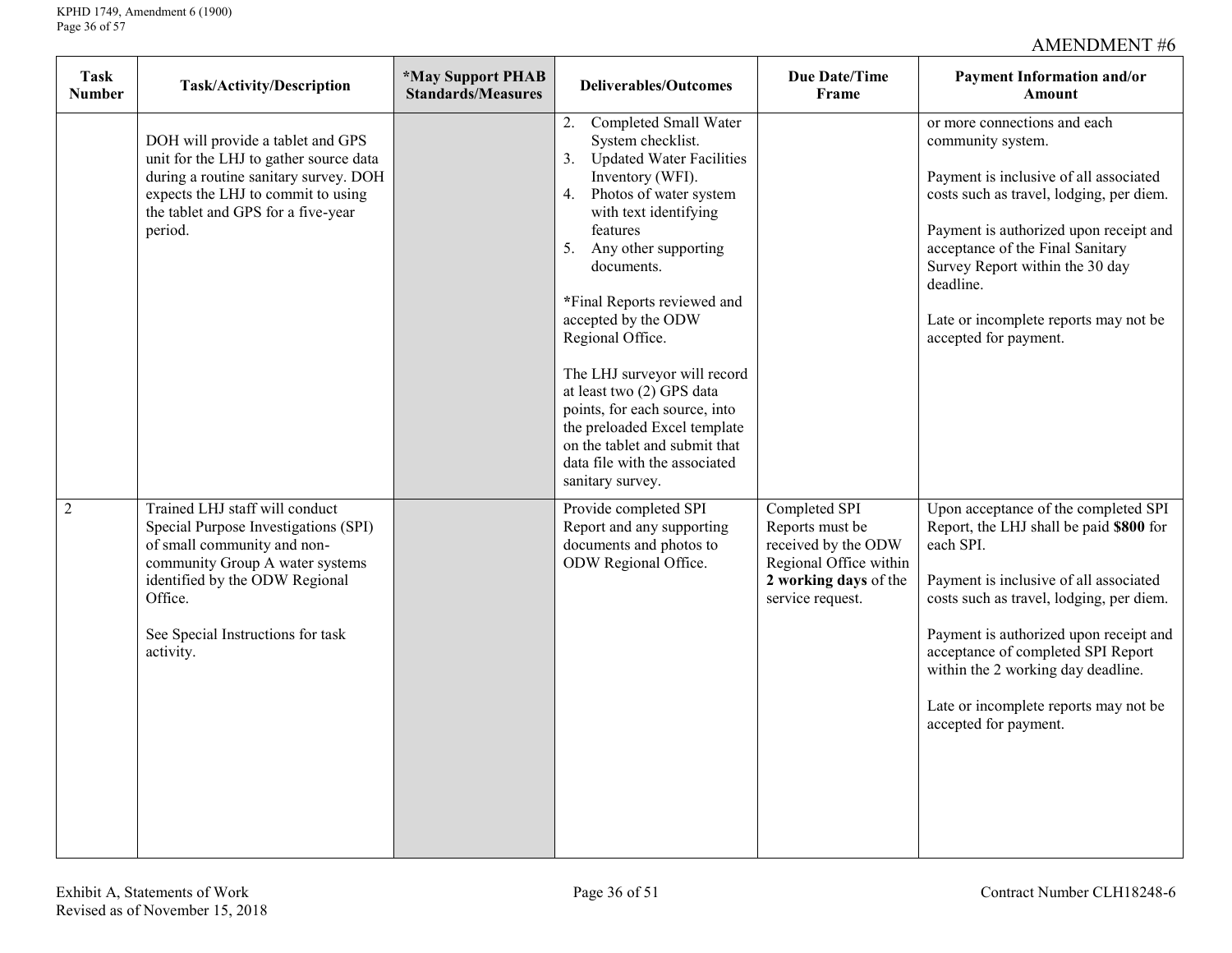| Task<br><b>Number</b> | Task/Activity/Description                                                                                                                                                                                                       | <i><b>*May Support PHAB</b></i><br><b>Standards/Measures</b> | <b>Deliverables/Outcomes</b>                                                                                                                                                                                          | Due Date/Time<br>Frame                                                                                                                       | <b>Payment Information and/or</b><br>Amount                                                                                                                                                                                                                                                                                                                                                                                                                                                                                       |
|-----------------------|---------------------------------------------------------------------------------------------------------------------------------------------------------------------------------------------------------------------------------|--------------------------------------------------------------|-----------------------------------------------------------------------------------------------------------------------------------------------------------------------------------------------------------------------|----------------------------------------------------------------------------------------------------------------------------------------------|-----------------------------------------------------------------------------------------------------------------------------------------------------------------------------------------------------------------------------------------------------------------------------------------------------------------------------------------------------------------------------------------------------------------------------------------------------------------------------------------------------------------------------------|
| 3                     | Trained LHJ staff will provide direct<br>technical assistance (TA) to small<br>community and non-community<br>Group A water systems identified by<br>the ODW Regional Office.<br>See Special Instructions for task<br>activity. |                                                              | Provide completed TA<br>Report and any supporting<br>documents and photos to<br>ODW Regional Office.                                                                                                                  | Completed TA Report<br>must be received by<br>the ODW Regional<br>Office within 30<br>calendar days of<br>providing technical<br>assistance. | Upon acceptance of the completed TA<br>Report, the LHJ shall be paid for each<br>technical assistance activity as follows:<br>• Up to 3 hours of work: \$250<br>$\bullet$ 3-6 hours of work: \$500<br>• More than 6 hours of work: \$750<br>Payment is inclusive of all associated<br>costs such as consulting fee, travel,<br>lodging, per diem.<br>Payment is authorized upon receipt and<br>acceptance of completed TA Report<br>within the 30-day deadline.<br>Late or incomplete reports may not be<br>accepted for payment. |
| 4                     | LHJ staff performing the activities<br>under tasks 1, 2 and 3 must have<br>completed the mandatory Sanitary<br>Survey Training.<br>See Special Instructions for task<br>activity.                                               |                                                              | Prior to attending the<br>training, submit an<br>"Authorization for Travel<br>(Non-Employee)" DOH<br>Form 710-013 to the ODW<br>Program Contact below for<br>approval (to ensure that<br>enough funds are available). | Annually                                                                                                                                     | LHJ shall be paid mileage, per diem,<br>lodging, and registration costs as<br>approved on the pre-authorization form<br>in accordance with the current rates<br>listed on the OFM Website<br>http://www.ofm.wa.gov/resources/trav<br>el.asp                                                                                                                                                                                                                                                                                       |

### **\*For Information Only:**

Funding is not tied to the revised Standards/Measures listed here. This information may be helpful in discussions of how program activities might contribute to meeting a Standard/Measure. More detail on these and/or other Public Health Accreditation Board (PHAB) Standards/Measures that may apply can be found at: <http://www.phaboard.org/wp-content/uploads/PHAB-Standards-and-Measures-Version-1.0.pdf>

#### **Program Specific Requirements/Narrative**

#### **Special References (RCWs, WACs, etc)**

Chapter 246-290 WAC is the set of rules that regulate Group A water systems. By this statement of work, ODW contracts with the LHJ to conduct sanitary surveys (and SPIs, and provide technical assistance) for small community and non-community water systems with groundwater sources. ODW retains responsibility for conducting sanitary surveys (and SPIs, and provide technical assistance) for small community and non-community water systems with surface water sources, large water systems, and systems with complex treatment.

LHJ staff assigned to perform activities under tasks 1, 2, and 3 must be trained and approved by ODW prior to performing work. See special instructions under Task 4, below.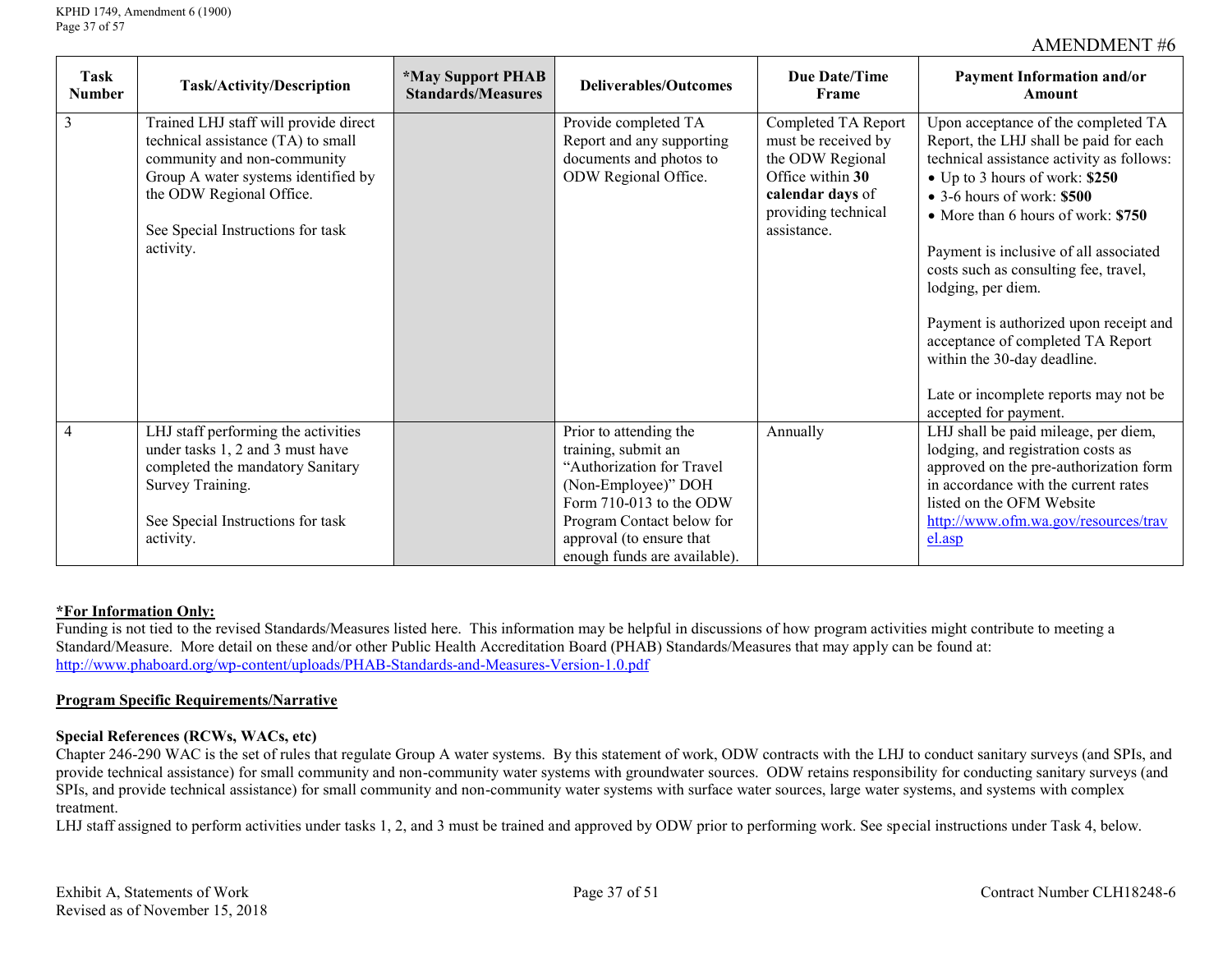#### **Special Billing Requirements**

The LHJ shall submit quarterly invoices within 30 days following the end of the quarter in which work was completed, noting on the invoice the quarter and year being billed for. Payment cannot exceed a maximum accumulative fee of *\$14,750 \$27,500* for **Task 1,** and *\$2,000 \$4,417* for **Task 2**, **Task 3 and Task 4 combined** during the contracting period, to be paid at the rates specified in the Payment Method/Amount section above.

When invoicing for **Task 1**, submit the list of WS Name, ID #, Amount Billed, Survey Date and Letter Date that you are requesting payment. When invoicing for **Task 2-3**, submit the list of WS Name, ID #, TA Date and description of TA work performed, and Amount Billed.

When invoicing for **Task 4**, submit [receipts](http://dohweb.doh.wa.lcl/OFS/FinancialServicesWeb/TravelWeb/Glossary.htm#Receipts__) and the signed pre-authorization form for non-employee travel to the ODW Program Contact below and a signed A19-1A Invoice Voucher to the DOH Grants Management, billing to BARS Revenue Code 346.26.66 under Technical Assistance (TA).

#### **Special Instructions**

#### **Task 1**

Trained LHJ staff will evaluate the water system for physical and operational deficiencies and prepare a Final Sanitary Survey Report which has been accepted by ODW. Detailed guidance is provided in the *Field Guide for Sanitary Surveys, Special Purpose Investigations and Technical Assistance* (Field Guide). The sanitary survey will include an evaluation of the following eight elements: source; treatment; distribution system; finished water storage; pumps, pump facilities and controls; monitoring, reporting and data verification; system management and operation; and certified operator compliance. If a system is more complex than anticipated or other significant issues arise, the LHJ may request ODW assistance.

- No more than 3 surveys of non-community systems with three or fewer connections to be completed between January 1, 2018 and December 31, 2018.
- No more than **28** surveys of non-community systems with four or more connections and all community systems to be completed between January 1, 2018 and December 31, 2018.
- *No more than 1 surveys of non-community systems with three or fewer connections to be completed between January 1, 2019 and December 31, 2019.*
- *No more than 25 surveys of non-community systems with four or more connections and all community systems to be completed between January 1, 2019 and December 31, 2019.*

The process for assignment of surveys to the LHJ, notification of the water system, and ODW follow-up with unresponsive water systems; and other roles and responsibilities of the LHJ are described in the Field Guide.

### **Task 2**

Trained LHJ staff will perform Special Purpose Investigations (SPIs) as assigned by ODW. SPIs are inspections to determine the cause of positive coliform samples or the cause of other emergency conditions. SPIs may also include sanitary surveys of newly discovered Group A water systems. Additional detail about conducting SPIs is described in the Field Guide. The ODW Regional Office must authorize in advance any SPI conducted by LHJ staff.

### **Task 3**

Trained LHJ staff will conduct Technical assistance as assigned by ODW. Technical Assistance includes assisting water system personnel in completing work or verifying work has been addressed as required, requested, or advised by the ODW to meet applicable drinking water regulations. Examples of technical assistance activities are described in the Field Guide. The ODW Regional Office must authorize in advance any technical assistance provided by the LHJ to a water system.

### **Task 4**

LHJ staff assigned to perform activities under tasks 1, 2, and 3 must be trained and approved by ODW prior to performing work. LHJ staff performing the activities under tasks 1, 2 and 3 must have completed, with a passing score, the ODW Online Sanitary Survey Training and the ODW Sanitary Survey Field Training. LHJ staff performing activities under tasks 1, 2, and 3 must attend the Annual ODW Sanitary Survey Workshop, and are expected to attend the Regional ODW LHJ Drinking Water Meetings.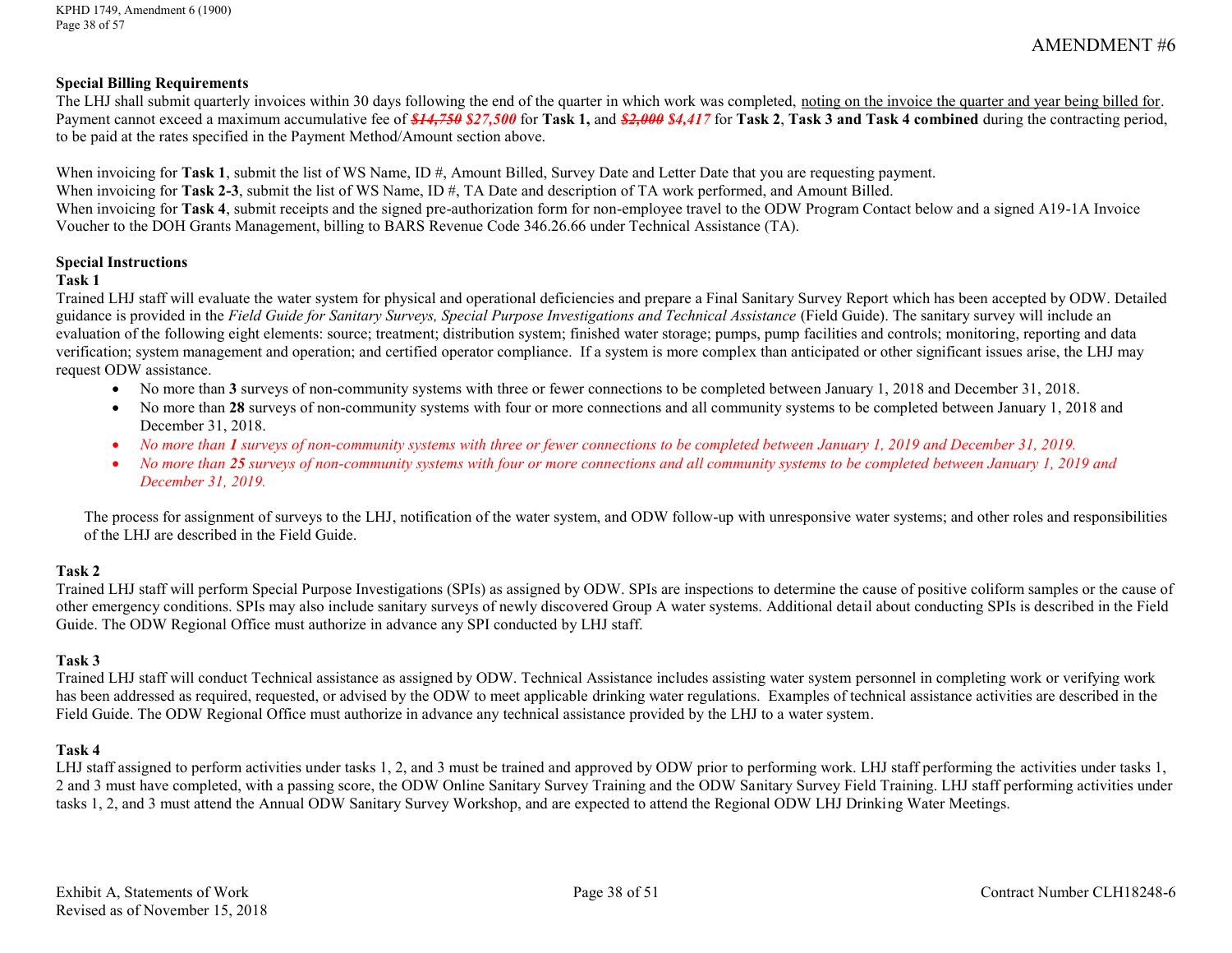KPHD 1749, Amendment 6 (1900) Page 39 of 57

AMENDMENT #6

If required trainings, workshops or meetings are not available, not scheduled, or if the LHJ staff person is unable to attend these activities prior to conducting assigned tasks, the LHJ staff person may, with ODW approval, substitute other training activities to be determined by ODW. Such substitute activities may include one-on-one training with ODW staff, co-surveys with ODW staff, or other activities as arranged and pre-approved by ODW. LHJ staff may not perform the activities under tasks 1, 2, and 3 without completing the training that has been arranged and approved by ODW.

#### **Program Manual, Handbook, Policy References**

**<http://www.doh.wa.gov/Portals/1/Documents/Pubs/331-486.pdf>**

| <b>DOH Program Contact</b>   | <b>DOH Fiscal Contact</b>    |
|------------------------------|------------------------------|
| Denise Miles                 | Karena McGovern              |
| DOH Office of Drinking Water | DOH Office of Drinking Water |
| 243 Israel Rd SE             | 243 Israel Rd SE             |
| Tumwater, WA 98501           | Tumwater, WA 98501           |
| Denise.Miles@doh.wa.gov      | Karena.McGovern@doh.wa.gov   |
| $(360)$ 236-3028             | $(360)$ 236-3094             |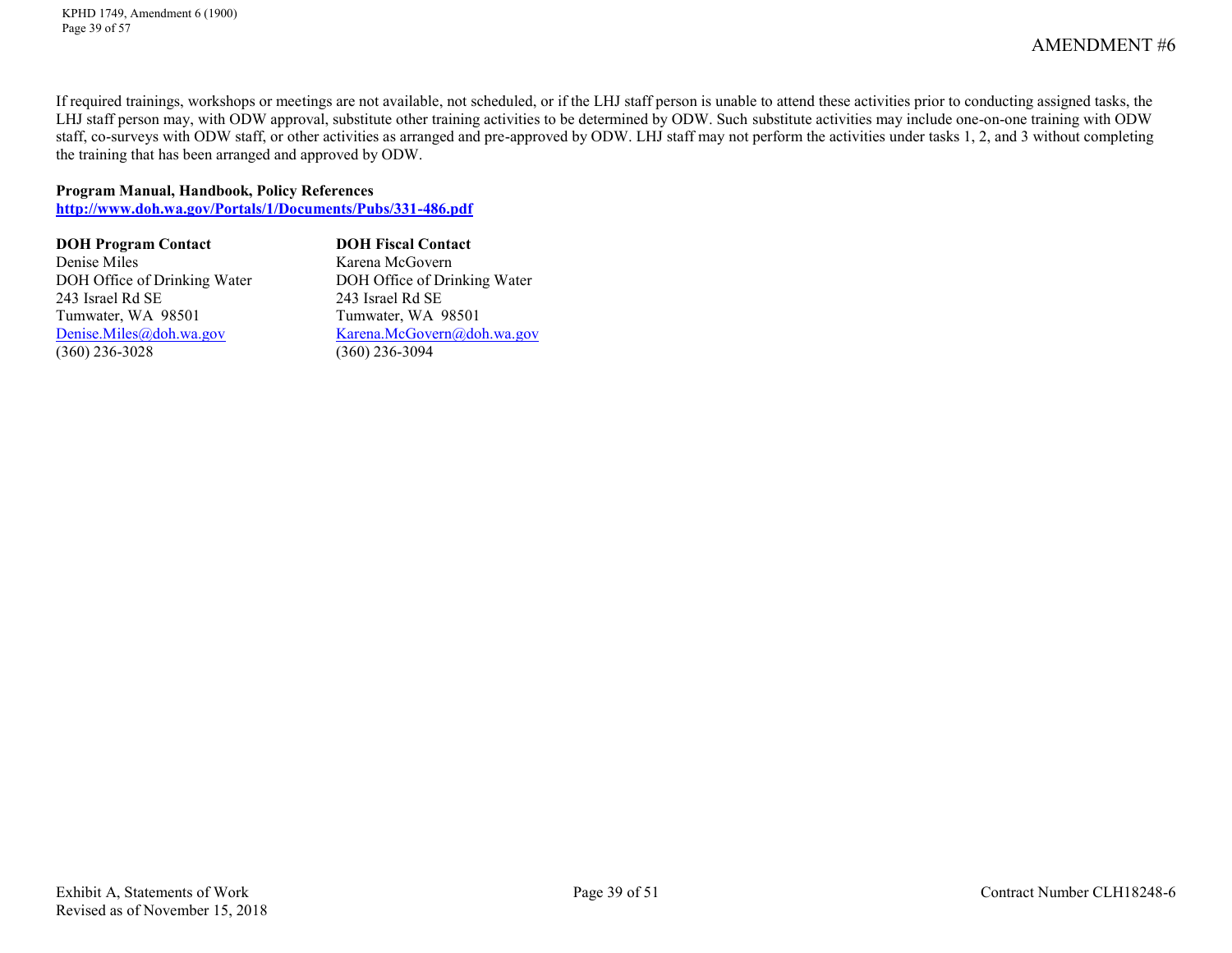### **Exhibit A Statement of Work Contract Term: 2018-2020**

#### <span id="page-39-0"></span>**DOH Program Name or Title:** Office of Drinking Water Group B Program - Effective January 1, 2018

**Local Health Jurisdiction Name:** Kitsap Public Health District

**Contract Number:** CLH18248

**SOW Type:** Revision **Revision # (for this SOW)** 2

Period of Performance: January 1, 2018 through June 30, 2019

| <b>Funding Source</b>                                                            | <b>Federal Compliance</b>                                 | <b>Type of Payment</b>  |
|----------------------------------------------------------------------------------|-----------------------------------------------------------|-------------------------|
| $\Box$ Federal <select one=""> <math>\vert</math> (check if applicable)</select> |                                                           | $\Box$ Reimbursement    |
| $\boxtimes$ State<br>1 Other                                                     | $\Box$ FFATA (Transparency Act)<br>Research & Development | $\boxtimes$ Fixed Price |

**Statement of Work Purpose:** The purpose of this statement of work is to provide financial support to LHJs implementing local Group B water system programs.

**Revision Purpose:** The purpose of this revision is to revise MOA agreement number and change DOH Program Contact.

| <b>Chart of Accounts Program Name or Title</b> | CFDA# | <b>BARS</b> | <b>Master</b> | <b>Funding Period</b>      |                | <b>Current</b> | Change                         | Total         |
|------------------------------------------------|-------|-------------|---------------|----------------------------|----------------|----------------|--------------------------------|---------------|
|                                                |       | Revenue     | <b>Index</b>  |                            | (LHJ Use Only) |                | Consideration  <br><b>None</b> | Consideration |
|                                                |       | Code        | Code          | <b>Start Date End Date</b> |                |                |                                |               |
| GFS - Group B (FO-SW)                          | N/A   | 334.04.90   | 24230103      | 01/01/18                   | 06/30/18       |                |                                |               |
| FY1 Group B Programs for DW (FO-SW)            | N/A   | 334.04.90   | 24230104      | 01/01/18                   | 06/30/18       | 10,000         |                                | 10,000        |
| FY2 Group B Programs for DW (FO-SW)            | N/A   | 334.04.90   | 24230105      | 07/01/18                   | 06/30/19       | 20,000         |                                | 20,000        |
| <b>TOTALS</b>                                  |       |             |               |                            |                | 30,000         |                                | 30,000        |

| Task<br>Number | Task/Activity/Description                                              | <b>*May Support PHAB</b><br><b>Standards/Measures</b> | <b>Deliverables/Outcomes</b>                                                                                                         | Memorandum of<br><b>Agreement Number</b>           | Payment<br>Information and/or<br>Amount                    |
|----------------|------------------------------------------------------------------------|-------------------------------------------------------|--------------------------------------------------------------------------------------------------------------------------------------|----------------------------------------------------|------------------------------------------------------------|
|                | Implement a Group B water system program<br>through a local ordinance. |                                                       | An executed memorandum of<br>agreement (MOA) identifying<br>responsibilities of a full Group B<br>program through a local ordinance. | Reference DOH MOA<br># <del>N20493-</del> CLH23660 | Lump sum payment<br>(See Special Billing)<br>Requirements) |

### **\*For Information Only:**

Funding is not tied to the revised Standards/Measures listed here. This information may be helpful in discussions of how program activities might contribute to meeting a Standard/Measure. More detail on these and/or other Public Health Accreditation Board (PHAB) Standards/Measures that may apply can be found at: <http://www.phaboard.org/wp-content/uploads/PHAB-Standards-and-Measures-Version-1.0.pdf>

### **Program Specific Requirements/Narrative**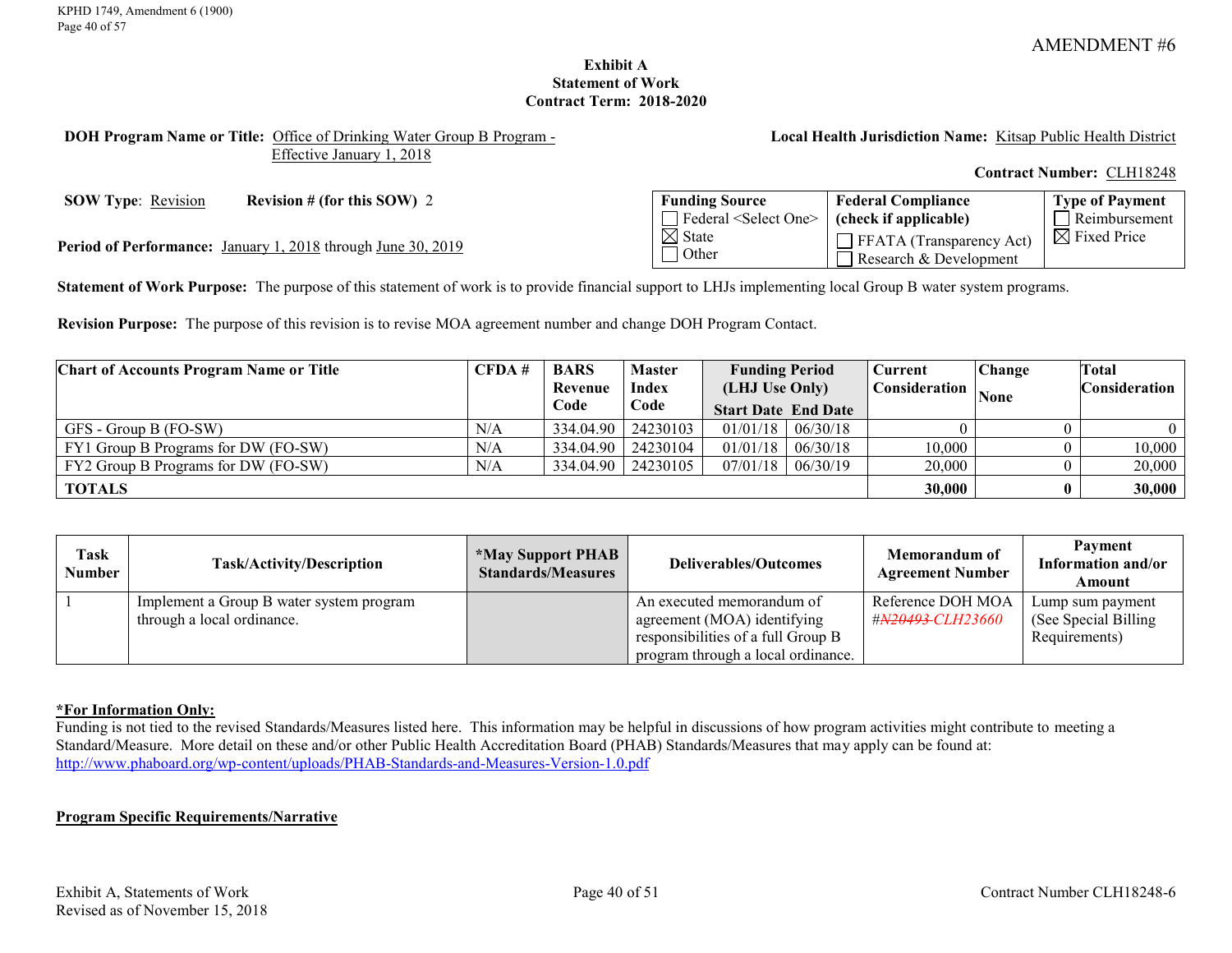#### **Special Billing Requirements**

The LHJ shall submit three semi-annual invoices as follows: \$10,000 in the first half of each calendar year (no later than May 15) and \$10,000 in the second half of each calendar year (no later than November 15). Payment cannot exceed a maximum cumulative fee of \$20,000 per year.

#### **DOH Program Contact DOH Fiscal Contact**

*Bonnie Waybright, P.E. Denise Miles* Karena McGovern<br>
Southwest Regional *Manager Office* DOH Office of Drinking Water Southwest Regional *Manager Office* DOH Office of Drinking Water 243 Israel Rd SE<br>243 III Israel Rd SE Tumwater, WA <sup>243</sup> *111* Israel Rd SE Tumwater, WA 98501<br>Tumwater, WA 98501 Karena.Mcgovern@dob [Bonnie.Waybright Denise.Miles @doh.wa.gov](mailto:Bonnie.Waybright@doh.wa.gov) (360) 236-*3025 3028*

 $Karena.Megovern@doh.wa.gov (360) 236-3094$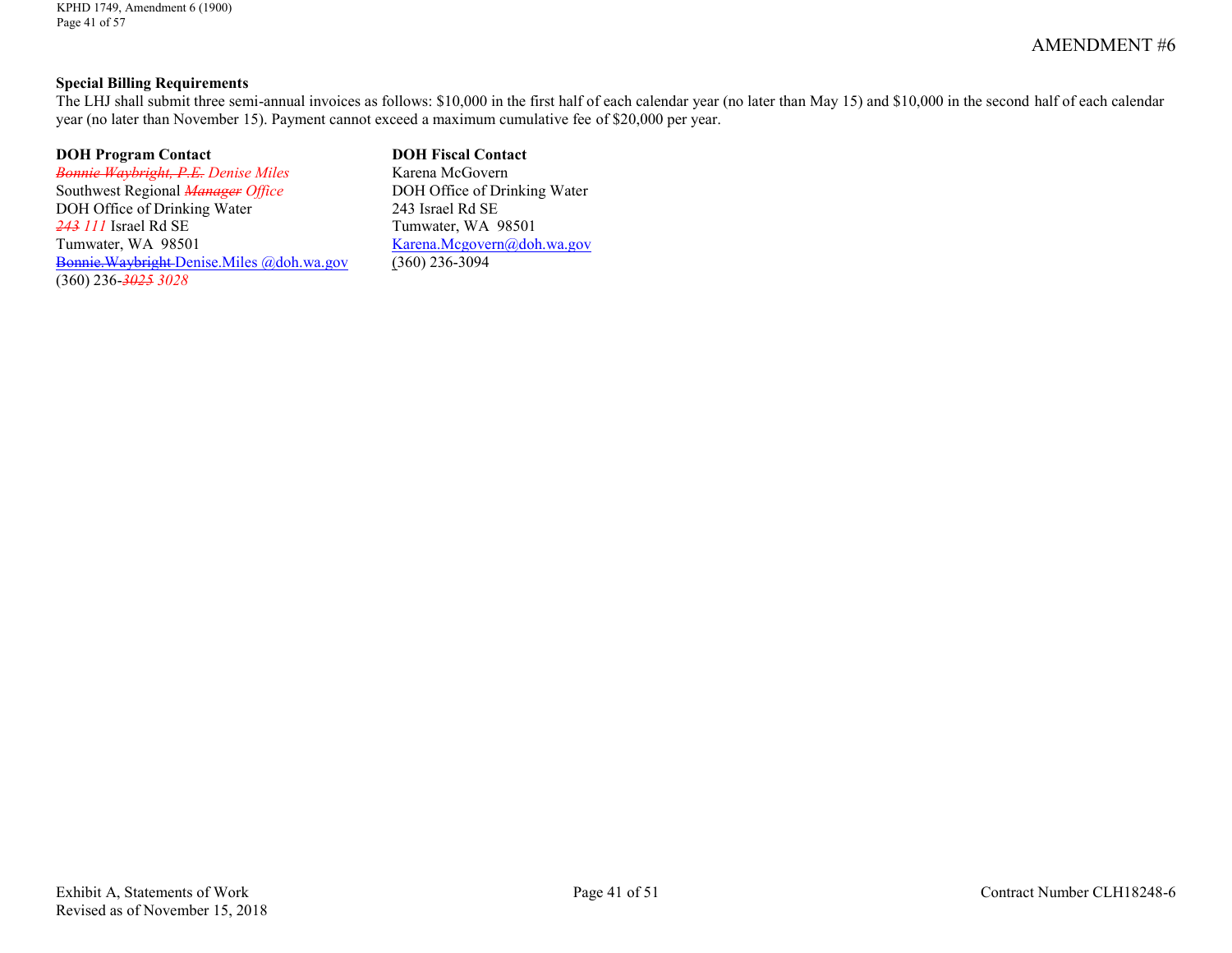**Type of Payment**  $\overline{\boxtimes}$  Reimbursement

### **Exhibit A Statement of Work Contract Term: 2018-2020**

#### <span id="page-41-0"></span>**DOH Program Name or Title:** Office of Immunization & Child Profile-Regional Representatives - Effective July 1, 2018

**Local Health Jurisdiction Name:** Kitsap Public Health District

**Federal Compliance (check if applicable)**

 $\boxtimes$  FFATA (Transparency Act) Research & Development

**Contract Number:** CLH18248

**SOW Type**: <u>Revision</u> **Revision # (for this SOW) 2 Funding Source** 

**Period of Performance:** July 1, 2018 through June 30, 2019

**Statement of Work Purpose:** The purpose of this statement of work is to define required Vaccines for Children (VFC) activities for regional representatives and identify funding for the period July 1, 2018 through June 30, 2019.

 $\boxtimes$  Federal Subrecipient

 $\overline{\Box}$  State **Other** 

**Revision Purpose:** The purpose of this revision is to modify Task 5 and remove the DOH Fiscal Contact.

| <b>Chart of Accounts Program Name or Title</b> | CFDA#  | <b>BARS</b> | <b>Master</b> | <b>Funding Period</b>      |          | Current       | Change | <b>Total</b>  |
|------------------------------------------------|--------|-------------|---------------|----------------------------|----------|---------------|--------|---------------|
|                                                |        | Revenue     | Index         | (LHJ Use Only)             |          | Consideration | None   | Consideration |
|                                                |        | Code        | Code          | <b>Start Date End Date</b> |          |               |        |               |
| FFY17 AFIX                                     | 93.268 | 333.93.26   | 74310272      | 07/01/18                   | 06/30/19 | 27,563        |        | 27,563        |
|                                                |        |             |               |                            |          |               |        |               |
|                                                |        |             |               |                            |          |               |        |               |
|                                                |        |             |               |                            |          |               |        |               |
|                                                |        |             |               |                            |          |               |        |               |
|                                                |        |             |               |                            |          |               |        |               |
| <b>TOTALS</b>                                  |        |             |               |                            |          | 27,563        |        | 27,563        |

| Task<br>Number | <b>Task/Activity/Description</b>                                                                                                                                         | <i><b>*May Support PHAB</b></i><br><b>Standards/Measures</b> | Deliverables/Outcomes                 | Due Date/Time<br>Frame | Payment<br>Information and/or<br>Amount |
|----------------|--------------------------------------------------------------------------------------------------------------------------------------------------------------------------|--------------------------------------------------------------|---------------------------------------|------------------------|-----------------------------------------|
|                | Perform as the regional representative for Region Two (Clallam County, Jefferson County, Kitsap County) conducting activities in accordance with state and federal       |                                                              |                                       |                        |                                         |
|                | requirements for the Vaccines for Children (VFC) Program as outlined in the Centers for Disease Control and Prevention (CDC) VFC Operations Guide and as directed by the |                                                              |                                       |                        |                                         |
|                | state administrators of the VFC program.                                                                                                                                 |                                                              |                                       |                        |                                         |
|                | Enroll new health care providers into the                                                                                                                                |                                                              | Provider Enrollment Agreement with    | Within ten (10) days   | Reimbursement for                       |
|                | Washington Childhood Vaccine Program.                                                                                                                                    |                                                              | original signature $-$ DOH 348-002    | after the date of the  | actual costs incurred,                  |
|                | Conduct an enrollment site visit to all new                                                                                                                              |                                                              | (NOTE: A photocopy will not be        | provider enrollment    | not to exceed total                     |
|                | providers, and gather information needed to                                                                                                                              |                                                              | accepted.)                            | visit                  | funding consideration                   |
|                | complete Program enrollment                                                                                                                                              |                                                              |                                       |                        | amount.                                 |
|                | Process disenrollment paperwork and facilitate                                                                                                                           |                                                              | Submit a completed Provider           | Within ten $(10)$ days |                                         |
|                | vaccine transfer/removal for providers who merge                                                                                                                         |                                                              | Disenrollment form DOH 348-423        | of provider dis-       |                                         |
|                | with existing health care organizations or who                                                                                                                           |                                                              | for providers who merge or dis-enroll | enrollment             |                                         |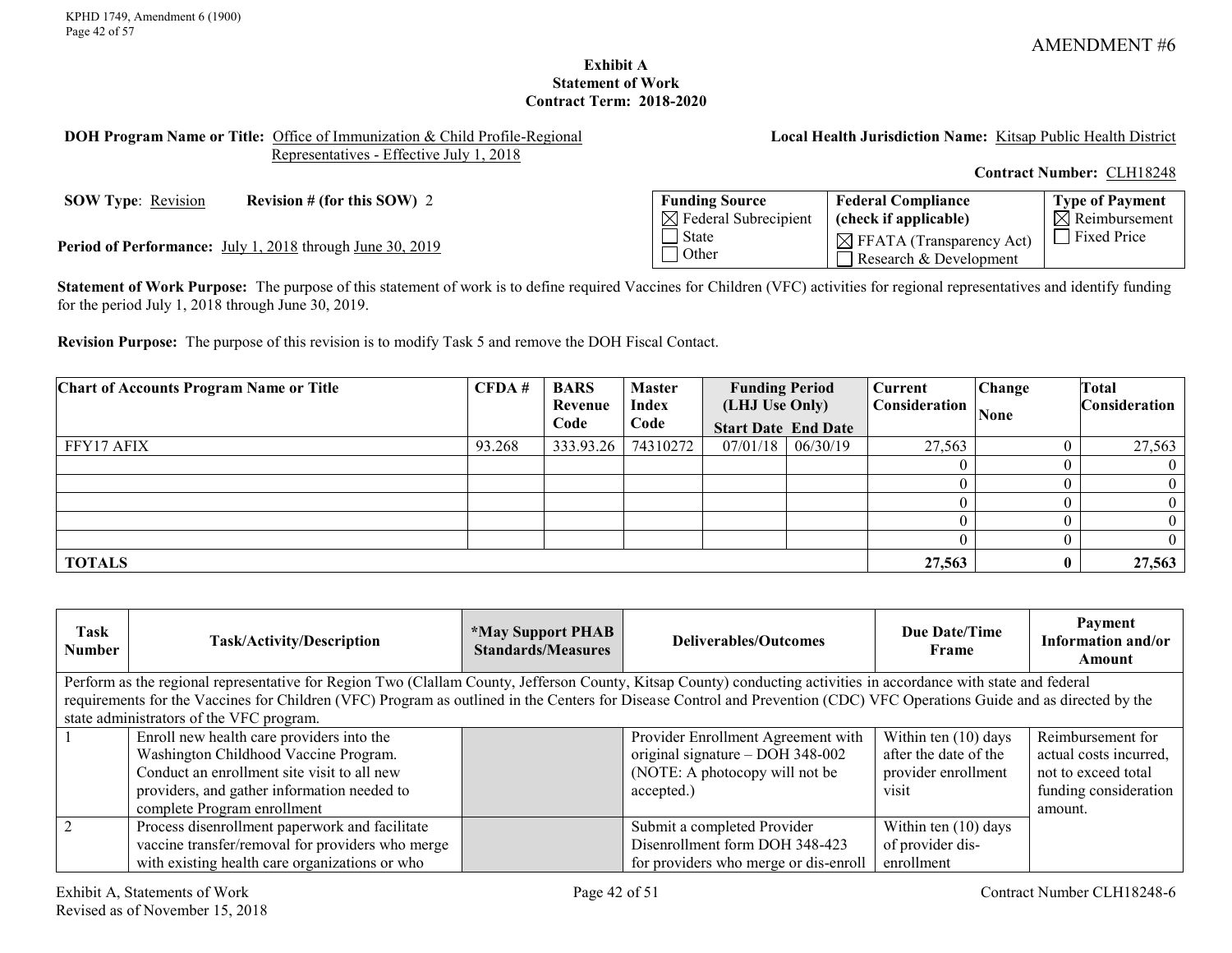| <b>Task</b><br>Number | Task/Activity/Description                                                                                                                                                                                                                                                                                                                                                                                                                                                                                                                                                                                                                                                                                                                                                 | <i><b>*May Support PHAB</b></i><br><b>Standards/Measures</b> | <b>Deliverables/Outcomes</b>                                                                                                                                                                                                                                                                                                                                                                                                                                                                                                                                                                                                                  | <b>Due Date/Time</b><br>Frame                                                                                                                                                                                                                                                                                                                                               | Payment<br>Information and/or<br>Amount |
|-----------------------|---------------------------------------------------------------------------------------------------------------------------------------------------------------------------------------------------------------------------------------------------------------------------------------------------------------------------------------------------------------------------------------------------------------------------------------------------------------------------------------------------------------------------------------------------------------------------------------------------------------------------------------------------------------------------------------------------------------------------------------------------------------------------|--------------------------------------------------------------|-----------------------------------------------------------------------------------------------------------------------------------------------------------------------------------------------------------------------------------------------------------------------------------------------------------------------------------------------------------------------------------------------------------------------------------------------------------------------------------------------------------------------------------------------------------------------------------------------------------------------------------------------|-----------------------------------------------------------------------------------------------------------------------------------------------------------------------------------------------------------------------------------------------------------------------------------------------------------------------------------------------------------------------------|-----------------------------------------|
|                       | discontinue participating in the Washington State                                                                                                                                                                                                                                                                                                                                                                                                                                                                                                                                                                                                                                                                                                                         |                                                              | from the Washington State                                                                                                                                                                                                                                                                                                                                                                                                                                                                                                                                                                                                                     |                                                                                                                                                                                                                                                                                                                                                                             |                                         |
| $\mathfrak{Z}$        | Childhood Program.<br>Conduct Unannounced Vaccine Storage and<br>Handling visits at 5% of enrolled health care<br>provider sites within the assigned region using the<br>DOH Provider Selection Protocol.<br>Complete Unannounced Vaccine Storage and<br>Handling visit follow-up to assure providers<br>resolve all follow-up actions identified during the<br>initial visit. Follow-up actions may include<br>another physical visit or verification by email, fax,<br>or mail that follow-up actions were completed.<br>Documentation for each follow-up action must be<br>appropriately entered into PEAR.                                                                                                                                                            |                                                              | Childhood Vaccine Program.<br>Enter responses from the Storage<br>a)<br>and Handling Reviewer Guide<br>into the Provider Education,<br>Assessment, and Reporting<br>(PEAR) online system for each<br>unannounced storage and<br>handling visit. Follow all<br>corrective action and follow-up<br>guidance provided by PEAR and<br>the Childhood Vaccine Program<br>for each incorrect response.<br>Upload the signed<br>b)<br>Acknowledgement of Receipt<br>form to the visit in PEAR.<br>Enter resolved site visit follow-<br>c)                                                                                                             | Online at the<br>a)<br>time of the visit<br>or within five $(5)$<br>business days of<br>the site visit if<br>online access<br>was not possible.<br>Within five $(5)$<br>b)<br>business days of<br>the site visit.<br>Within five $(5)$<br>c)<br>business days of<br>receiving the<br>document(s)<br>follow-up action                                                        |                                         |
| $\overline{4}$        | Conduct Compliance Site Visits at every enrolled<br>health care provider site within the assigned<br>region who has not received a Compliance Site<br>Visit within the past 24 months<br>Site visits should address all requirements outlined<br>in the Provider Agreement, the CDC Vaccines for<br>Children Operations Guide, and messages from<br>the Childhood Vaccine Program.<br>Complete Compliance Site Visit follow-up to<br>assure providers resolve all follow-up actions<br>identified during the initial visit. Follow-up<br>actions may include another physical visit or<br>verification by email, fax, or mail that follow-up<br>actions were completed. Documentation for each<br>Site Visit follow-up action must be appropriately<br>entered into PEAR. |                                                              | up actions including date and<br>action taken in PEAR.<br>Enter responses from the<br>a)<br>Compliance Site Visit Reviewer<br>Guide into the Provider<br>Education, Assessment, and<br>Reporting (PEAR) online system<br>for each compliance site visit.<br>Follow all corrective action and<br>follow-up guidance provided by<br>PEAR and the Childhood<br>Vaccine Program for each<br>incorrect response.<br>Upload the signed<br>b)<br>Acknowledgement of Receipt<br>form and Chart Review<br>Worksheet to the site visit in<br>PEAR.<br>Enter resolved site visit follow-<br>c)<br>up actions including date and<br>action taken in PEAR. | was completed.<br>Online at the<br>a)<br>time of the<br>Compliance Site<br>Visit or within<br>five $(5)$ business<br>days of the site<br>visit if online<br>access was not<br>possible.<br>Within five $(5)$<br>b)<br>business days of<br>the site visit.<br>c) Within five $(5)$<br>business days of<br>receiving the<br>document(s)<br>follow-up action<br>was completed. |                                         |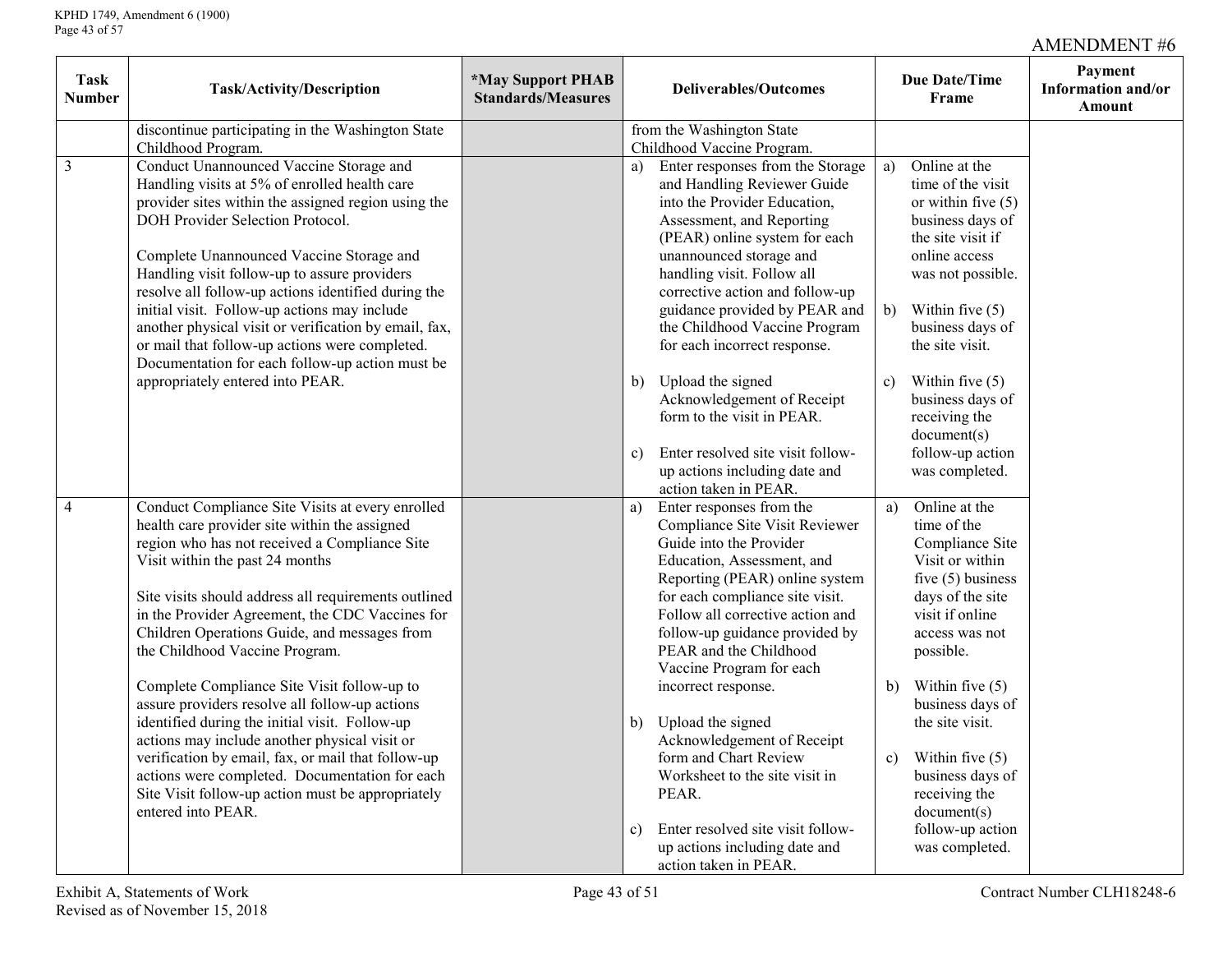| <b>Task</b><br><b>Number</b> | <b>Task/Activity/Description</b>                                                                                                                                                                                                                                                                                                                                                | <i><b>*May Support PHAB</b></i><br><b>Standards/Measures</b> | <b>Deliverables/Outcomes</b>                                                   | <b>Due Date/Time</b><br>Frame                | Payment<br>Information and/or<br><b>Amount</b> |
|------------------------------|---------------------------------------------------------------------------------------------------------------------------------------------------------------------------------------------------------------------------------------------------------------------------------------------------------------------------------------------------------------------------------|--------------------------------------------------------------|--------------------------------------------------------------------------------|----------------------------------------------|------------------------------------------------|
| $\overline{5}$               | By June 30, 2019, conduct initial AFIX<br>(Assessment, Feedback, Incentive, and Exchange)<br>visits at 25% of enrolled health care providers<br>within the assigned region. Visits should be<br>conducted on childhood or adolescent cohorts<br>(reports may be run on both cohorts, but both are<br><i>not required</i> ). Visits can be conducted in-person<br>or by webinar. |                                                              | Enter all visit details into the AFIX<br>Online Tool for each visit conducted. | Within five $(5)$<br>business days of visit. |                                                |
|                              | Conduct <b>AFIX</b> follow-up actions with all provider<br>sites receiving an <i>initial</i> AFIX visit. Follow-up<br>actions can be conducted in-person, by telephone,<br>or by webinar. All AFIX follow-up must be<br>completed six $(6)$ months after the <i>feedback initial</i><br>visit per the following schedule*:                                                      |                                                              |                                                                                |                                              |                                                |
|                              | Final follow-up visit<br>If the Initial visit is<br>conducted in:<br>must be completed<br>no later than:                                                                                                                                                                                                                                                                        |                                                              |                                                                                |                                              |                                                |
|                              | <b>July 2018</b><br>February 28, 2019<br><b>August 2018</b><br>March 31, 2019<br>September 2018<br>April 30, 2019<br>October 2018<br>May 31, 2019<br>November 2018<br>June 30, 2019                                                                                                                                                                                             |                                                              |                                                                                |                                              |                                                |
|                              | *Final follow-up visits for all initial visits<br>conducted after November 2018 will be added to<br>the next year's contract requirements. Reviewers<br>may choose to conduct additional quality<br>improvement visits (at 2 months and 4 months) but<br>these additional visits are not required in this<br>contract period.                                                   |                                                              |                                                                                |                                              |                                                |
|                              | Continue following up with provider sites until<br>they fully implement their selected quality<br>improvement activities.                                                                                                                                                                                                                                                       |                                                              |                                                                                |                                              |                                                |

#### **\*For Information Only:**

Funding is not tied to the revised Standards/Measures listed here. This information may be helpful in discussions of how program activities might contribute to meeting a Standard/Measure. More detail on these and/or other Public Health Accreditation Board (PHAB) Standards/Measures that may apply can be found at: <http://www.phaboard.org/wp-content/uploads/PHAB-Standards-and-Measures-Version-1.0.pdf>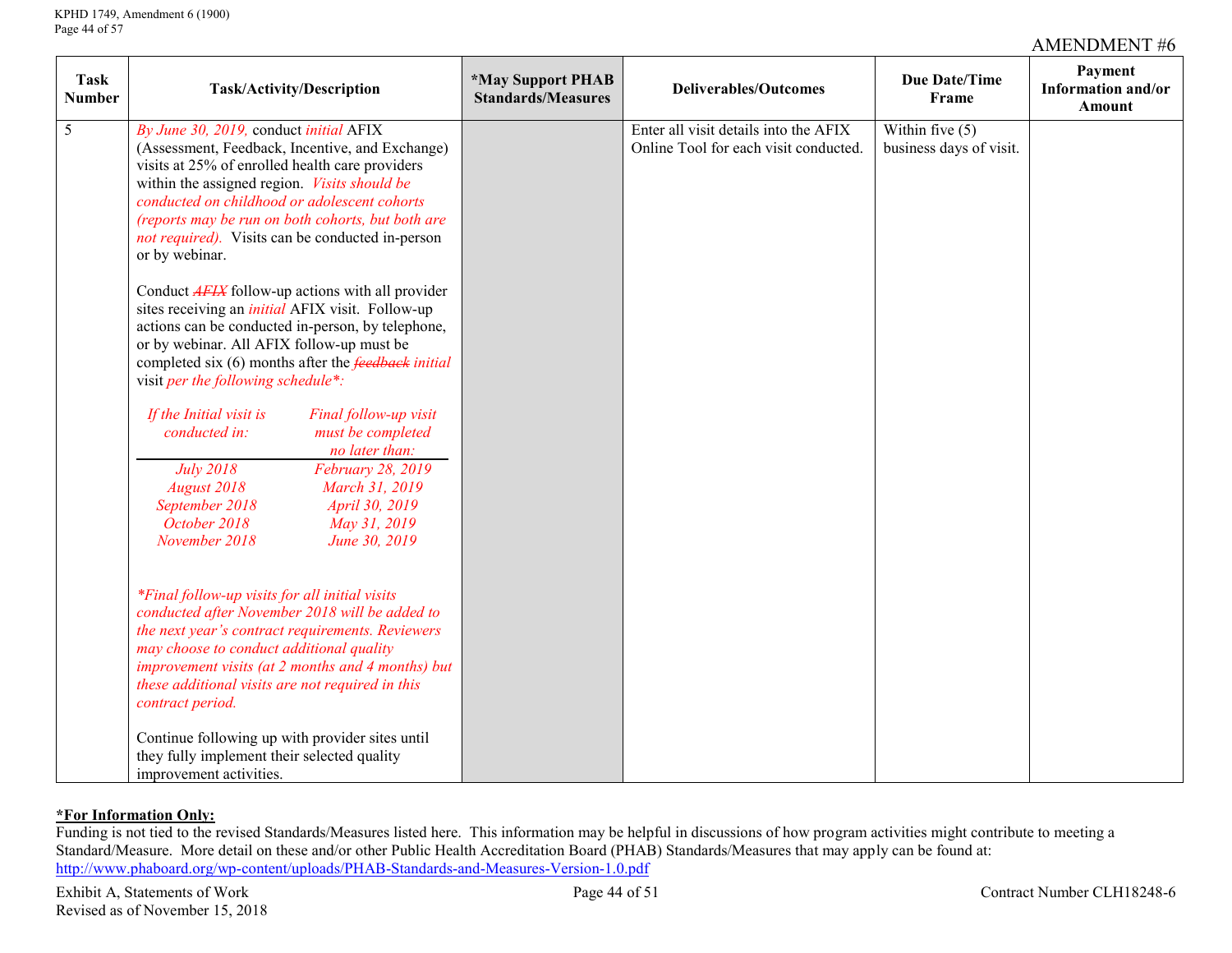#### **Program Specific Requirements/Narrative**

- All LHJ staff who conducts VFC Compliance Site Visits and AFIX visits must participate in an annual VFC and AFIX training, conducted by DOH Office of Immunization and Child Profile (OICP) staff or their designee.
- All new LHJ site visit reviewers are required to have at least one (1) observational visit conducted by DOH OICP staff or their designee. DOH OICP staff (or designee) will periodically conduct observational VFC/AFIX site visits with all other LHJ reviewers who conduct VFC Compliance Site Visits.
- LHJ staff who conducts VFC Compliance Site Visits must participate in at least one (1) joint (observational) VFC compliance visit with DOH staff every other year. The observational visit will occur during a regularly scheduled site visit conducted by the LHJ reviewer. DOH will determine the Observational visit.
- Tasks in this statement of work may not be subcontracted without prior written approval from DOH OICP.

#### **Special Requirements**

#### **Federal Funding Accountability and Transparency Act (FFATA)**

This statement of work is supported by federal funds that require compliance with the Federal Funding Accountability and Transparency Act (FFATA or the Transparency Act). The purpose of the Transparency Act is to make information available online so the public can see how the federal funds are spent.

To comply with this act and be eligible to perform the activities in this statement of work, the LHJ must have a Data Universal Numbering System (DUNS®) number. Information about the LHJ and this statement of work will be made available on [USASpending.gov](https://www.usaspending.gov/#/) by DOH as required by P.L. 109-282.

#### **Program Manual, Handbook, Policy References**

VFC Operations Guide - A copy will be provided by the Office of Immunization and Child Profile. (Note: All site visit reviewers are required to have access to the most current CDC VFC Operations Guide at every VFC compliance site visit).

#### **Staffing Requirements**

Provide notification via email to [oicpcontracts@doh.wa.gov](mailto:oicpcontracts@doh.wa.gov) within fifteen (15) days of any changes to staffing for those who conduct work outlined in this statement of work.

#### **Restrictions on Funds (what funds can be used for which activities, not direct payments, etc.)**

Allowable Uses of Federal Operations Funds document (dated 12/20/2017) is posted on the DOH Consolidated Contract website at thi[s link.](http://www.doh.wa.gov/PublicHealthandHealthcareProviders/PublicHealthSystemResourcesandServices/Funding/ConsolidatedContracts/FormsReportsandProgramInformation.aspx) These federal funds may not be used for expenses related to travel or attendance at any non-DOH sponsored conference, training, or event without prior written approval from the DOH Office of Immunization and Child Profile.

# **DOH Program Contact**<br>Tawney Harper, MPA

Office of Immunization and Child Profile Department of Health PO Box 47843, Olympia WA 98504-7843 [tawney.harper@doh.wa.gov,](mailto:tawney.harper@doh.wa.gov) 360-236-3525

#### *DOH Fiscal Contact*

*Vanessa Mojica Special Projects Coordinator Office of Immunization and Child Profile PO Box 47843, Olympia WA 98504-7843 [Vanessa.mojica@doh.wa.gov,](mailto:Vanessa.mojica@doh.wa.gov) 360-236-3802*

Deliverables may be sent electronically via email at oicpcontracts $\omega$ doh.wa.gov, Deputy Director | Operations Manager by fax to 360-236-3590, or by mail to PO Box 47843, Olympia WA 98504-7843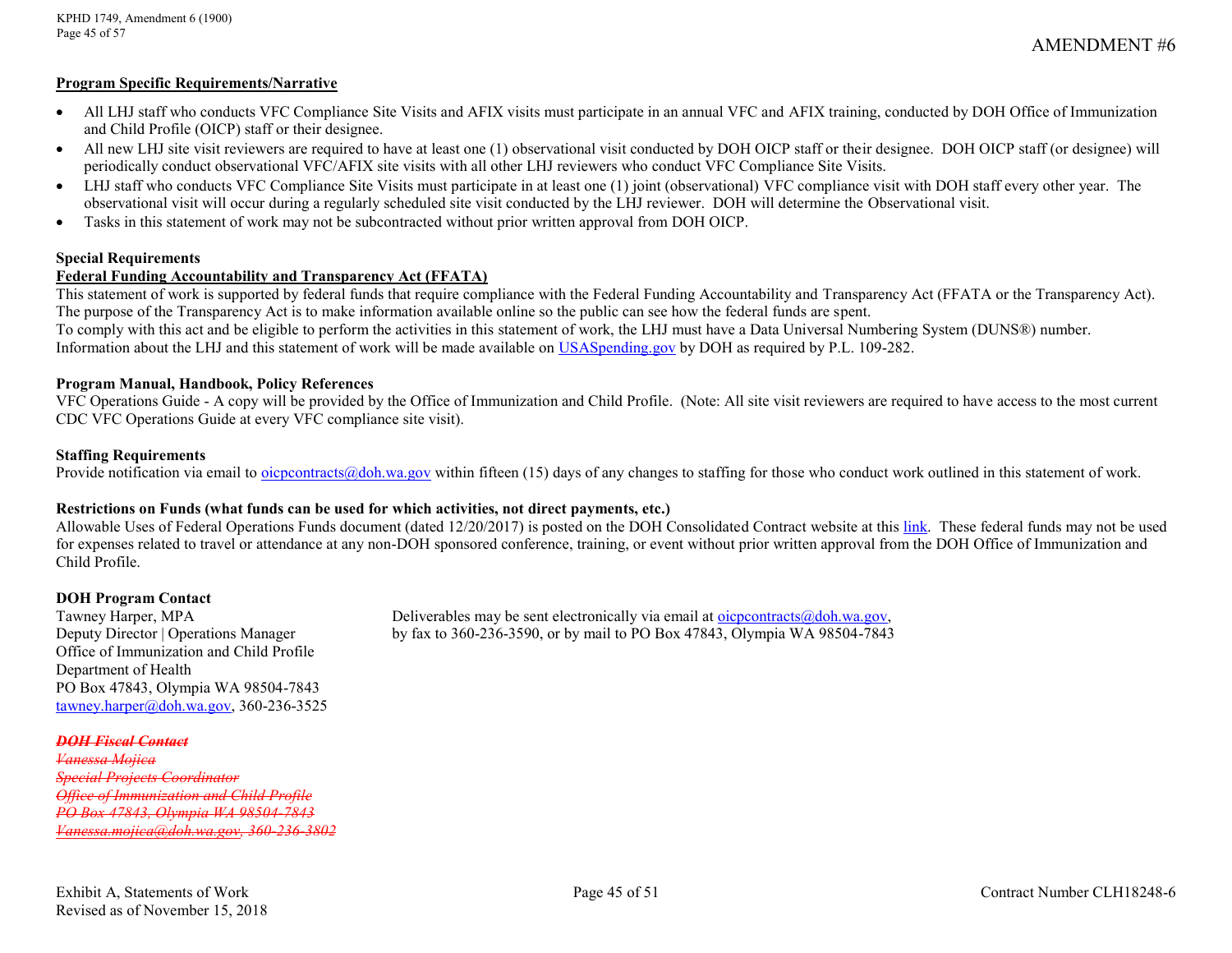## **Exhibit A Statement of Work Contract Term: 2018-2020**

#### <span id="page-45-0"></span>**DOH Program Name or Title:** Tobacco & Vapor Product Prevention & Control Program - Effective January 1, 2018

**Local Health Jurisdiction Name:** Kitsap Public Health District

**Contract Number:** CLH18248

**SOW Type:** <u>Revision</u> **Revision # (for this SOW)** 5

Period of Performance: January 1, 2018 through September 30, 2019

| <b>Funding Source</b>            | <b>Federal Compliance</b>            | <b>Type of Payment</b>    |
|----------------------------------|--------------------------------------|---------------------------|
| $\boxtimes$ Federal Subrecipient | (check if applicable)                | $\boxtimes$ Reimbursement |
| $\boxtimes$ State                | $\boxtimes$ FFATA (Transparency Act) | Fixed Price               |
| l Other                          | Research & Development               |                           |

**Statement of Work Purpose:** The purpose of this statement of work is to provide state and federal funding for tobacco and vapor product prevention and control activities

**Revision Purpose:** The purpose of this revision is to add \$36,000 in state Youth Tobacco Vapor Products funds and combine both Youth Tobacco Vapor Product funding allocations for the period of 01/01/18 to 06/30/19.

| <b>Chart of Accounts Program Name or Title</b> | CFDA#  | <b>BARS</b> | <b>Master</b> | <b>Funding Period</b>      |                         | Current              | <b>Change</b> | Total          |                      |
|------------------------------------------------|--------|-------------|---------------|----------------------------|-------------------------|----------------------|---------------|----------------|----------------------|
|                                                |        | Revenue     | <b>Index</b>  | (LHJ Use Only)             |                         | <b>Consideration</b> |               | Increase $(+)$ | <b>Consideration</b> |
|                                                |        | Code        | Code          | <b>Start Date End Date</b> |                         |                      |               |                |                      |
| Youth Tobacco Vapor Products                   | N/A    | 334.04.93   | 77410880      | $01/01/18$ $06/30/19$      |                         | 46,688               | 36,000        | 82,688         |                      |
| FFY17 PHBG Tobacco PPHF                        | 93.758 | 333.93.75   | 77410272      | $01/01/18$ 09/29/18        |                         | 29,034               |               | 29,034         |                      |
| FFY18 Tobacco Prevention                       | 93.305 | 333.93.30   | 77410270      |                            | $03/29/18$   $03/28/19$ | 11,012               |               | 11,012         |                      |
| SFY19 Marijauna Tobacco Edu                    | N/A    | 334.04.93   | 77420890      | 07/01/18                   | 06/30/19                | 7,501                |               | 7,501          |                      |
| FFY18 PHBG Tobacco PPHF                        | 93.758 | 333.93.75   | 77410282      |                            | $10/01/18$   09/30/19   | 40,000               |               | 40,000         |                      |
| <b>TOTALS</b>                                  |        |             |               |                            |                         | 134,235              | 36,000        | 170,235        |                      |

| Task<br><b>Number</b> | <b>Task/Activity/Description</b>                            | <i><b>*May Support PHAB</b></i><br><b>Standards/Measures</b> | Deliverables/Outcomes   | <b>Due Date/Time</b><br>Frame | <b>Payment Information</b><br>and/or Amount |
|-----------------------|-------------------------------------------------------------|--------------------------------------------------------------|-------------------------|-------------------------------|---------------------------------------------|
|                       | <b>Eliminate Exposure to Secondhand Smoke and</b>           |                                                              | Monthly reports must be | September 30, 2019            | Reimbursement for actual                    |
|                       | <b>Electronic Cigarette/Vape Emissions</b>                  |                                                              | submitted to DOH on the |                               | expenditures, not to                        |
|                       | Plan and implement activities within LHJ's                  |                                                              | $15th$ of every month.  |                               | exceed total funding                        |
|                       | respective Accountable Community of Health (ACH)            |                                                              |                         |                               | consideration.                              |
|                       | region addressing local vaping in public places             |                                                              |                         |                               |                                             |
|                       | policies.                                                   |                                                              |                         |                               |                                             |
|                       | Conduct outreach and provide technical assistance to        |                                                              |                         |                               |                                             |
|                       | local agencies and organizations that are interested in     |                                                              |                         |                               |                                             |
|                       | adopting voluntary smoke-free and vape-free campus          |                                                              |                         |                               |                                             |
|                       | and/or organizational policies.                             |                                                              |                         |                               |                                             |
|                       | <b>Reduce Tobacco-Related Disparities</b>                   |                                                              | Monthly reports must be | June 30, 2019                 | Reimbursement for actual                    |
|                       | In collaboration with priority population partners, educate |                                                              | submitted to DOH on the |                               | expenditures, not to                        |
|                       | stakeholders, community leaders, and decision-makers        |                                                              | $15th$ of every month.  |                               |                                             |
|                       | Exhibit A, Statements of Work                               | Page 46 of 51                                                |                         |                               | Contract Number CLH18248-6                  |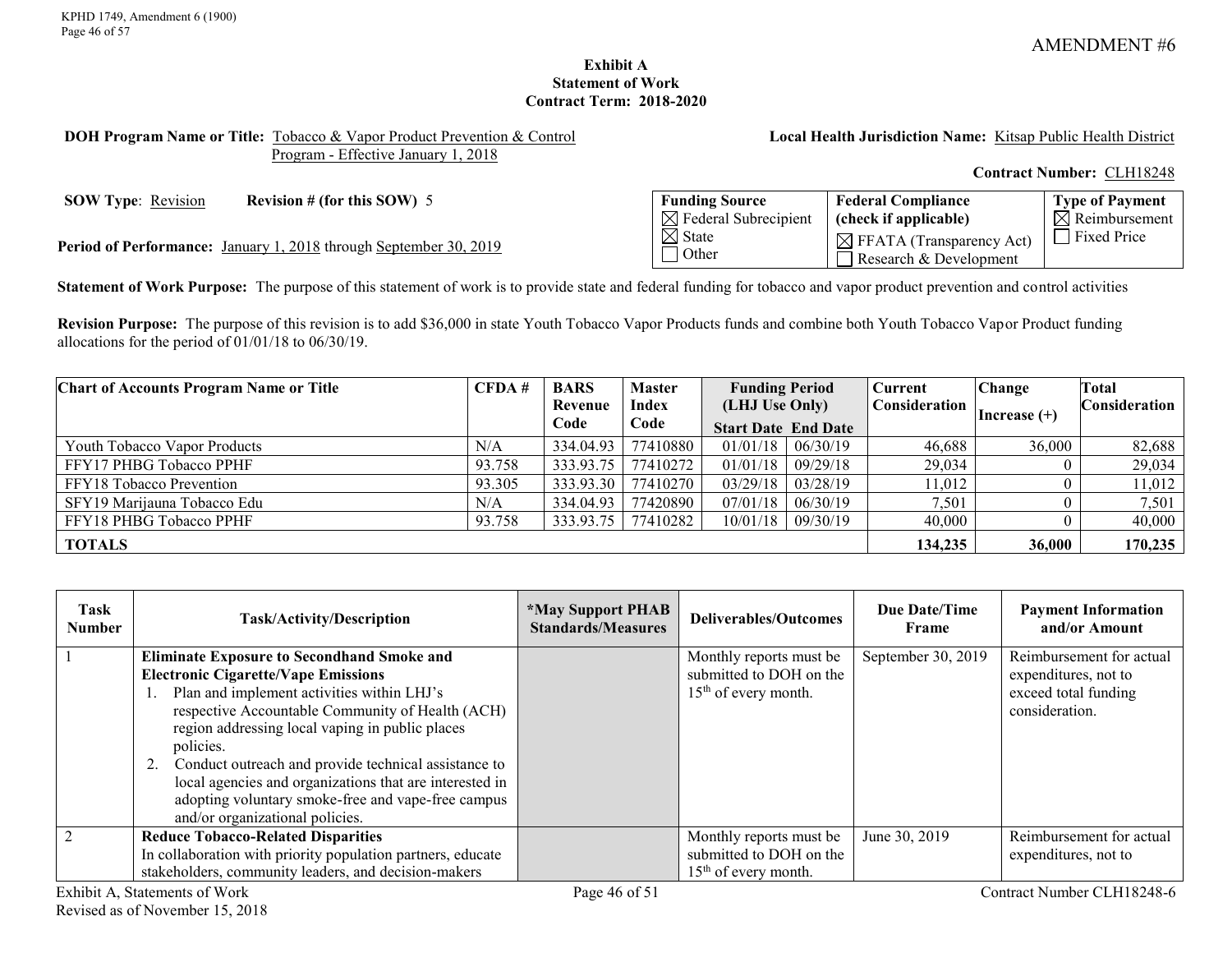|                                                                                                                                                                                            | <b>Payment Information</b><br>and/or Amount      |  |
|--------------------------------------------------------------------------------------------------------------------------------------------------------------------------------------------|--------------------------------------------------|--|
| about tobacco-related disparities, evidence-based and                                                                                                                                      | exceed total funding                             |  |
| promising interventions needed to address health equity,                                                                                                                                   | consideration                                    |  |
| and local level policies and programs that can be designed                                                                                                                                 |                                                  |  |
| to eliminate disparities.                                                                                                                                                                  |                                                  |  |
| $\overline{\mathbf{3}}$<br><b>Promote and Support Tobacco Cessation</b><br>March 30, 2019<br>Monthly reports must be                                                                       | Reimbursement for actual                         |  |
| Share information about cessation resources,<br>submitted to DOH on the                                                                                                                    | expenditures, not to                             |  |
| including the WA State Quitline and smartphone<br>15 <sup>th</sup> of every month.                                                                                                         | exceed total funding<br>consideration.           |  |
| application as alternative or complementary<br>interventions, with payers and providers.                                                                                                   |                                                  |  |
| In collaboration with the DOH Tobacco and Vapor<br>2.                                                                                                                                      |                                                  |  |
| Product Prevention and Control Program (TVPPCP),                                                                                                                                           |                                                  |  |
| implement outreach and educational activities to                                                                                                                                           |                                                  |  |
| increase the number of clinics and hospitals with                                                                                                                                          |                                                  |  |
| tobacco dependence treatment embedded in the                                                                                                                                               |                                                  |  |
| workflow/EHR, as well as the number of providers                                                                                                                                           |                                                  |  |
| billing for cessation services and referring patients to                                                                                                                                   |                                                  |  |
| the WA State Quitline and smartphone application.                                                                                                                                          |                                                  |  |
| In collaboration with TVPPCP, incorporate 2018-<br>3.                                                                                                                                      |                                                  |  |
| 2019 Centers for Disease Control and Prevention                                                                                                                                            |                                                  |  |
| (CDC) TIPS campaign materials into agency social                                                                                                                                           |                                                  |  |
| media content, and report communications and media                                                                                                                                         |                                                  |  |
| efforts in a template provided by the TVPPCP as part                                                                                                                                       |                                                  |  |
| of the monthly reporting requirement.                                                                                                                                                      |                                                  |  |
| 4<br><b>Prevent Initiation Among Youth and Young Adults</b><br>Monthly reports must be<br>June 30, 2019<br>Educate and inform decision-makers, and stakeholders<br>submitted to DOH on the | Reimbursement for actual<br>expenditures, not to |  |
| about evidence-based policies, systems and environmental<br>15 <sup>th</sup> of every month.                                                                                               | exceed total funding                             |  |
| changes to prevent the initiation of tobacco and vapor                                                                                                                                     | consideration.                                   |  |
| product use among youth and young adults.                                                                                                                                                  |                                                  |  |
| 5<br><b>Decision-Maker Outreach and Education</b><br>Monthly reports must be<br>June 30, 2019                                                                                              | Reimbursement for actual                         |  |
| Educate decision-makers and stakeholders on the evidence<br>submitted to DOH on the                                                                                                        | expenditures, not to                             |  |
| 15 <sup>th</sup> of every month.<br>for a comprehensive tobacco and vapor product prevention                                                                                               | exceed total funding                             |  |
| program and best practices.                                                                                                                                                                | consideration.                                   |  |
| <b>Health Communications</b><br>Monthly reports must be<br>June 30, 2019<br>6                                                                                                              | Reimbursement for actual                         |  |
| Plan and implement one or more of the following<br>submitted to DOH on the                                                                                                                 | expenditures, not to                             |  |
| 15 <sup>th</sup> of every month.<br>interventions to prevent youth initiation and support                                                                                                  | exceed total funding                             |  |
| cessation, as resources permit:                                                                                                                                                            | consideration.                                   |  |
| a) Paid television, radio, out-of-home (e.g.,                                                                                                                                              |                                                  |  |
| billboards, transit), print, and digital                                                                                                                                                   |                                                  |  |
| advertising at the state and local levels.                                                                                                                                                 |                                                  |  |
| Media advocacy through public relations/<br>b)                                                                                                                                             |                                                  |  |
| earned media efforts (e.g., press releases/<br>conferences, social media, and local events),                                                                                               |                                                  |  |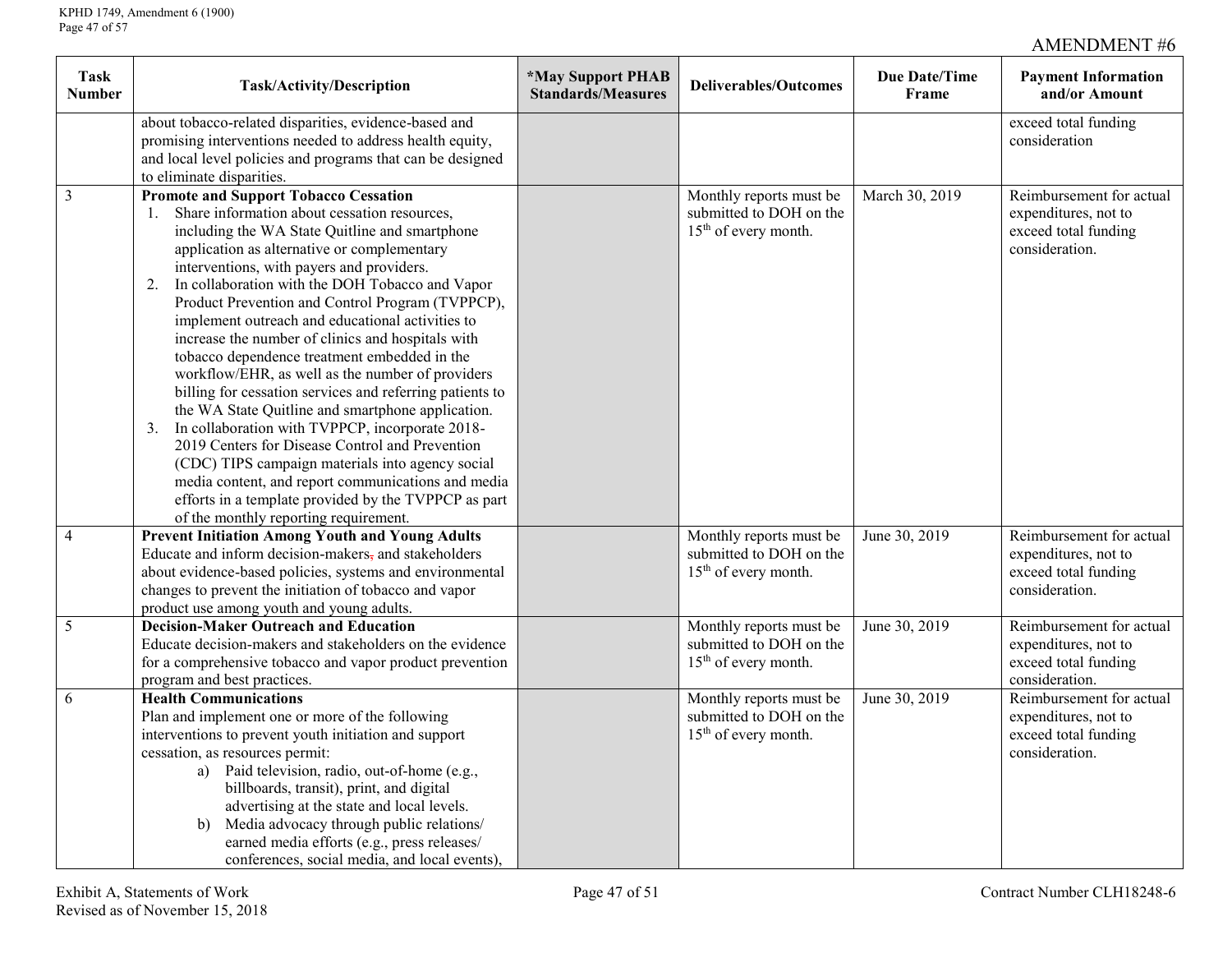| <b>Task</b><br><b>Number</b> | Task/Activity/Description                                                                                                                                                                                                                                                                                                                                                                                                                                                                                                                                                                                                                                                                                                                                                                              | *May Support PHAB<br><b>Standards/Measures</b> | <b>Deliverables/Outcomes</b>                                                           | <b>Due Date/Time</b><br>Frame | <b>Payment Information</b><br>and/or Amount                                                                                                                                                  |
|------------------------------|--------------------------------------------------------------------------------------------------------------------------------------------------------------------------------------------------------------------------------------------------------------------------------------------------------------------------------------------------------------------------------------------------------------------------------------------------------------------------------------------------------------------------------------------------------------------------------------------------------------------------------------------------------------------------------------------------------------------------------------------------------------------------------------------------------|------------------------------------------------|----------------------------------------------------------------------------------------|-------------------------------|----------------------------------------------------------------------------------------------------------------------------------------------------------------------------------------------|
|                              | which are often timed to coincide with<br>holidays, heritage months, and health<br>observances.<br>c) Health promotion activities, such as working<br>with health care professionals and other<br>partners and promoting quit lines.                                                                                                                                                                                                                                                                                                                                                                                                                                                                                                                                                                   |                                                |                                                                                        |                               |                                                                                                                                                                                              |
| $\overline{7}$               | <b>Administration and Management</b><br><b>Meetings and Conference Calls:</b><br>1.<br>a) Participate in contract management<br>conference calls/webinars with TVPPCP<br>every other month, beginning in July 2018.<br>The purpose of the calls are to review<br>activity status and plans, identify next steps<br>and timelines, request for and receive<br>technical assistance, and for collaboration<br>and sharing regional work.<br>Attend at least one (1) full day in-person<br>b)<br>meeting with all regional and priority                                                                                                                                                                                                                                                                   |                                                | Monthly reports must be<br>submitted to DOH on the<br>$15th$ of every month.           | September 30, 2019            | Reimbursement for actual<br>expenditures, not to<br>exceed total funding<br>consideration.<br>A19 forms due the 30th of<br>the month following the<br>month in which costs were<br>incurred. |
|                              | population contractors.<br>2. Reporting: Submit monthly reports of work<br>including a narrative on overall progress using the<br>reporting template located on SharePoint provided by<br>TVPPCP. All documents related to task activities<br>will be attached.<br>Budget*: Submit an annual budget to TVPPCP to<br>3.<br>reflect planned activities, using a template provided<br>by TVPPCP. Update as needed on SharePoint.<br>Billing: Submit A19 invoice voucher form monthly.<br>4.<br>An updated budget workbook is due the 30 <sup>th</sup> of the<br>month following the month in which costs are<br>incurred.<br><b>Assessment and Evaluation: Using a template</b><br>5.<br>provided by TVPPCP, complete project evaluation<br>activity developed and coordinated by TVPPCP as<br>requested. |                                                | *Annual budget due by<br>July 30, 2018                                                 |                               |                                                                                                                                                                                              |
| $\,8\,$                      | <b>Planning and Coordination</b><br>Revise and update 2017-2018 implementation plan using a<br>template provided by TVPPCP, involving representatives                                                                                                                                                                                                                                                                                                                                                                                                                                                                                                                                                                                                                                                  |                                                | Monthly reports must be<br>submitted to DOH on the<br>15 <sup>th</sup> of every month. | September 30, 2019            | Reimbursement for actual<br>expenditures, not to                                                                                                                                             |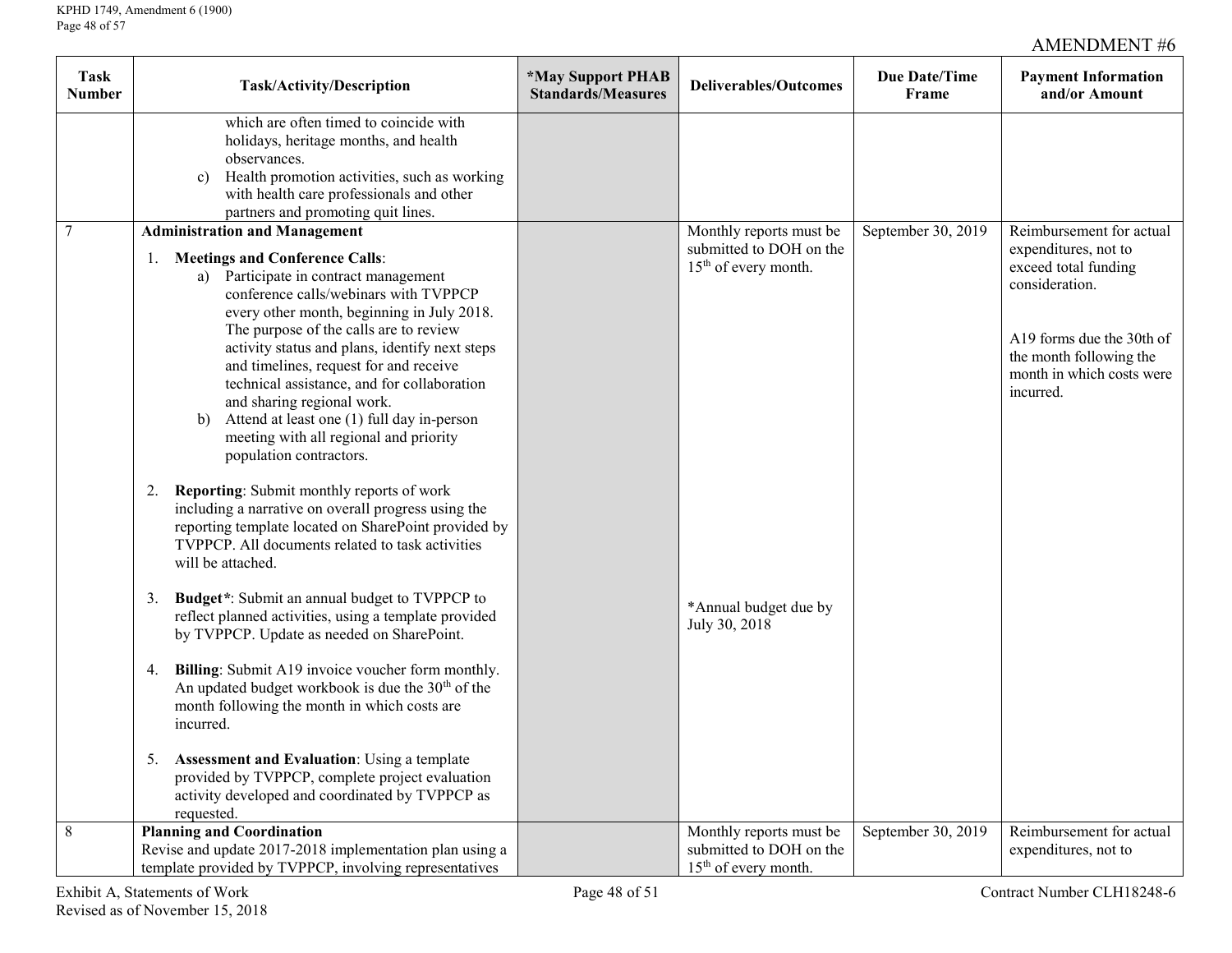| Task<br><b>Number</b> | Task/Activity/Description                                                                                                                                                                                                                                                                                                                                                                                                                                                                                                                                                                                                                                                                                                                                                                                                                                                                                                                                                                                                                                                                                                                                                                                                                     | <i><b>*May Support PHAB</b></i><br><b>Standards/Measures</b> | <b>Deliverables/Outcomes</b> | <b>Due Date/Time</b><br>Frame | <b>Payment Information</b><br>and/or Amount |
|-----------------------|-----------------------------------------------------------------------------------------------------------------------------------------------------------------------------------------------------------------------------------------------------------------------------------------------------------------------------------------------------------------------------------------------------------------------------------------------------------------------------------------------------------------------------------------------------------------------------------------------------------------------------------------------------------------------------------------------------------------------------------------------------------------------------------------------------------------------------------------------------------------------------------------------------------------------------------------------------------------------------------------------------------------------------------------------------------------------------------------------------------------------------------------------------------------------------------------------------------------------------------------------|--------------------------------------------------------------|------------------------------|-------------------------------|---------------------------------------------|
|                       | from all counties within the respective ACH region. The<br>2018-2019 implementation plan will include the following<br>strategies/activities:<br>Provide technical assistance (TA) to schools and<br>colleges/universities to implement or strengthen<br>tobacco-free and vape-free campus policies.<br>Educate stakeholders and community leaders about<br>the impact of flavors and menthol on tobacco-related<br>disparities and youth initiation.<br>Communicate with multi-unit trade organizations,<br>$\mathbf{3}$<br>landlords and the public on smoke-free and/or vape-<br>free policies. Plan and implement one or more of the<br>following interventions, as resources permit:<br>Provide technical assistance to multi-unit<br>housing trade organizations and landlords<br>interested in adopting voluntary smoke-free<br>and/or vape-free policies.<br>ii.<br>Respond to and provide referrals to residents<br>of multi-unit housing concerned about the<br>implementation or enforcement of smoke-<br>free and/or vape-free policies.<br>iii.<br>Provide technical assistance to public<br>housing authorities and residents in the<br>implementation and enforcement of required<br>smoke-free policies per Housing and Urban |                                                              |                              |                               | exceed total funding<br>consideration.      |
|                       | Development (HUD)'s Smoke-Free Public<br>Housing Rule.                                                                                                                                                                                                                                                                                                                                                                                                                                                                                                                                                                                                                                                                                                                                                                                                                                                                                                                                                                                                                                                                                                                                                                                        |                                                              |                              |                               |                                             |

### **\*For Information Only:**

Funding is not tied to the revised Standards/Measures listed here. This information may be helpful in discussions of how program activities might contribute to meeting a Standard/Measure. More detail on these and/or other Public Health Accreditation Board (PHAB) Standards/Measures that may apply can be found at: <http://www.phaboard.org/wp-content/uploads/PHAB-Standards-and-Measures-Version-1.0.pdf>

## **Program Specific Requirements/Narrative**

#### **Special Requirements**

### **Federal Funding Accountability and Transparency Act (FFATA)**

This statement of work is supported by federal funds that require compliance with the Federal Funding Accountability and Transparency Act (FFATA or the Transparency Act). The purpose of the Transparency Act is to make information available online so the public can see how the federal funds are spent.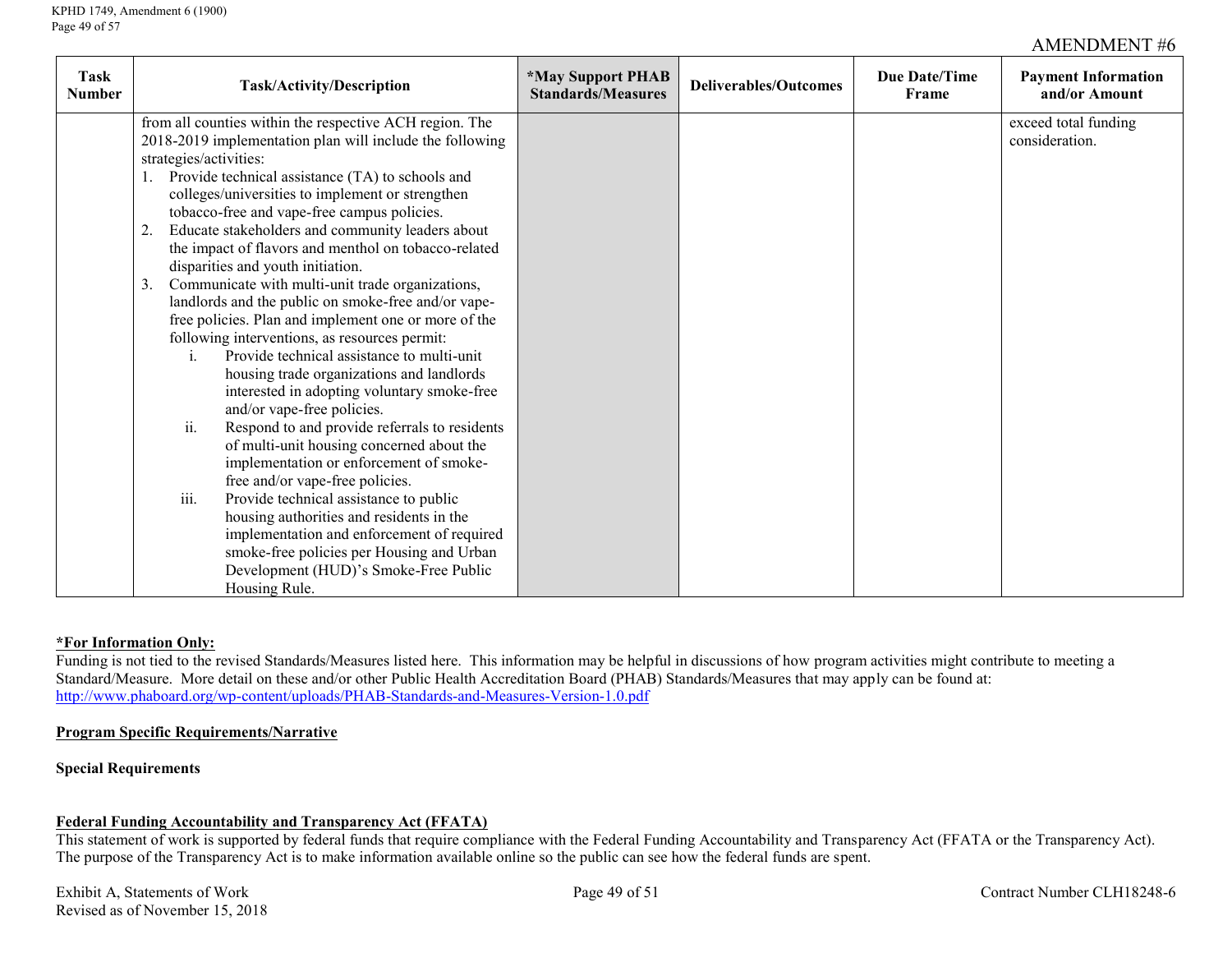To comply with this act and be eligible to perform the activities in this statement of work, the LHJ must have a Data Universal Numbering System (DUNS®) number.

Information about the LHJ and this statement of work will be made available on [USASpending.gov](https://www.usaspending.gov/#/) by DOH as required by P.L. 109-282.

#### **Program Manual, Handbook, Policy References**

Tobacco and Vapor Product Prevention and Control Program (TVPPCP) Work Plan and Reporting Guidebook, Budget Workbook

#### **Federal Funding Restrictions and Limitations:**

- Awardees may not use federal funds for lobbying.
- Awardees may not use funds for research.
- Awardees may not use funds for clinical care.
- Awardees may not use funds to supplant existing state funding or to supplant funds from federal or state sources.
- Awardees may use funds only for reasonable program purposes, including personnel, travel, supplies, and sources.
- Awardees are the direct and primary recipients in a cooperative agreement program and must perform a substantial role in carrying out project outcomes and not merely serve as a conduit for an award to another party or provider who is ineligible.
- Awardees are generally not allowed to use funds to purchase furniture or equipment. Any such proposed spending must be clearly identified in the budget.
- Awardees may not be reimbursed for pre-award costs.
- Awardees may only use funds for evidence-based tobacco control interventions, strategies, and activities.
- Awardees may not use funds to provide direct cessation services or other direct services other than those through evidence-based quit line services.
- Awardees may not use funds to purchase nicotine replacement therapy or other products used for cessation.
- Awardees may not use funds to purchase K-12 school curricula.

#### **Special References (RCWs, WACs, etc)**

As a provision of The Youth Tobacco and Vapor Product Prevention Account, [RCW 70.155.120](http://apps.leg.wa.gov/RCW/default.aspx?cite=70.155.120)**,** DOH shall, within up to seventy percent of available funds, provide grants to local health departments or other local community agencies to develop and implement coordinated tobacco and vapor product intervention strategies to prevent and reduce tobacco and vapor product use by youth.

#### **Monitoring Visits**

Monthly telephone calls with DOH contract manager.

#### **Special Billing Requirements**

DOH will reimburse for actual allowable program costs. Billings for services on a monthly fraction of the budget will not be accepted or approved.

Authorized and allowable program expenditures shall be reimbursed upon receipt and approval of the A19-1A invoice voucher form (A19) and required deliverables, to be submitted by the LHJ within 30 days following the month in which costs were incurred. The A19 must be provided to DOH by the 30th of each month in order to receive reimbursement for the previous month. If DOH does not receive the A19 form by the 30th of the month with the required deliverables, DOH may withhold approval and payment, at its discretion, until the 30th of the month following submittal of both the A19 form and required deliverables.

Payment is contingent upon DOH receipt and approval of all deliverables and an acceptable A19 invoice voucher. Payment to completely expend the "Total Consideration" for a specific funding period will not be processed until all deliverables are accepted and approved by DOH.

### **Quarterly billing and submission of deliverables may be allowed upon written request from the LHJ and written approval from the DOH Contract Manager.**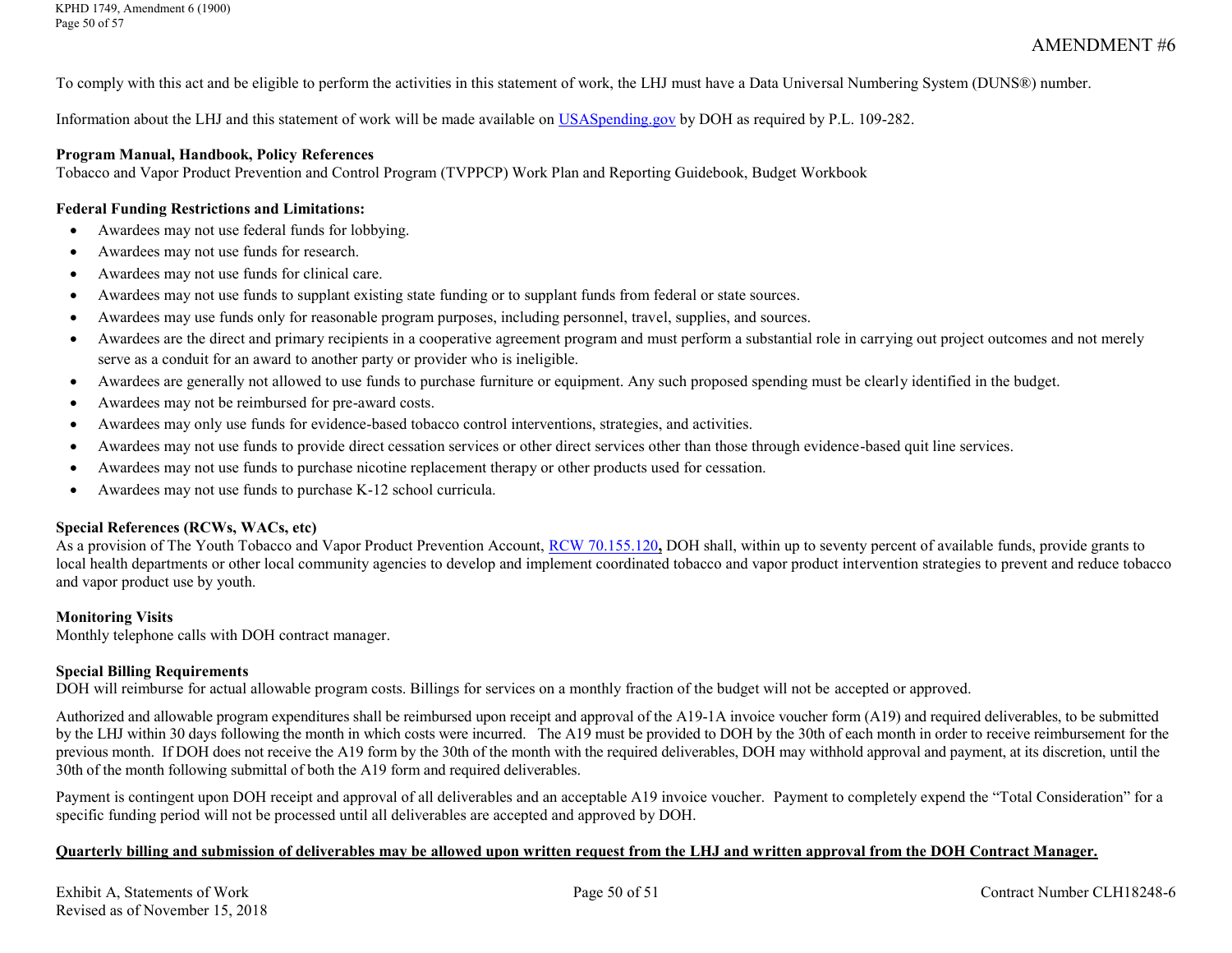KPHD 1749, Amendment 6 (1900) Page 51 of 57

General Funds State unexpended in each fiscal year may not be carried forward into the new budget period.

#### **Special Instructions**

LHJ must:

- Conduct criminal background checks on all staff who have unsupervised contact with minors
- Prohibit any staff with a felony conviction related to their duties from supervising and interacting with minors while performing the duties of this contract. This requirement is consistent with existing statute RCW 9.96A.020

# **DOH Program Contact**<br> **Contact Contract Manager**<br> **Contract Manager**<br> **Contract Manager**<br> **Contact Sharon Shields**

Stacia Wasmundt, Contract Manager Youth Tobacco and Vapor Product Prevention Consultant Fiscal Consultant Office of Healthy Communities<br>
Tobacco and Vapor Product Prevention and Control Program<br>
Washington State Department of Health Tobacco and Vapor Product Prevention and Control Program Washington State Department of Health Street Address: 310 Israel Rd SE, Tumwater, WA 98501 Mailing Address: PO Box 47848, Olympia, WA 98504 Telephone: 360-236-3609*/* Fax: 360-664-2619 Telephone: 360-236-2568 / Fax: 360-236-3646 Email: [sharon.shields@doh.wa.gov](mailto:sharon.shields@doh.wa.gov) Email: stacia.wasmundt@doh.wa.gov

Street Address: 310 Israel Rd SE, Tumwater, WA 98501<br>Mailing Address: PO Box 47855, Olympia, WA 98504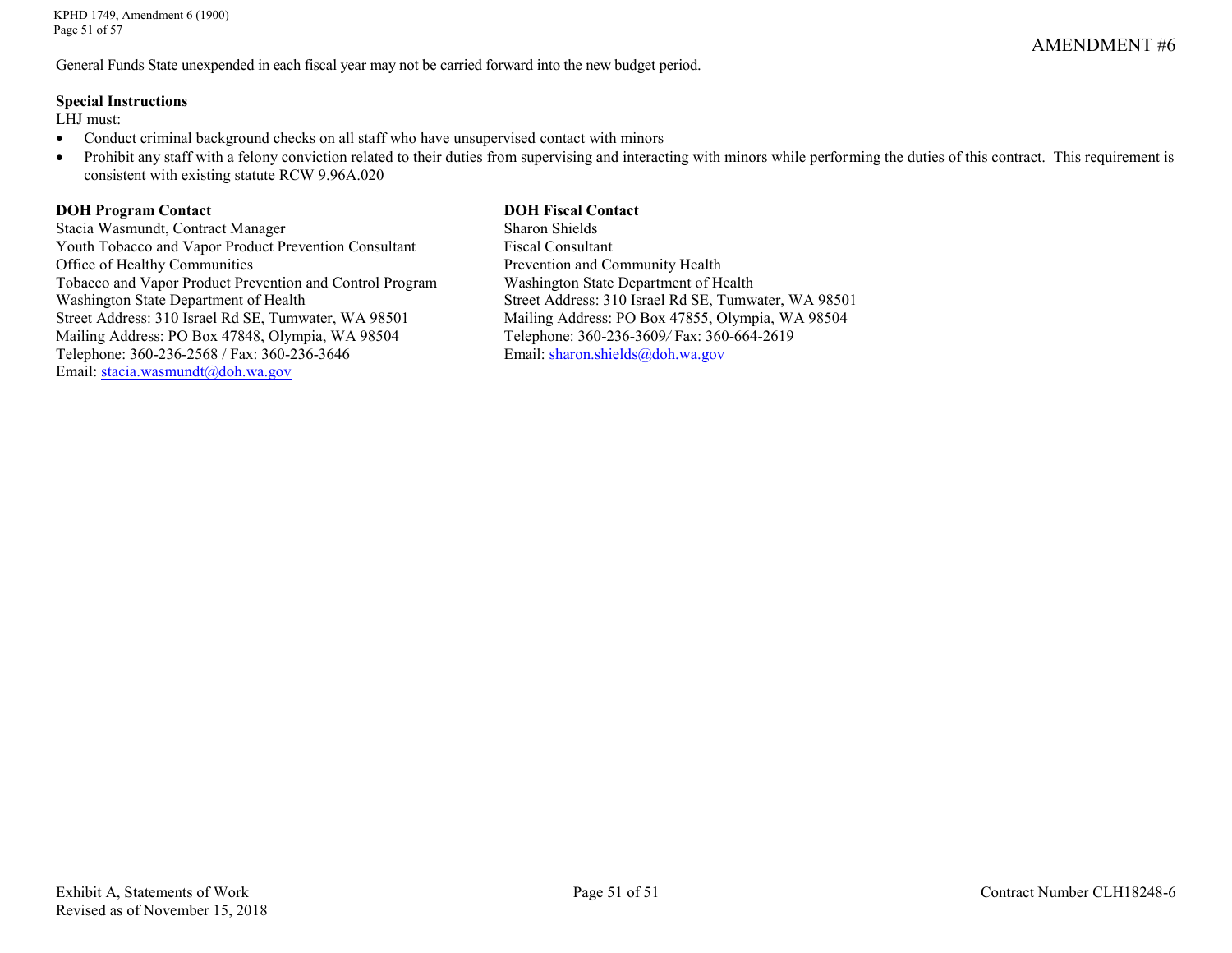## **EXHIBIT B-6 Contract Term: 2018-2020**

#### **Indirect Rate as of January 2018: 34.98% Admin & Fac.; 37.62% Community Hlth Pgms (inc. Admin) & 40.39% Environmental Hlth Pgms (inc. Admin)**

|                                                                |                                  |                |                  |                        |                      |                          |                                                | <b>DOH</b> Use Only      |                        |                      |                 |
|----------------------------------------------------------------|----------------------------------|----------------|------------------|------------------------|----------------------|--------------------------|------------------------------------------------|--------------------------|------------------------|----------------------|-----------------|
|                                                                |                                  |                |                  | <b>BARS</b>            |                      | <b>Statement of Work</b> |                                                | <b>Chart of Accounts</b> |                        | Funding              | <b>Chart of</b> |
|                                                                | <b>Federal Award</b>             |                |                  | Revenue                |                      | <b>Funding Period</b>    |                                                | <b>Funding Period</b>    |                        | Period               | <b>Accounts</b> |
| <b>Chart of Accounts Program Title</b>                         | <b>Identification #</b>          | Amend#         | $CFDA*$          | Code**                 |                      |                          | <b>Start Date End Date Start Date End Date</b> |                          | Amount                 | <b>Sub Total</b>     | Total           |
|                                                                |                                  |                |                  |                        | 10/01/19             | 03/31/20                 | 10/01/19                                       | 03/31/20                 |                        |                      |                 |
| <b>FFY20 CSS USDA FINI Prog Mgnt</b>                           | <b>NGA Not Received</b>          | Amd 6          | 10.331           | 333.10.33              |                      | 09/30/19                 |                                                |                          | \$38,410               | \$38,410             | \$177,473       |
| FFY19 CSS USDA FINI Prog Mgnt                                  | 20157001823357<br>20157001823357 | N/A            | 10.331<br>10.331 | 333.10.33<br>333.10.33 | 10/01/18<br>01/01/18 | 09/30/18                 | 10/01/18<br>10/01/17                           | 09/30/19<br>09/30/18     | \$89,063<br>(S95, 842) | \$89,063<br>\$50,000 |                 |
| FFY18 CSS USDA FINI Prog Mgnt<br>FFY18 CSS USDA FINI Prog Mgnt | 20157001823357                   | Amd 6<br>Amd 2 | 10.331           | 333.10.33              | 01/01/18             | 09/30/18                 | 10/01/17                                       | 09/30/18                 | \$55,060               |                      |                 |
| FFY18 CSS USDA FINI Prog Mgnt                                  | 20157001823357                   | N/A            | 10.331           | 333.10.33              | 01/01/18             | 09/30/18                 | 10/01/17                                       | 09/30/18                 | \$90,782               |                      |                 |
|                                                                |                                  |                |                  |                        |                      |                          |                                                |                          |                        |                      |                 |
| FFY19 CSS IAR SNAP Ed Program Mgnt                             | 197WAWA503903                    | Amd 4          | 10.561           | 333.10.56              | 10/01/18             | 09/30/19                 | 10/01/18                                       | 09/30/19                 | \$69,167               | \$69,167             | \$159,198       |
| FFY18 CSS IAR SNAP Ed Program Mgnt CF                          | 187WAWA5Q3903                    | Amd 4          | 10.561           | 333.10.56              | 10/01/18             | 09/30/19                 | 10/01/18                                       | 09/30/19                 | \$13,833               | \$13,833             |                 |
| FFY18 CSS IAR SNAP Ed Program Mgnt                             | 187WAWA5Q3903                    | Amd 4          | 10.561           | 333.10.56              | 01/01/18             | 09/30/18                 | 10/01/17                                       | 09/30/18                 | \$8,150                | \$69,281             |                 |
| FFY18 CSS IAR SNAP Ed Program Mgnt                             | 187WAWA5Q3903                    | Amd 2          | 10.561           | 333.10.56              | 01/01/18             | 09/30/18                 | 10/01/17                                       | 09/30/18                 | \$26,548               |                      |                 |
| FFY18 CSS IAR SNAP Ed Program Mgnt                             | 187WAWA5Q3903                    | N/A            | 10.561           | 333.10.56              | 01/01/18             | 09/30/18                 | 10/01/17                                       | 09/30/18                 | \$34,583               |                      |                 |
| FFY17 CSS IAR SNAP Ed Program Mgnt CF                          | 1717WAWA5Q390                    | N/A            | 10.561           | 333.10.56              | 01/01/18             | 09/30/18                 | 10/01/17                                       | 09/30/18                 | \$6,917                | \$6,917              |                 |
|                                                                |                                  |                |                  |                        |                      |                          |                                                |                          |                        |                      |                 |
| FFY18 Housing People with AIDS Formula                         | WAH18-F999                       | Amd 5          | 14.241           | 333.14.24              | 07/01/18             | 06/30/19                 | 07/01/18                                       | 06/30/19                 | \$51,940               | \$51,940             | \$51,940        |
| PS SSI 1-5 BEACH Task 4                                        | 01J18001                         | Amd 1          | 66.123           | 333.66.12              | 03/01/18             | 10/31/18                 | 07/01/17                                       | 06/30/19                 | \$5,800                | \$5,800              | \$5,800         |
|                                                                |                                  |                |                  |                        |                      |                          |                                                |                          |                        |                      |                 |
| PS SSI 1-5 PIC Task 4                                          | 01J18001                         | Amd 2          | 66.123           | 333.66.12              | 01/01/18             | 03/31/19                 | 07/01/17                                       | 06/30/19                 | $(\$50,000)$           | \$28,805             | \$28,805        |
| PS SSI 1-5 PIC Task 4                                          | 01J18001                         | N/A            | 66.123           | 333.66.12              | 01/01/18             | 03/31/19                 | 07/01/17                                       | 06/30/19                 | \$78,805               |                      |                 |
|                                                                |                                  |                |                  |                        |                      |                          |                                                |                          |                        |                      |                 |
| FFY18 Swimming Beach Act Grant IAR (ECY)                       | 00J75501                         | Amd 1          | 66.472           | 333.66.47              | 03/01/18             | 10/31/18                 | 12/15/17                                       | 12/14/18                 | \$14,000               | \$14,000             | \$14,000        |
| FFY17 EPR PHEP BP1 LHJ Funding                                 | NU90TP921889-01                  | Amd 2          | 93.069           | 333.93.06              | 01/01/18             | 06/30/18                 | 07/01/17                                       | 07/02/18                 | \$44,006               | \$163,223            | \$163,223       |
| FFY17 EPR PHEP BP1 LHJ Funding                                 | NU90TP921889-01                  | N/A            | 93.069           | 333.93.06              | 01/01/18             | 06/30/18                 | 07/01/17                                       | 07/02/18                 | \$119,217              |                      |                 |
|                                                                |                                  |                |                  |                        |                      |                          |                                                |                          |                        |                      |                 |
| FFY18 EPR PHEP BP1 Supp LHJ Funding                            | NU90TP921889-01                  | Amd 5          | 93.069           | 333.93.06              | 07/01/18             | 06/30/19                 | 07/01/18                                       | 06/30/19                 | \$5,318                | \$295,345            | \$295,345       |
| FFY18 EPR PHEP BP1 Supp LHJ Funding                            | NU90TP921889-01                  | Amd 4          | 93.069           | 333.93.06              | 07/01/18             | 06/30/19                 | 07/01/18                                       | 06/30/19                 | \$290,027              |                      |                 |
|                                                                |                                  |                |                  |                        |                      |                          |                                                |                          |                        |                      |                 |
| FFY17 317 Ops                                                  | 5NH23IP000762-05-00              | N/A            | 93.268           | 333.93.26              | 01/01/18             | 06/30/18                 | 04/01/17                                       | 06/30/18                 | \$4,837                | \$4,837              | \$4,837         |
| FFY17 AFIX                                                     | 5NH23IP000762-05-00              | Amd 2, 4       | 93.268           | 333.93.26              | 07/01/18             | 06/30/19                 | 04/01/17                                       | 06/30/19                 | \$27,563               | \$27,563             | \$41,821        |
| FFY17 AFIX                                                     | 5NH23IP000762-05-00              | N/A            | 93.268           | 333.93.26              | 01/01/18             | 06/30/18                 | 04/01/17                                       | 06/30/18                 | \$14,258               | \$14,258             |                 |
|                                                                |                                  |                |                  |                        |                      |                          |                                                |                          |                        |                      |                 |
| FFY17 Increasing Immunization Rates                            | NH23IP000762                     | Amd 3, 4       | 93.268           | 333.93.26              | 07/01/18             | 06/30/19                 | 07/01/18                                       | 06/30/19                 | \$16,134               | \$16,134             | \$16,134        |
|                                                                |                                  |                |                  |                        |                      |                          |                                                |                          |                        |                      |                 |
| FFY17 PPHF Ops                                                 | NH23IP000762                     | Amd 3, 4       | 93.268           | 333.93.26              | 07/01/18             | 06/30/19                 | 04/01/18                                       | 06/30/19                 | \$2.500                | \$2,500              | \$2.500         |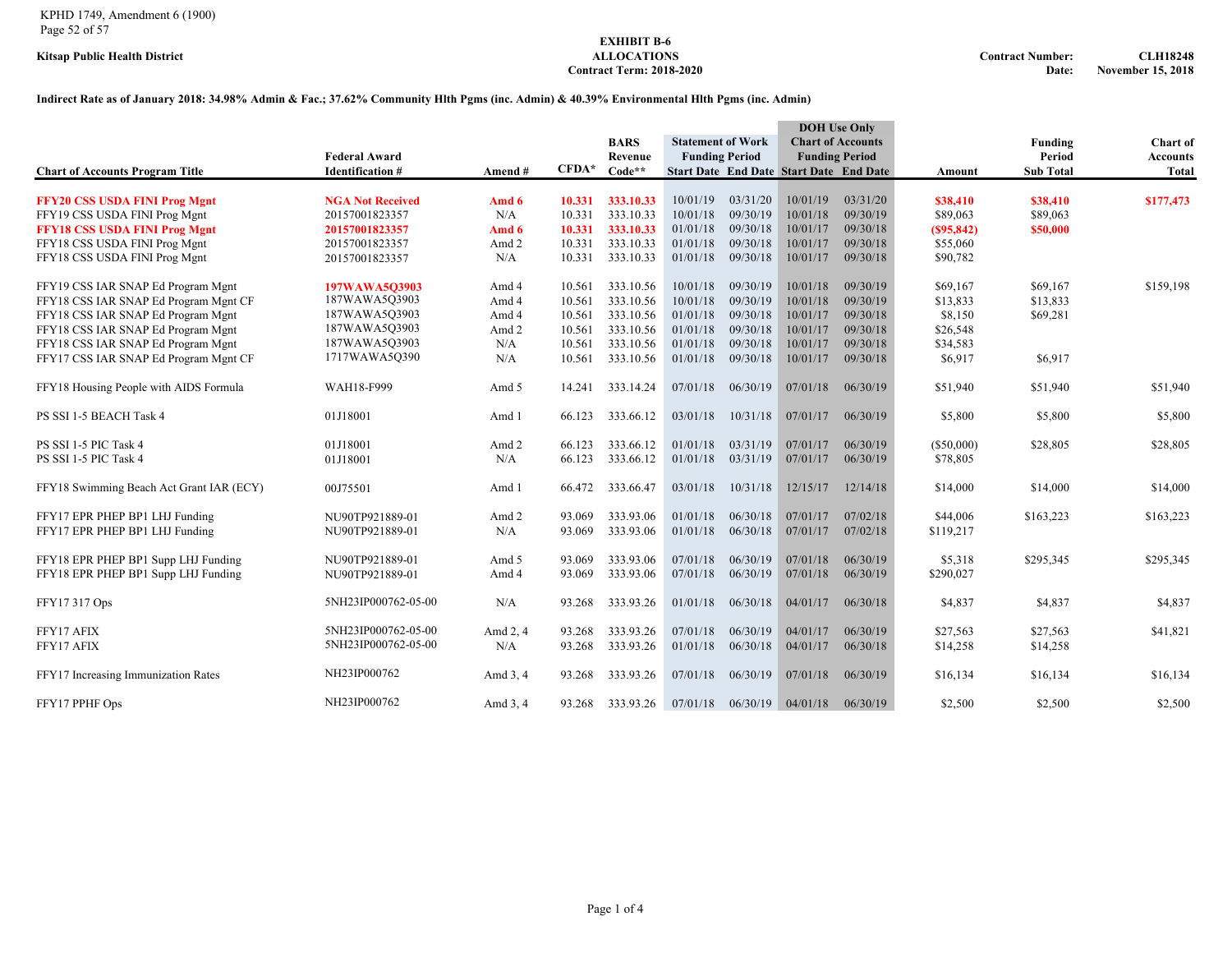## **EXHIBIT B-6 Contract Term: 2018-2020**

#### **Indirect Rate as of January 2018: 34.98% Admin & Fac.; 37.62% Community Hlth Pgms (inc. Admin) & 40.39% Environmental Hlth Pgms (inc. Admin)**

| <b>Chart of Accounts Program Title</b>                                                                                     | <b>Federal Award</b><br><b>Identification #</b>           | Amend#                                      | $CFDA*$                              | <b>BARS</b><br>Revenue<br>$Code**$               |                                              | <b>Statement of Work</b><br><b>Funding Period</b> | <b>Start Date End Date Start Date End Date</b> | <b>DOH</b> Use Only<br><b>Chart of Accounts</b><br><b>Funding Period</b> | Amount                                       | Funding<br>Period<br><b>Sub Total</b>     | Chart of<br><b>Accounts</b><br><b>Total</b> |
|----------------------------------------------------------------------------------------------------------------------------|-----------------------------------------------------------|---------------------------------------------|--------------------------------------|--------------------------------------------------|----------------------------------------------|---------------------------------------------------|------------------------------------------------|--------------------------------------------------------------------------|----------------------------------------------|-------------------------------------------|---------------------------------------------|
| FFY17 VFC Ops                                                                                                              | 5NH23IP000762-05-00                                       | N/A                                         | 93.268                               | 333.93.26                                        | 01/01/18                                     | 06/30/18                                          | 04/01/17                                       | 06/30/18                                                                 | \$7,054                                      | \$7,054                                   | \$7,054                                     |
| FFY18 Tobacco Prevention                                                                                                   | U58DP006004                                               | Amd 2                                       | 93.305                               | 333.93.30                                        | 03/29/18                                     | 03/28/19                                          | 03/29/18                                       | 03/28/19                                                                 | \$11,012                                     | \$11,012                                  | \$11,012                                    |
| FFY17 TCPI PTN Contracts                                                                                                   | 1L1331455                                                 | Amd 1, 3                                    | 93.638                               | 333.93.63                                        | 01/01/18                                     | 09/28/18                                          | 09/29/17                                       | 09/28/18                                                                 | \$73,117                                     | \$73,117                                  | \$73,117                                    |
| FFY18 PHBG Tobacco PPHF<br>FFY17 PHBG Tobacco PPHF<br>FFY17 PHBG Tobacco PPHF<br>FFY17 PHBG Tobacco PPHF                   | NB01OT009234<br>NB01OT00918<br>NB01OT00918<br>NB01OT00918 | Amd 4<br>Amd 3<br>Amd 2, 3<br>$N/A$ , Amd 3 | 93.758<br>93.758<br>93.758<br>93.758 | 333.93.75<br>333.93.75<br>333.93.75<br>333.93.75 | 10/01/18<br>01/01/18<br>01/01/18<br>01/01/18 | 09/30/19<br>09/29/18<br>09/29/18<br>09/29/18      | 10/01/18<br>07/01/17<br>07/01/17<br>07/01/17   | 09/30/19<br>09/30/18<br>09/30/18<br>09/30/18                             | \$40,000<br>\$3,235<br>\$5,799<br>\$20,000   | \$40,000<br>\$29,034                      | \$69,034                                    |
| FFY17 EPR HPP BP1 Healthcare System Prep<br>FFY17 EPR HPP BP1 Healthcare System Prep                                       | NU90TP921889-01<br>NU90TP921889-01                        | Amd 2<br>N/A                                | 93.889<br>93.889                     | 333.93.88<br>333.93.88                           | 01/01/18<br>01/01/18                         | 06/30/18<br>06/30/18                              | 07/01/17<br>07/01/17                           | 07/02/18<br>07/02/18                                                     | \$4,477<br>\$13,943                          | \$18,420                                  | \$18,420                                    |
| FFY18 RW HIV Peer Nav Proj-Proviso<br>FFY18 RW HIV Peer Nav Proj-Proviso                                                   | 5X07HA000832800<br>5X07HA000832800                        | Amd 4<br>Amd 2, 4                           | 93.917<br>93.917                     | 333.93.91<br>333.93.91                           | 04/01/18<br>04/01/18                         | 03/31/19<br>03/31/19                              | 04/01/18<br>04/01/18                           | 03/31/19<br>03/31/19                                                     | \$22,871<br>\$34,541                         | \$57,412                                  | \$57,412                                    |
| FFY18 RW HIV Provider Capacity-Proviso                                                                                     | 5X07HA000832800                                           | Amd 2, 4                                    | 93.917                               | 333.93.91                                        | 04/01/18                                     | 03/31/19                                          | 04/01/18                                       | 03/31/19                                                                 | \$30,695                                     | \$30,695                                  | \$30,695                                    |
| FFY19 MCHBG LHJ Contracts<br>FFY18 MCHBG LHJ Contracts                                                                     | <b>B04MC32578</b><br>B04MC31524                           | Amd 4<br>N/A                                | 93.994<br>93.994                     | 333.93.99<br>333.93.99                           | 10/01/18<br>01/01/18                         | 09/30/19<br>09/30/18                              | 10/01/18<br>10/01/17                           | 09/30/19<br>09/30/18                                                     | \$159,854<br>\$119,891                       | \$159,854<br>\$119,891                    | \$279,745                                   |
| GFS-Group B (FO-SW)<br>GFS-Group B (FO-SW)                                                                                 |                                                           | Amd 3<br>N/A                                | N/A<br>N/A                           | 334.04.90<br>334.04.90                           | 01/01/18<br>01/01/18                         | 06/30/18<br>06/30/18                              | 07/01/17<br>07/01/17                           | 06/30/19<br>06/30/19                                                     | (\$10,000)<br>\$10,000                       | \$0                                       | \$0                                         |
| FY2 Group B Programs for DW (FO-SW)<br>FY1 Group B Programs for DW (FO-SW)                                                 |                                                           | Amd 3<br>Amd 3                              | N/A<br>N/A                           | 334.04.90<br>334.04.90                           | 07/01/18<br>01/01/18                         | 06/30/19<br>06/30/18                              | 07/01/18<br>01/01/18                           | 06/30/19<br>06/30/18                                                     | \$10,000<br>\$20,000                         | \$10,000<br>\$20,000                      | \$30,000                                    |
| <b>State HIV CS/End AIDS WA</b><br><b>State HIV CS/End AIDS WA</b><br>State HIV CS/End AIDS WA<br>State HIV CS/End AIDS WA |                                                           | Amd 6<br>Amd 6<br>Amd 2<br>Amd 2            | N/A<br>N/A<br>N/A<br>N/A             | 334.04.91<br>334.04.91<br>334.04.91<br>334.04.91 | 01/01/19<br>10/01/18<br>07/01/18<br>03/01/18 | 06/30/19<br>12/31/18<br>12/31/18<br>06/30/18      | 07/01/17<br>07/01/17<br>07/01/17<br>07/01/17   | 06/30/19<br>06/30/19<br>06/30/19<br>06/30/19                             | \$10,413<br>\$2,083<br>\$6,246<br>\$3,123    | \$10,413<br>\$2,083<br>\$6,246<br>\$3,123 | \$21,865                                    |
| <b>State HIV Prevention</b><br><b>State HIV Prevention</b><br><b>State HIV Prevention</b><br><b>State HIV Prevention</b>   |                                                           | Amd 6<br>Amd 6<br>N/A<br>N/A                | N/A<br>N/A<br>N/A<br>N/A             | 334.04.91<br>334.04.91<br>334.04.91<br>334.04.91 | 01/01/19<br>07/01/18<br>07/01/18<br>01/01/18 | 06/30/19<br>12/31/18<br>12/31/18<br>06/30/18      | 07/01/17<br>07/01/17<br>07/01/17<br>07/01/17   | 06/30/19<br>06/30/19<br>06/30/19<br>06/30/19                             | \$43,333<br>\$11,667<br>\$20,000<br>\$20,000 | \$43,333<br>\$31,667<br>\$20,000          | \$95,000                                    |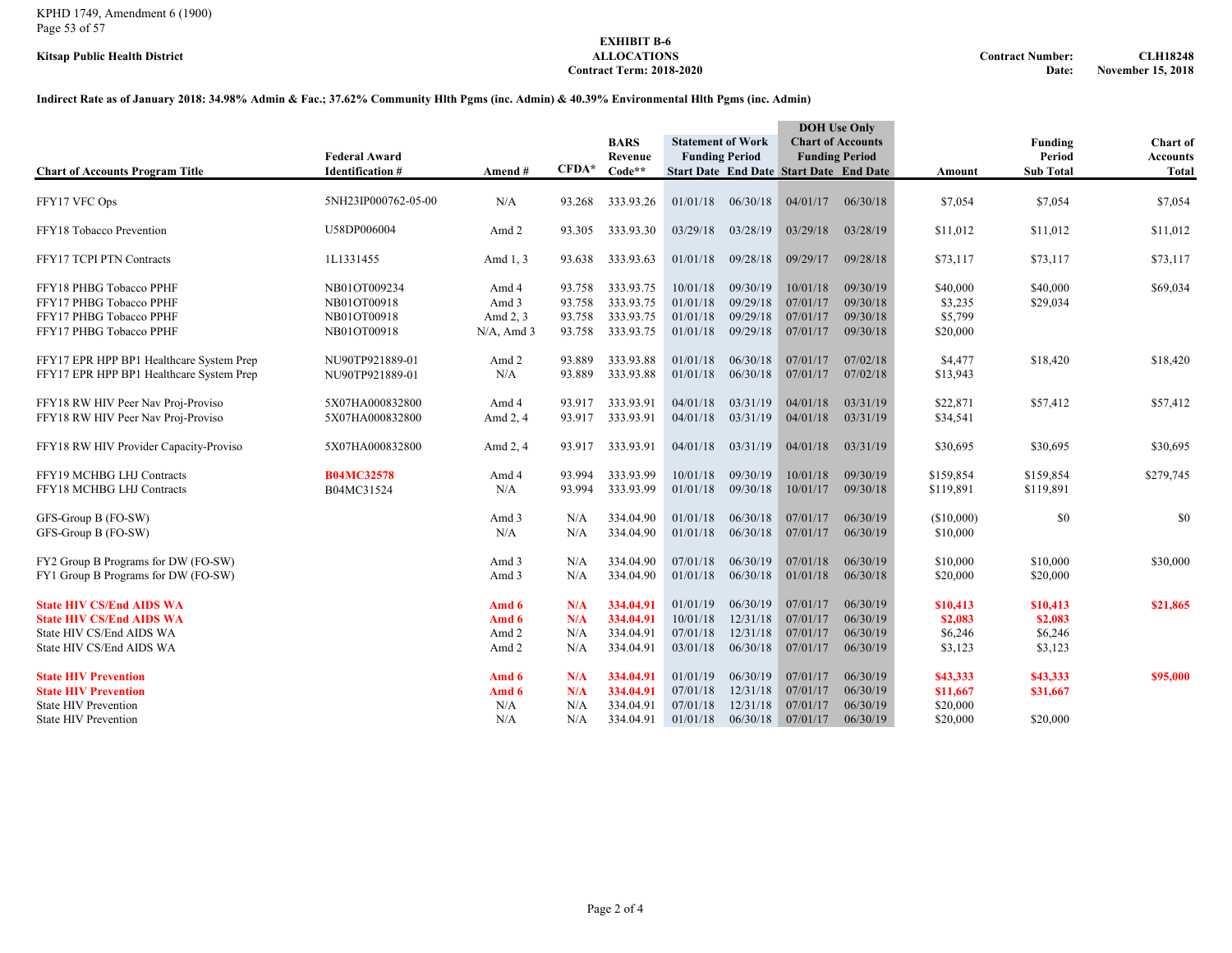#### KPHD 1749, Amendment 6 (1900) Page 54 of 57

## **EXHIBIT B-6**  $Contract Term: 2018-2020$

#### **Indirect Rate as of January 2018: 34.98% Admin & Fac.; 37.62% Community Hlth Pgms (inc. Admin) & 40.39% Environmental Hlth Pgms (inc. Admin)**

| <b>Chart of Accounts Program Title</b>                                   | <b>Federal Award</b><br><b>Identification #</b> | Amend#         | $\mathbf{CFDA}^*$ | <b>BARS</b><br>Revenue<br>$Code**$ |                      | <b>Statement of Work</b><br><b>Funding Period</b> | <b>Start Date End Date Start Date End Date</b> | <b>DOH</b> Use Only<br><b>Chart of Accounts</b><br><b>Funding Period</b> | Amount               | Funding<br>Period<br><b>Sub Total</b> | Chart of<br><b>Accounts</b><br><b>Total</b> |
|--------------------------------------------------------------------------|-------------------------------------------------|----------------|-------------------|------------------------------------|----------------------|---------------------------------------------------|------------------------------------------------|--------------------------------------------------------------------------|----------------------|---------------------------------------|---------------------------------------------|
|                                                                          |                                                 |                |                   |                                    |                      |                                                   |                                                |                                                                          |                      |                                       |                                             |
| <b>State HIV Prevention PrEP</b><br><b>State HIV Prevention PrEP</b>     |                                                 | Amd 3<br>Amd 2 | N/A<br>N/A        | 334.04.91<br>334.04.91             | 07/01/18<br>01/01/18 | 06/30/19<br>06/30/18                              | 07/01/17<br>07/01/17                           | 06/30/17<br>06/30/19                                                     | \$9,172<br>\$4,586   | \$9,172<br>\$4,586                    | \$13,758                                    |
| SFY2 Lead Environments of Children<br>SFY1 Lead Environments of Children |                                                 | Amd 4<br>Amd 1 | N/A<br>N/A        | 334.04.93<br>334.04.93             | 07/01/18<br>01/01/18 | 06/30/19<br>06/30/18                              | 07/01/18<br>07/01/17                           | 06/30/19<br>06/30/18                                                     | \$5,000<br>\$3,000   | \$5,000<br>\$3,000                    | \$8,000                                     |
| SFY19 Marijuana Tobacco Edu                                              |                                                 | Amd 3          | N/A               | 334.04.93                          | 07/01/18             | 06/30/19                                          | 07/01/18                                       | 06/30/19                                                                 | \$247,509            | \$247,509                             | \$403,323                                   |
| SFY19 Marijuana Tobacco Edu                                              |                                                 | Amd 2          | N/A               | 334.04.93                          | 07/01/18             | 06/30/19                                          | 07/01/18                                       | 06/30/19                                                                 | \$7,501              | \$7,501                               |                                             |
| SFY18 Marijuana Tobacco Edu<br>SFY18 Marijuana Tobacco Edu               |                                                 | Amd 3<br>N/A   | N/A<br>N/A        | 334.04.93<br>334.04.93             | 01/01/18<br>01/01/18 | 06/30/18<br>06/30/18                              | 07/01/17<br>07/01/17                           | 06/30/18<br>06/30/18                                                     | \$49,558<br>\$98,755 | \$148,313                             |                                             |
| Rec Shellfish/Biotoxin                                                   |                                                 | N/A            | N/A               | 334.04.93                          | 01/01/18             | 06/30/19                                          | 07/01/17                                       | 06/30/19                                                                 | \$22,500             | \$22,500                              | \$22,500                                    |
| Small Onsite Management (ALEA)                                           |                                                 | Amd 5          | N/A               | 334.04.93                          | 07/01/18             | 06/30/18                                          | 07/01/17                                       | 06/30/19                                                                 | \$15,662             | \$15,662                              | \$30,000                                    |
| Small Onsite Management (ALEA)                                           |                                                 | Amd 5          | N/A               | 334.04.93                          | 01/01/18             | 06/30/18                                          | 07/01/17                                       | 06/30/19                                                                 | (\$15,662)           | \$14,338                              |                                             |
| Small Onsite Management (ALEA)                                           |                                                 | $N/A$ , Amd 5  | N/A               | 334.04.93                          | 01/01/18             | 06/30/18                                          | 07/01/17                                       | 06/30/19                                                                 | \$30,000             |                                       |                                             |
| Wastewater Management-GFS                                                |                                                 | N/A            | N/A               | 334.04.93                          | 07/01/18             | 06/30/19                                          | 07/01/17                                       | 06/30/19                                                                 | \$30,000             | \$30,000                              | \$30,000                                    |
| <b>Youth Tobacco Vapor Products</b>                                      |                                                 | Amd 6          | N/A               | 334.04.93                          | 01/01/18             | 06/30/19                                          | 07/01/17                                       | 06/30/19                                                                 | \$36,000             | \$82,688                              | \$82,688                                    |
| Youth Tobacco Vapor Products                                             |                                                 | Amd $2, 6$     | N/A               | 334.04.93                          | 01/01/18             | 06/30/19                                          | 07/01/17                                       | 06/30/19                                                                 | \$25,544             |                                       |                                             |
| Youth Tobacco Vapor Products                                             |                                                 | Amd 2, $6$     | N/A               | 334.04.93                          | 01/01/18             | 06/30/19                                          | 07/01/17                                       | 06/30/19                                                                 | \$4,655              |                                       |                                             |
| Youth Tobacco Vapor Products                                             |                                                 | $N/A$ , Amd 6  | N/A               | 334.04.93                          | 01/01/18             | 06/30/19                                          | 07/01/17                                       | 06/30/19                                                                 | \$16,489             |                                       |                                             |
| FFY17 ADAP Rebate (Local) 17-19                                          |                                                 | Amd 5          | N/A               | 334.04.98                          | 07/01/18             | 06/30/19                                          | 07/01/17                                       | 06/30/19                                                                 | $(\$225,000)$        | \$82,556                              | \$348,834                                   |
| FFY17 ADAP Rebate (Local) 17-19                                          |                                                 | Amd 3          | N/A               | 334.04.98                          | 07/01/18             | 06/30/19                                          | 07/01/17                                       | 06/30/19                                                                 | \$82,556             |                                       |                                             |
| FFY17 ADAP Rebate (Local) 17-19                                          |                                                 | $N/A$ , Amd 3  | N/A               | 334.04.98                          | 07/01/18             | 06/30/19                                          | 07/01/17                                       | 06/30/19                                                                 | \$225,000            |                                       |                                             |
| FFY17 ADAP Rebate (Local) 17-19                                          |                                                 | Amd 2          | N/A               | 334.04.98                          | 01/01/18             | 06/30/18                                          | 07/01/17                                       | 06/30/19                                                                 | \$41,278             | \$266,278                             |                                             |
| FFY17 ADAP Rebate (Local) 17-19                                          |                                                 | N/A            | N/A               | 334.04.98                          | 01/01/18             | 06/30/18                                          | 07/01/17                                       | 06/30/19                                                                 | \$225,000            |                                       |                                             |
| SFY17 Managed Care Org                                                   |                                                 | Amd 1          | N/A               | 334.04.98                          | 01/01/18             | 06/30/18                                          | 07/01/17                                       | 06/30/18                                                                 | (\$32,678)           | \$6,536                               | \$6,536                                     |
| SFY17 Managed Care Org                                                   |                                                 | N/A            | N/A               | 334.04.98                          | 01/01/18             | 06/30/18                                          | 07/01/17                                       | 06/30/18                                                                 | \$39,214             |                                       |                                             |
| <b>FFY19 RW Grant Year Local (Rebate)</b>                                |                                                 | Amd 6          | N/A               | 334.04.98                          | 04/01/19             | 06/30/19                                          | 04/01/19                                       | 06/30/19                                                                 | \$112,230            | \$112,230                             | \$449,460                                   |
| <b>FFY18 RW Grant Year Local (Rebate)</b>                                |                                                 | Amd 6          | N/A               | 334.04.98                          | 01/01/19             | 03/31/19                                          | 04/01/18                                       | 03/31/19                                                                 | \$112,230            | \$112,230                             |                                             |
| FFY18 RW Grant Year Local (Rebate)                                       |                                                 | Amd 5          | N/A               | 334.04.98                          | 07/01/18             | 03/31/19                                          | 04/01/18                                       | 03/31/19                                                                 | \$225,000            | \$225,000                             |                                             |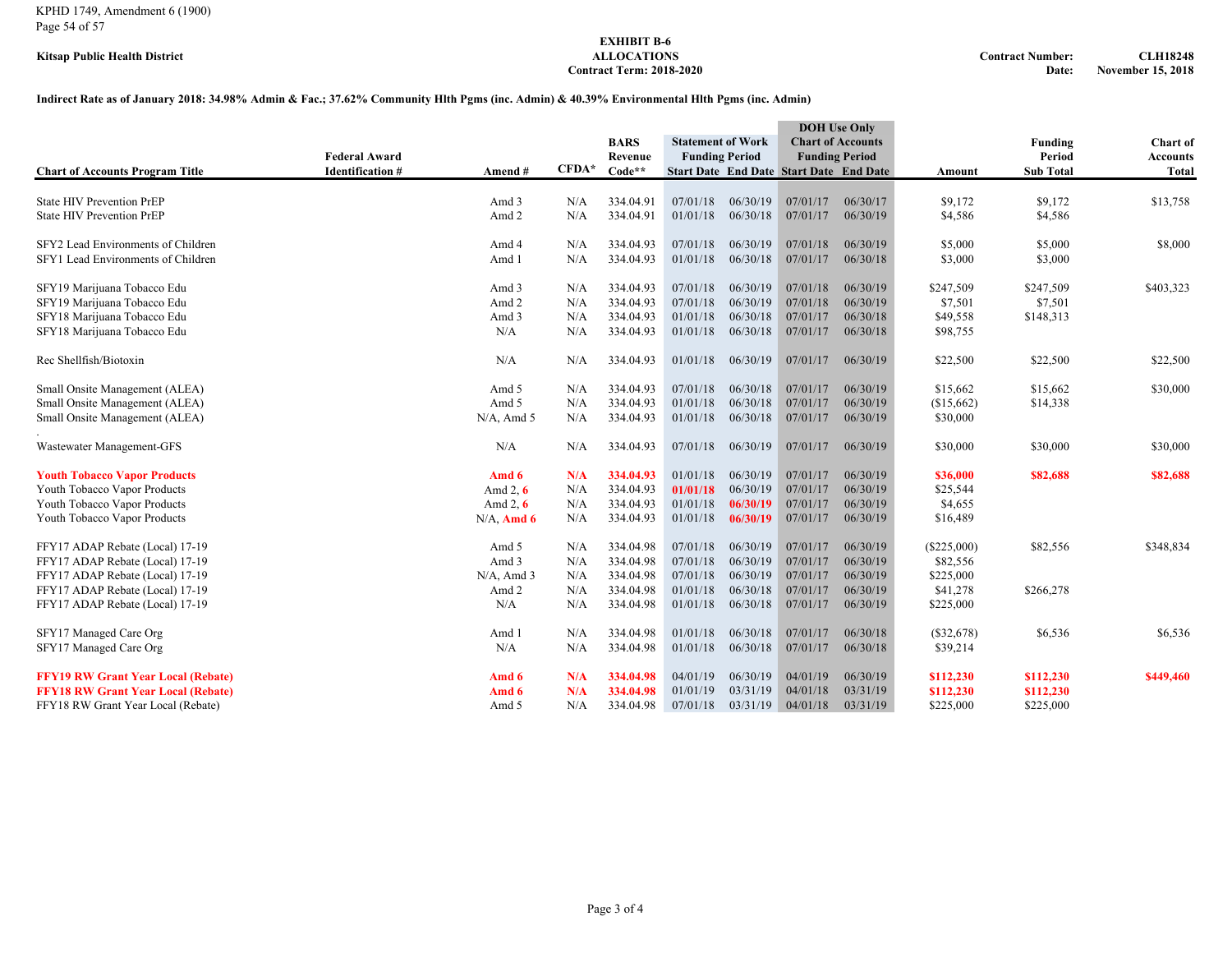#### KPHD 1749, Amendment 6 (1900) Page 55 of 57

## **EXHIBIT B-6 Contract Term: 2018-2020**

#### **Indirect Rate as of January 2018: 34.98% Admin & Fac.; 37.62% Community Hlth Pgms (inc. Admin) & 40.39% Environmental Hlth Pgms (inc. Admin)**

|                                                                                     | <b>Federal Award</b>     |                        |            | <b>BARS</b><br>Revenue | <b>Statement of Work</b><br><b>Funding Period</b> |                      | <b>DOH</b> Use Only<br><b>Chart of Accounts</b><br><b>Funding Period</b> |                      |                        | Funding<br>Period                      | Chart of<br><b>Accounts</b> |
|-------------------------------------------------------------------------------------|--------------------------|------------------------|------------|------------------------|---------------------------------------------------|----------------------|--------------------------------------------------------------------------|----------------------|------------------------|----------------------------------------|-----------------------------|
| <b>Chart of Accounts Program Title</b>                                              | <b>Identification #</b>  | Amend#                 | $CFDA*$    | Code**                 |                                                   |                      | <b>Start Date End Date Start Date End Date</b>                           |                      | Amount                 | <b>Sub Total</b>                       | <b>Total</b>                |
| FPHS Funding for LHJs Dir                                                           |                          | Amd 3                  | N/A        | 336.04.25              | 07/01/18                                          | 06/30/19             | 07/01/17                                                                 | 06/30/19             | \$147,345              | \$147,345                              | \$147,345                   |
| YR 20 SRF - Local Asst (15%) (FS) SS<br>YR 20 SRF - Local Asst (15%) (FS) SS        |                          | Amd 3<br>$N/A$ , Amd 3 | N/A<br>N/A | 346.26.64<br>346.26.64 | 01/01/18<br>01/01/18                              | 12/31/18<br>12/31/18 | 07/01/15<br>07/01/15                                                     | 12/31/18<br>12/31/18 | (\$14,750)<br>\$14,750 | \$0                                    | \$0                         |
| <b>YR 21 SRF - Local Asst (15%) (FS) SS</b><br>YR 21 SRF - Local Asst (15%) (FS) SS |                          | Amd 6<br>Amd $3, 6$    | N/A<br>N/A | 346.26.64<br>346.26.64 | 01/01/18<br>01/01/18                              | 12/31/19<br>12/31/19 | 07/01/17<br>07/01/17                                                     | 12/31/19<br>12/31/19 | \$12,750<br>\$14,750   | \$27,500                               | \$27,500                    |
| YR 20 SRF - Local Asst (15%) (FS) TA<br>YR 20 SRF - Local Asst (15%) (FS) TA        |                          | Amd 3<br>$N/A$ , Amd 3 | N/A<br>N/A | 346.26.66<br>346.26.66 | 01/01/18<br>01/01/18                              | 12/31/18<br>12/31/18 | 07/01/15<br>07/01/17                                                     | 12/31/18<br>12/31/18 | $(\$2,000)$<br>\$2,000 | \$0                                    | \$0                         |
| <b>YR 20 SRF - Prog Mgmt (10%) (FS) TA</b><br>YR 20 SRF - Prog Mgmt (10%) (FS) TA   |                          | Amd 6<br>Amd 3         | N/A<br>N/A | 346.26.66<br>346.26.66 | 01/01/18<br>01/01/18                              | 12/31/18<br>12/31/18 | 07/01/15<br>07/01/15                                                     | 12/31/18<br>12/31/18 | \$468<br>\$800         | \$1,268                                | \$1,268                     |
| <b>YR 21 SRF - Local Asst (15%) (FS) TA</b><br>YR 21 SRF - Local Asst (15%) (FS) TA |                          | Amd 6<br>Amd $3, 6$    | N/A<br>N/A | 346.26.66<br>346.26.66 | 01/01/18<br>01/01/18                              | 12/31/19<br>12/31/19 | 07/01/17<br>07/01/17                                                     | 12/31/19<br>12/31/19 | \$1,949<br>\$1,200     | \$3,149                                | \$3,149                     |
| <b>TOTAL</b>                                                                        |                          |                        |            |                        |                                                   |                      |                                                                          |                      | \$3,228,791            | \$3,228,791                            |                             |
| <b>Total consideration:</b>                                                         | \$2,943,100              |                        |            |                        |                                                   |                      |                                                                          |                      |                        | <b>GRAND TOTAL</b>                     | \$3,228,791                 |
| <b>GRAND TOTAL</b>                                                                  | \$285,691<br>\$3,228,791 |                        |            |                        |                                                   |                      |                                                                          |                      |                        | <b>Total Fed</b><br><b>Total State</b> | \$1,507,565<br>\$1,721,226  |

\*Catalog of Federal Domestic Assistance

\*\*Federal revenue codes begin with "333". State revenue codes begin with "334".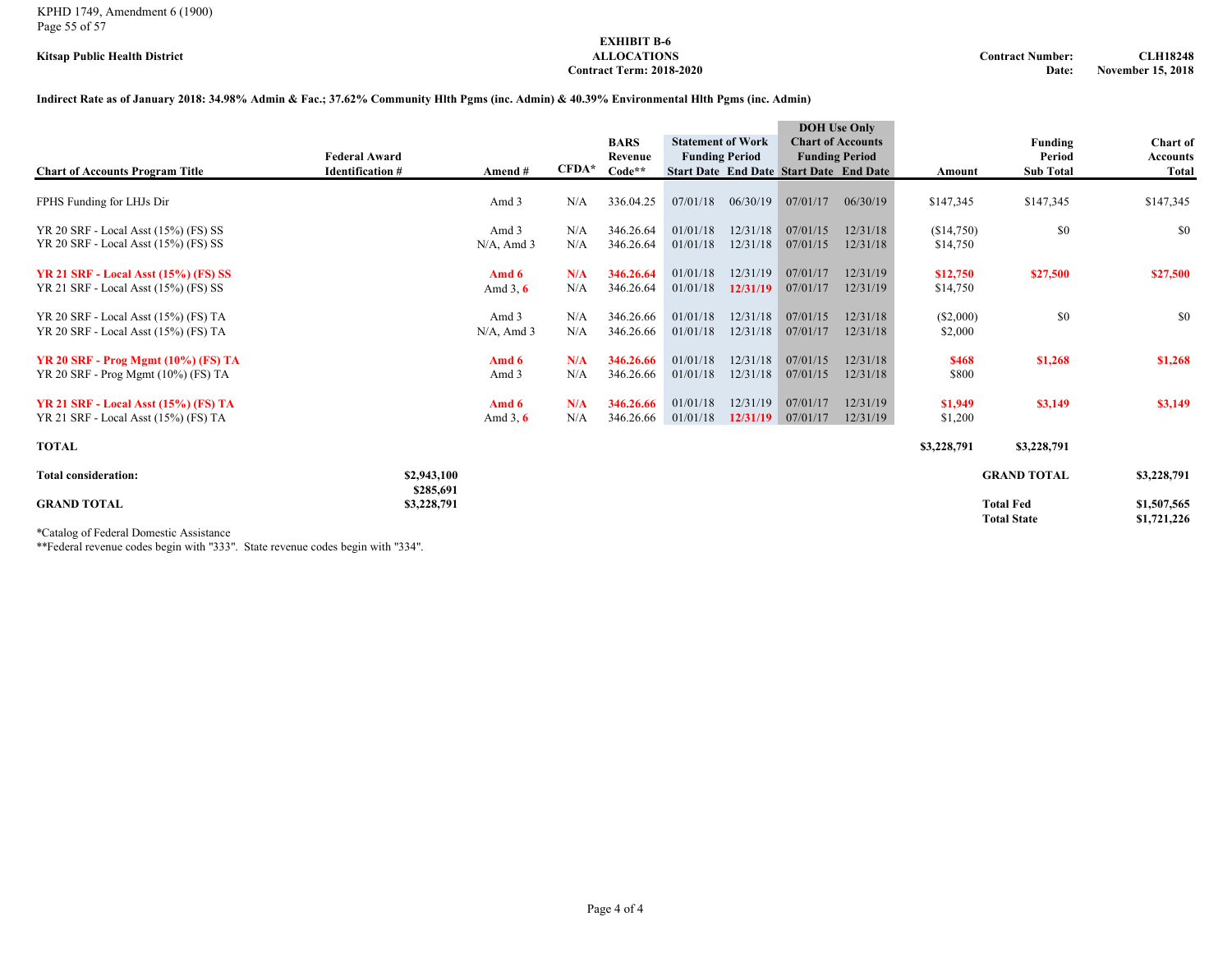#### Exhibit C-6 Schedule of Federal Awards **AMENT AMENT #6** AMENDMENT #6 KPHD 1749, Amendment 6 (1900) Page 56 of 57

#### **KITSAP PUBLIC HEALTH DISTRICT-SWV0027359-00**

**CONTRACT CLH18248-Kitsap Public Health District**

**CONTRACT PERIOD: 01/01/2018-12/31/2020**

#### **Date: November 15, 2018**

|                                          |             | <b>DOH</b><br>Federal      | <b>Total Amt</b><br>Federal    | Start | <b>Allocation Period</b><br>End |                     |             |                                                                                                           |                                                                                                          | <b>Federal Award</b>         |                                                                                                                            |
|------------------------------------------|-------------|----------------------------|--------------------------------|-------|---------------------------------|---------------------|-------------|-----------------------------------------------------------------------------------------------------------|----------------------------------------------------------------------------------------------------------|------------------------------|----------------------------------------------------------------------------------------------------------------------------|
| <b>Chart of Accounts Program Title</b>   | <b>BARS</b> | Award Date                 | Award                          | Date  | Date                            | <b>Contract Amt</b> | <b>CFDA</b> | <b>CFDA Program Title</b>                                                                                 | <b>Federal Agency Name</b>                                                                               | <b>Identification Number</b> | <b>Federal Grant Award Name</b>                                                                                            |
| FFY20 CSS USDA FINI PROGRAM MGMT         | 333.10.33   | <b>NGA Not</b><br>Received | NGA Not<br>Received            |       | 10/01/19 03/31/20               | \$38,410            | 10.331      | Grants                                                                                                    | Food Insecurity Nutrition Incentive USDA-National Institute of Food and<br>Agriculture                   | NGA Not Received             | <b>NGA Not Received</b>                                                                                                    |
| FFY19 CSS USDA FINI PROGRAM MGMT         | 333.10.33   | 08/26/15                   | \$5,859,307 10/01/18 09/30/19  |       |                                 | \$89,063            | 10.331      | Grants                                                                                                    | Food Insecurity Nutrition Incentive USDA-National Institute of Food and<br>Agriculture                   | 20157001823357               | WASHINGTON STATE DEPARTMENT<br>OF HEALTH FINI GRANT PROJECT                                                                |
| FFY18 CSS USDA FINI PROGRAM MGMT         | 333.10.33   | 08/26/15                   | \$5,859,307 01/01/18 09/30/18  |       |                                 | \$50,000            | 10.331      | Grants                                                                                                    | Food Insecurity Nutrition Incentive USDA-National Institute of Food and<br>Agriculture                   | 20157001823357               | WASHINGTON STATE DEPARTMENT<br>OF HEALTH FINI GRANT PROJECT                                                                |
| FFY19 CSS IAR SNAP ED PROG MGNT          | 333.10.56   | 09/28/18                   | \$5,386,268 10/01/18 09/30/19  |       |                                 | \$69,167            | 10.561      | State Administrative Matching<br>Grants for the Supplemental<br>Nutrition Assistance Program              | Department of Agriculture Food and<br><b>Nutrition Service</b>                                           | 197WAWA5Q3903                | SNAP 2YR NUTRITION ED OBESITY                                                                                              |
| FFY18 CSS IAR SNAP-ED PROGRAM MGNT CF    | 333.10.56   | 09/28/17                   | \$5,300,000 10/01/18 09/30/19  |       |                                 | \$13,833            | 10.561      | State Administrative Matching<br>Grants for the Supplemental<br>Nutrition Assistance Program              | Department of Agriculture Food and<br><b>Nutrition Service</b>                                           | 187WAWA5Q3903                | 2018 SUPPLEMENTAL NUTRITION<br>ASSISTANCE PROGRAM EDUCATION<br>(SNAP-ED)                                                   |
| FFY18 CSS IAR SNAP-ED PROGRAM MGNT       | 333.10.56   | 09/28/17                   | \$5,300,000 01/01/18 09/30/18  |       |                                 | \$69,281            | 10.561      | State Administrative Matching<br>Grants for the Supplemental<br>Nutrition Assistance Program              | Department of Agriculture Food and<br><b>Nutrition Service</b>                                           | 187WAWA5Q3903                | 2018 SUPPLEMENTAL NUTRITION<br>ASSISTANCE PROGRAM EDUCATION<br>(SNAP-ED)                                                   |
| FFY17 CSS IAR SNAP-ED PROGRAM MGNT CF    | 333.10.56   | 09/10/16                   | \$5,739,856 01/01/18 09/30/18  |       |                                 | \$6,917             | 10.561      | State Administrative Matching<br>Grants for the Supplemental<br>Nutrition Assistance Program              | Department of Agriculture Food and<br><b>Nutrition Service</b>                                           | 1717WAWA5Q390                | 2018 SUPPLEMENTAL NUTRITION<br>ASSISTANCE PROGRAM EDUCATION<br>(SNAP-ED)                                                   |
| FFY18 HOUSING PEOPLE WITH AIDS FORMULA   | 333.14.24   | 08/07/18                   |                                |       | \$955,996 07/01/18 06/30/19     | \$51,940            | 14.241      | Housing Opportunities for<br>Persons with AIDS                                                            | Department of Housing and Urban<br>Development                                                           | WAH18-F999                   | HOUSING OPPORTUNITIES FOR<br>PERSON WITH AIDS (HOPWA)<br>PROGRAM                                                           |
| PS SSI 1-5 PIC TASK 4                    | 333.66.12   | 08/02/16                   | \$9,200,000 01/01/18 03/31/19  |       |                                 | \$28,805            | 66.123      | Puget Sound Action Agenda:<br>Technical Investigations and<br><b>Implementation Assistance</b><br>Program | <b>Environmental Protection Agency</b><br>Region 10                                                      | 01J18001                     | PUGET SOUND SHELLFISH<br>STRATEGIC INITIATIVE LEAD                                                                         |
| PS SSI 1-5 BEACH TASK 4                  | 333.66.12   | 08/02/16                   | \$9,200,000 03/01/18 10/31/18  |       |                                 | \$5,800             | 66.123      | Puget Sound Action Agenda:<br>Technical Investigations and<br>Implementation Assistance<br>Program        | <b>Environmental Protection Agency</b><br>Region 10                                                      | 01J18001                     | PUGET SOUND SHELLFISH<br>STRATEGIC INITIATIVE LEAD                                                                         |
| FFY18 SWIMMING BEACH ACT GRANT IAR (ECY) | 333.66.47   | 12/15/17                   |                                |       | \$91,990 03/01/18 10/31/18      | \$14,000            | 66.472      | Program Implementation Grants                                                                             | Beach Monitoring and Notificaiton Environmental Protection Agency<br>Office of Water                     | 00J75501                     | MARINE SWIMMING BEACH<br>MONITORING AND PUBLIC<br><b>NOTIFICATION</b>                                                      |
| FFY18 EPR PHEP BP1 SUPP LHJ FUNDING      | 333.93.06   | 08/01/18                   | \$11,062,782 07/01/18 06/30/19 |       |                                 | \$295,345           | 93.069      | Public Health Emergency<br>Preparedness                                                                   | Department of Health and Human<br>Services Centers for Disease Control NU90TP921889-01<br>and Prevention |                              | <b>HOSPITAL PREPAREDNESS</b><br>PROGRAM AND PUBLIC HEALTH<br><b>EMERGENCY PREPAREDNESS</b><br><b>COOPERATIVE AGREEMENT</b> |
| FFY17 EPR PHEP BP1 LHJ FUNDING           | 333.93.06   | 07/18/17                   | \$11.062.782 01/01/18 06/30/18 |       |                                 | \$163.223           | 93.069      | Public Health Emergency<br>Preparedness                                                                   | Department of Health and Human<br>Services Centers for Disease Control<br>and Prevention                 | NU90TP921889-01              | HOSPITAL PREPAREDNESS<br>PROGRAM AND PUBLIC HEALTH<br><b>EMERGENCY PREPAREDNESS</b><br><b>COOPERATIVE AGREEMENT</b>        |
| FFY17 VFC OPS                            | 333.93.26   | 03/03/17                   | \$1,201,605 01/01/18 06/30/18  |       |                                 | \$7,054             | 93.268      | <b>Immunization Cooperative</b><br>Agreements                                                             | Department of Health and Human<br>Services Centers for Disease Control<br>and Prevention                 | 5NH23IP000762-05-00          | <b>IMMUNIZATION GRANT AND</b><br>VACCINES FOR CHILDREN'S<br><b>PROGRAM</b>                                                 |
| FFY17 PPHF OPS                           | 333.93.26   | 06/29/18                   | \$3,634,512 07/01/18 06/30/19  |       |                                 | \$2,500             | 93.268      | Immunization Cooperative<br>Agreements                                                                    | Department of Health and Human<br>Services Centers for Disease Control<br>and Prevention                 | NH23IP000762                 | IMMUNIZATION GRANT AND<br>VACCINES FOR CHILDREN'S<br>PROGRAM                                                               |
| FFY17 INCREASING IMMUNIZATION RATES      | 333.93.26   | 06/29/18                   | \$1,722,443 07/01/18 06/30/19  |       |                                 | \$16,134            | 93.268      | <b>Immunization Cooperative</b><br>Agreements                                                             | Department of Health and Human<br>Services Centers for Disease Control NH23IP000762<br>and Prevention    |                              | <b>IMMUNIZATION GRANT AND</b><br>VACCINES FOR CHILDREN'S<br>PROGRAM                                                        |